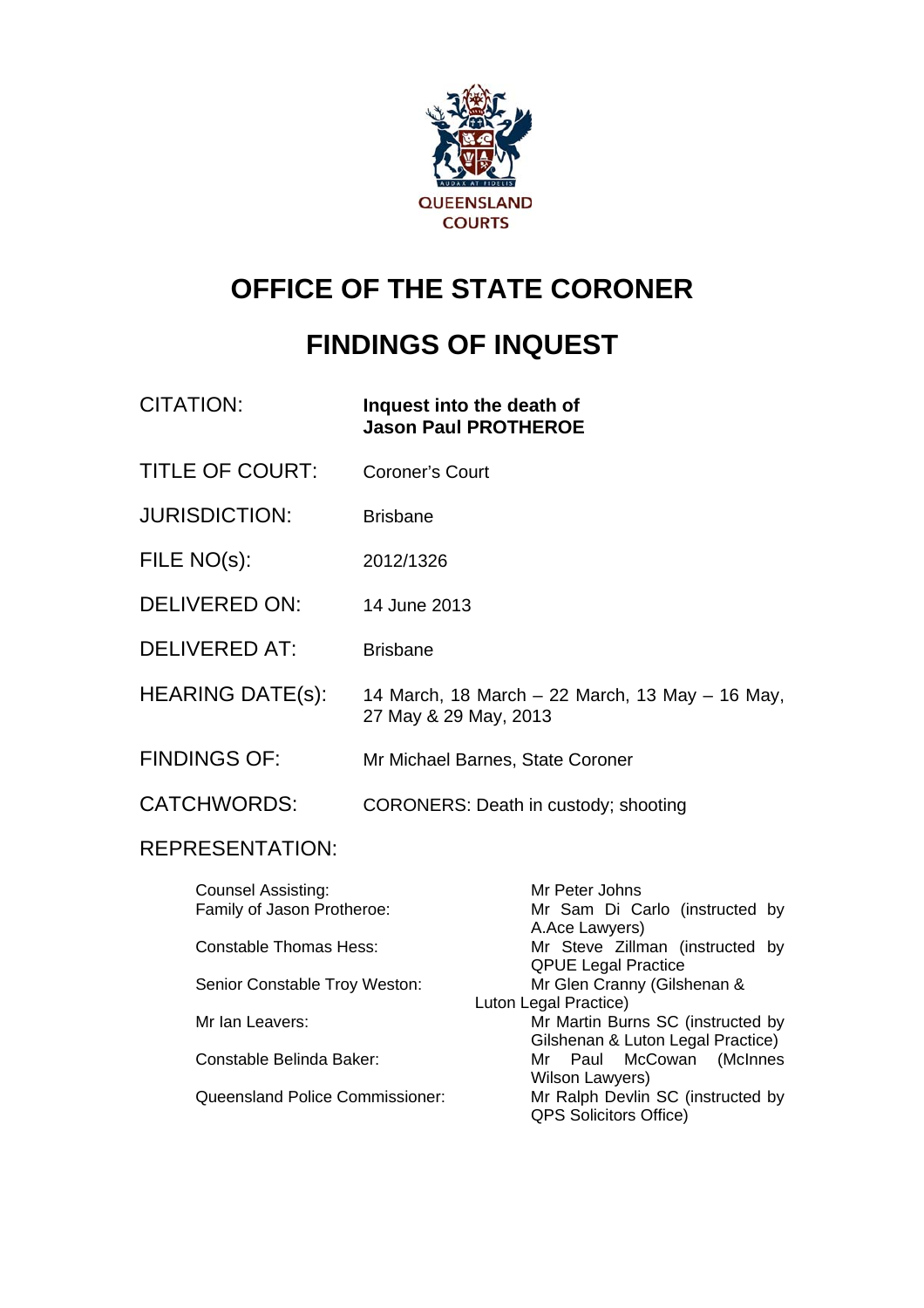# **Table of Contents**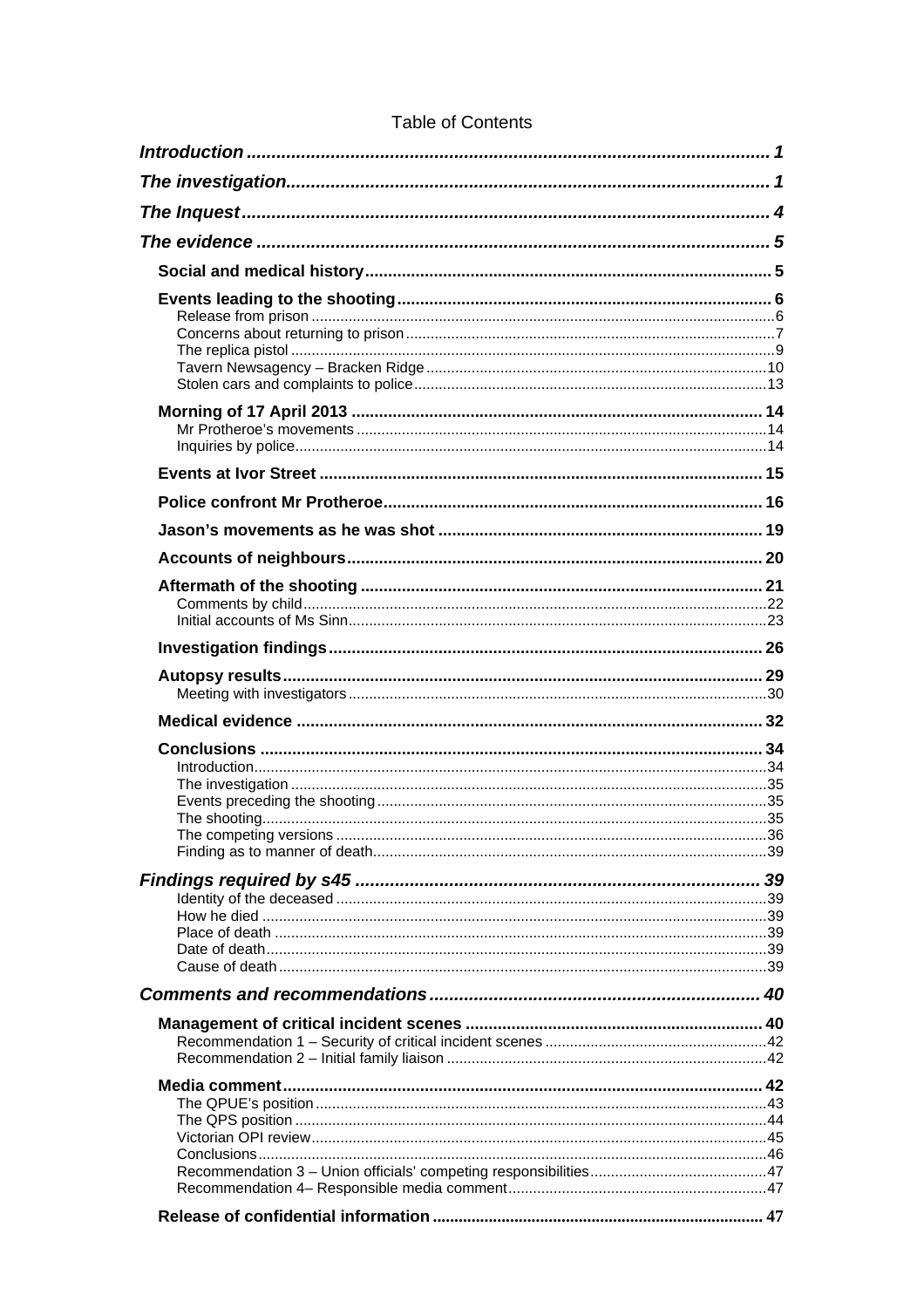<span id="page-2-0"></span>The *Coroners Act 2003* provides in s. 47 that when an inquest is held into a death in custody, the coroner's written findings must be given to the family of the person who died, each of the persons or organisations granted leave to appear at the inquest and to various officials with responsibility for the justice system. These are my findings in relation to the death of Jason Paul Protheroe. They will be distributed in accordance with the requirements of the Act and posted on the web site of the Office of the State Coroner.

# **Introduction**

Late on the morning of 17 April 2012, two police officers went to a house in Ivor Street, Bracken Ridge looking for Jason Protheroe. When leaving the house after a consensual search of the property, one of the officers saw Mr Protheroe in the backyard. That officer spoke to Mr Protheroe and went towards him but soon rapidly retreated. Seconds later the same officer fired four rounds from his service firearm, two of which hit Mr Protheroe and killed him. That officer says Mr Protheroe drew a firearm and pointed it at him shortly before the shots were fired but another witness denied this. A replica pistol was observed near Mr Protheroe's body after the shooting.

These findings:

- confirm the identity of the deceased person, how he died, the time, place and medical cause of his death;
- examine the events which led to the deceased coming in contact with police immediately prior to his being shot;
- examine in detail the events that led to the decision by a police officer to shoot the deceased;
- consider the adequacy of the investigation into the death conducted by officers from the Queensland Police Service (QPS) Ethical Standards Command; and
- consider whether erroneous comments made to the media by the President of the Queensland Police Union of Employees (QPUE) shortly after the shooting had an actual or potential influence on the integrity of the coronial investigation.

# **The investigation**

The investigation was conducted by officers from the QPS Ethical Standards Command (ESC) under the nominal oversight of the Crime and Misconduct Commission (CMC). A coronial report was prepared by the lead investigator, Detective Inspector Mark Reid, and tendered at the inquest.

The shooting occurred moments before 11.48am on 17 April 2012. Inspector Reid arrived at Ivor Street with other ESC officers at about 1.30pm to find an established crime scene delineated by an inner and outer cordon. A short time after the shooting a crime scene had been declared and Senior Constable Nellis Jackson assigned to the task of keeping a crime scene log. That log which was commenced in the notebook of Senior Constable Jackson shows the crime scene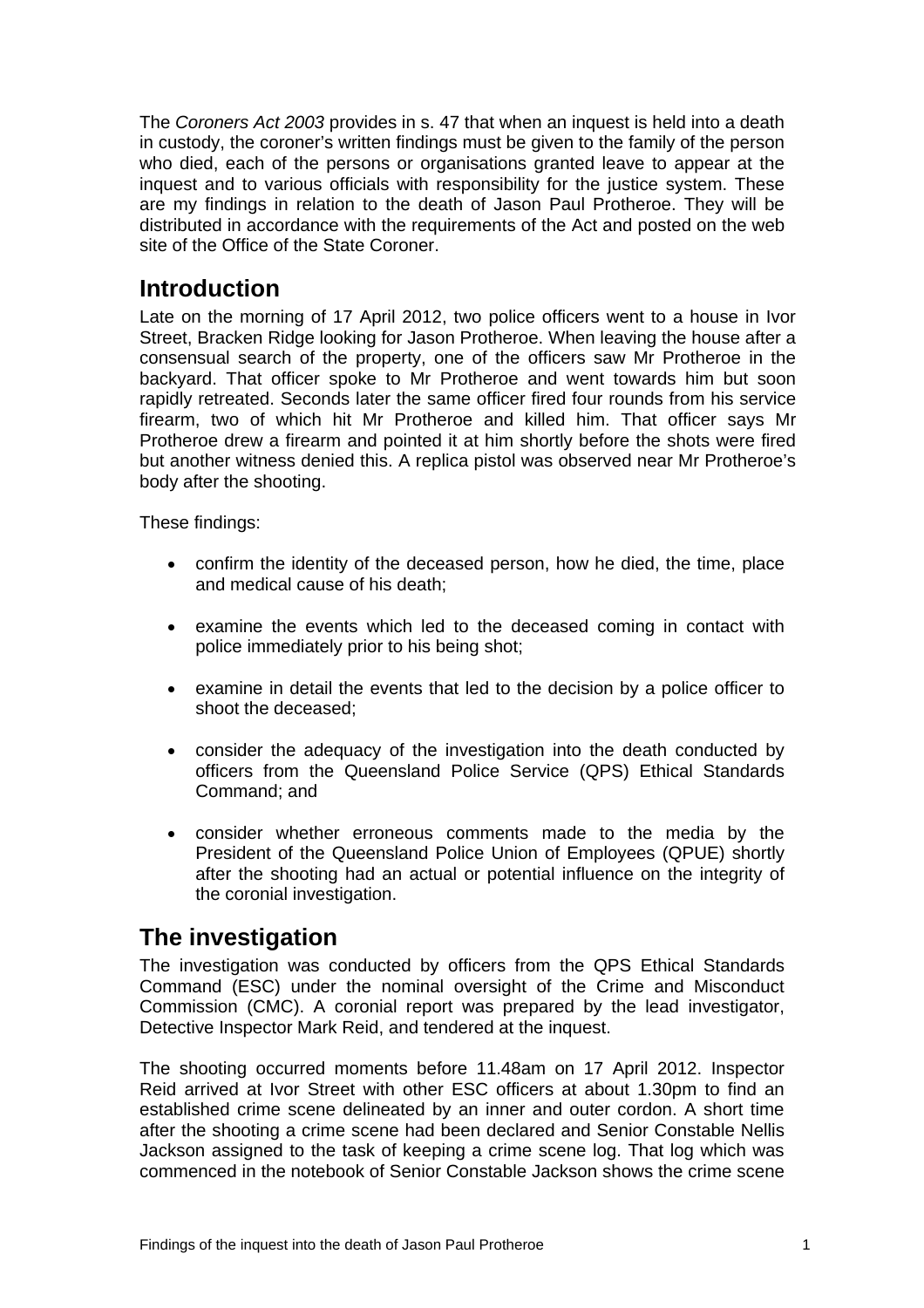was established at 11:59am. The inner cordon was formed around the boundary of 21 Ivor Street and an outer cordon established which encompassed all of Ivor Street. A command post was established in the outer cordon on the western boundary of 21 Ivor Street.

When Detective Sergeant Michael Jones, the Officer in Charge (OIC) of Carseldine Criminal Investigation Branch (CIB), arrived at 12:02pm, he spoke with Detective Senior Constable (DSC) Weston, the officer present when Mr Protheroe was shot, who gave him a summary of what had occurred. Detective Sergeant (DS) Jones told investigators that during this time Plain Clothes Constable (PCC) Hess, the officer who shot Mr Protheroe, was in the backyard but was not part of this conversation. DS Jones did not speak to PCC Hess until 12:07pm. At that time he seized the service weapons of PCC Hess and then directed him to sit in a police vehicle. This is the first time there had been a formal separation of the two officers involved in the incident. At 12:16pm DS Jones seized the service weapon of DSC Weston and directed him to sit in a different vehicle.

Between 12:45pm and 12:55pm the Regional Duty Officer, Inspector Paul Reynolds administered breath tests to PCC Hess and DSC Weston.

Forensic and scientific officers had been called to the scene and commenced their examination after Jason Protheroe had been declared deceased by paramedics at 12:35pm. These officers were supervised at the scene by the Regional Forensic Scientific Coordinator. All relevant areas at 21 Ivor Street and on a neighbouring property were photographed. Fingerprint analysis was conducted on various items found in the backyard of the property including a handgun found several metres from the body of Mr Protheroe. Swabs were taken from the handgun and various other items and later submitted for DNA analysis. The scientific officers examined Mr Protheroe's clothing and his body. A QPS ballistics expert examined 21 Ivor Street and neighbouring properties in an effort to detect any signs of impact from projectiles fired during the incident. A metal detector was used in an effort to find the projectiles. The ballistics expert inspected the firearms seized from officers Hess and Weston. He later examined the handgun found near the body of Mr Protheroe, finding it to be a metallic replica of a specific model of handgun.

A door knock of local houses commenced with preliminary statements being taken from residents.

At 1:45pm, a short time after their arrival, ESC investigators were briefed by DS Jones. Two ESC officers were assigned to liaise with the family of Mr Protheroe. They attended the Protheroe residence and conducted interviews with most family members. The Protheroe family consented to a search of Jason's bedroom and otherwise cooperated fully with the officers notwithstanding the awful circumstances in which they found themselves. This cooperation continued throughout the investigation as evidenced by the family supplying photographs of Jason to investigators in which he is depicted holding a handgun similar to that found near his body.

The occupant of the house at 21 Ivor Street was Krystal Sinn. She was in a relationship with Mr Protheroe at the time of his death and had witnessed the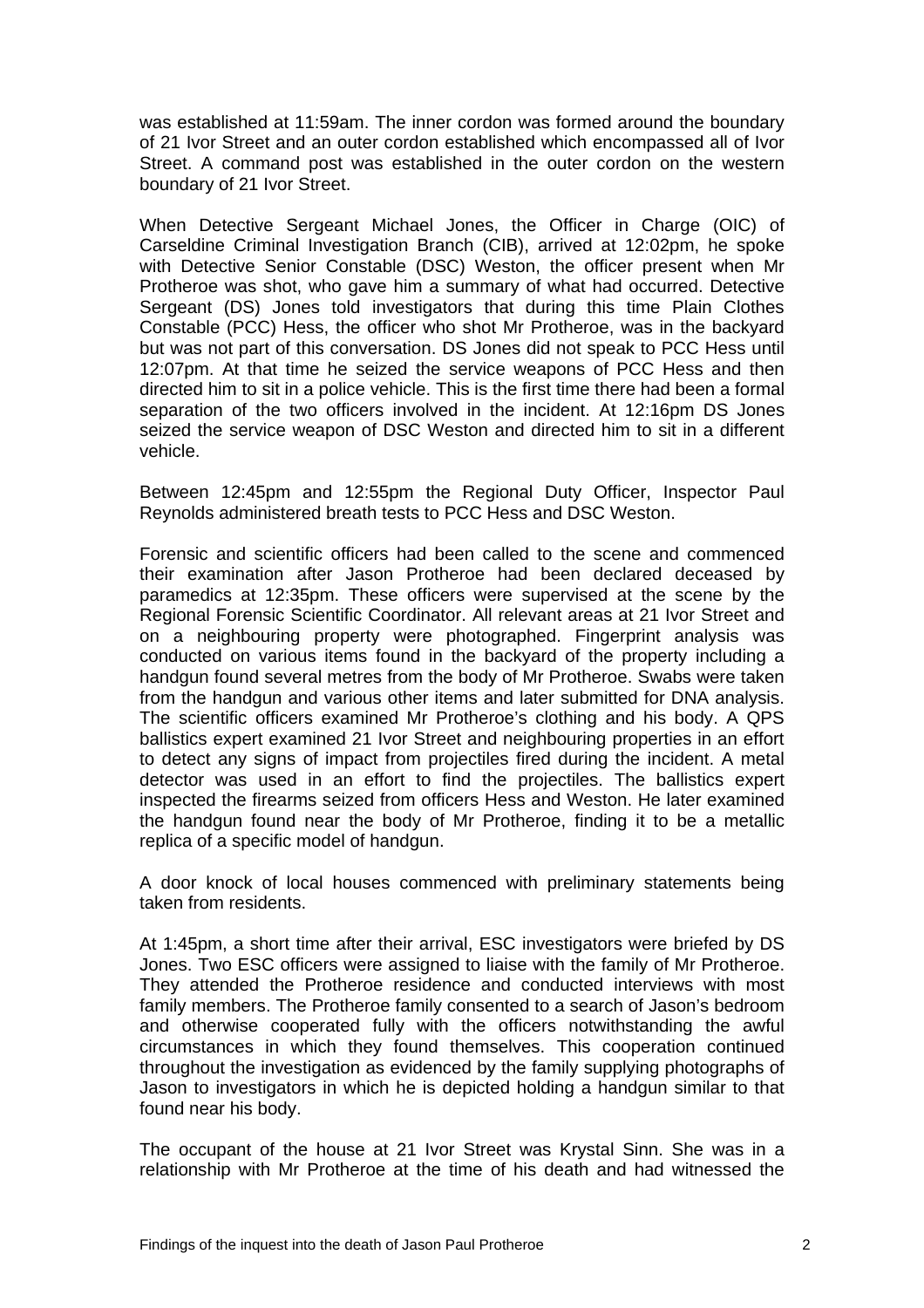shooting. After the shooting she was monitored inside the house by Constable Belinda Baker and later transported, with her two young children, to Boondall police station. The audio of that interaction was recorded by Constable Baker and a copy was tendered at the inquest. At Boondall, Ms Sinn was interviewed by an ESC officer. Officers Hess and Weston were also taken to Boondall police station.

Officers Hess and Weston were directed to supply urine samples and both were subjected to testing for gun shot residue. Both officers were interviewed by Inspector Reid and another ESC officer. They returned to Ivor Street the following day where they were again interviewed while conducting a 'walk through' of the scene. That day both officers consented to the provision of a DNA sample for comparison purposes and supplied the clothing they had been wearing at the time of the incident to investigators.

Inspector Reid oversaw further investigation which included, but was not limited to, the downloading of information from Jason Protheroe's mobile phone; the seizure of QPS training records pertaining to officers Hess and Weston, and the conducting of interviews with the brother and partner of Krystal Sinn at Wolston Correctional Centre (WCC) in relation to alleged threats made against Jason Protheroe.

Inspector Reid supplied the inquest with recordings of his attempts to contact Krystal Sinn in the weeks after the shooting. She was clearly reticent to engage with police (she had reasons for this which I will discuss later in these findings). It is clear that Stephen Protheroe, the father of the deceased, played an important and appropriate role in encouraging Ms Sinn to speak further to the ESC investigators. This resulted in her taking part in a further interview at the Protheroe residence and, on 29 May 2012, in a walk through interview at 21 Ivor Street.

Several criticisms of the investigation were made during submissions. The first relates to the use of leading questions by investigators during the interviews of Officers Hess and Weston. Mr Di Carlo submitted that no other member of the public could expect such favourable treatment when being questioned by police. Despite making much of this from the beginning of these proceedings and on many occasions during the hearing, in the lengthy and detailed oral and written submissions the most egregious example he could point to was the following: that in the initial interview with PCC Hess, Inspector Reid suggested to him that "…*you said the gun was black?*" when in fact no description of colour had previously been given.

In this context there can be no reasonable suggestion Inspector Reid was trying to improperly assist PCC Hess. The colour of the replica was hardly a matter of forensic importance because PCC Hess had ample opportunity to observe it after the shooting and had in fact taken a brief video of it on his phone.

I acknowledge that during the course of several hours of questioning some leading questions were asked. If used at crucial points within an interview, leading questions have the capacity to prejudice an investigation and give the appearance of bias. They are to be avoided if at all possible. I am not persuaded that in this case the incidence of leading questions in the interviews of Officers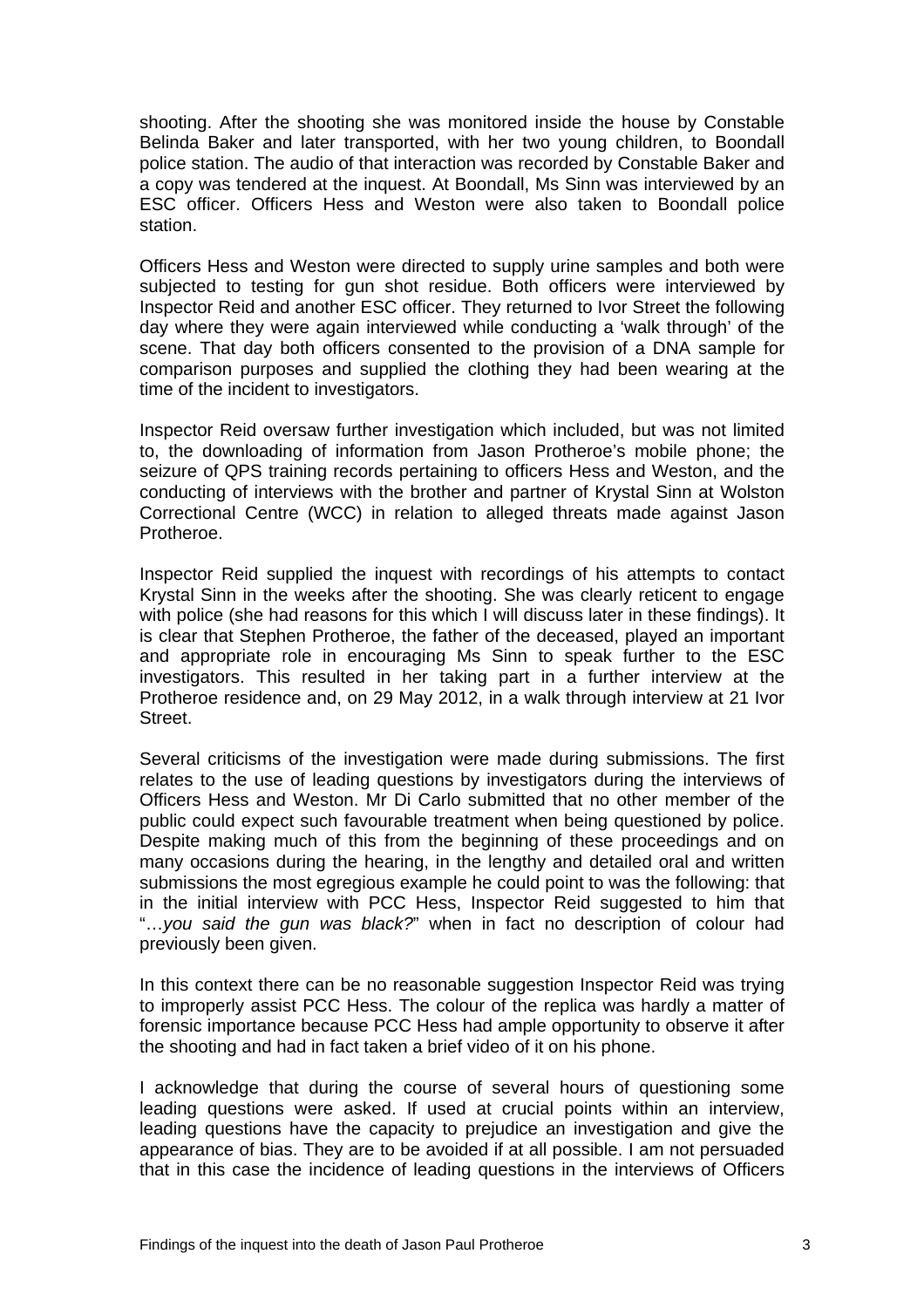<span id="page-5-0"></span>Hess and Weston prejudiced the investigation. Nor do I consider they would cause an impartial observer to believe there was any deliberate attempt to assist the officers with their answers.

When assessing how officers are questioned, it is also relevant to note that unlike civilian witnesses or suspects who can decline to answer questions during a police investigation, police officers are compelled to do as directed or face disciplinary sanction.

The second criticism relates to the failure to seize the mobile phone of PCC Hess. An agreement was reached with PCC Hess and his solicitor during the interview at Boondall on 17 April 2012 that the officer would supply a download of data from the phone to investigators. Mr Di Carlo says that no such indulgence would be given to a civilian involved in a shooting. Mr Burns SC submitted that because police officers are bound by orders not to speak to each other subsequent to such an incident that the seizure of personal mobile phones is unnecessary. Inspector Reid seemed to be comforted by the knowledge we would be able to (and later did) obtain call charge records for the phone.

This does not take into account the other functions available on smartphones. As was the case with the personal mobile phone carried by PCC Hess, these phones are also cameras, video recorders and internet portals. These other functions might contain important evidence as was the case here because PCC Hess had commenced a video recording. Although it was inadvertently stopped by him shortly after he had begun taping, it was nonetheless important to corroborate his account that he had begun a 'personal walk through' at the scene shortly after the shooting. The availability of internet based messaging which would not show up on call charge records or even on an inspection of text messages, is another reason investigators ought to seize mobile phones in such circumstances.

The concern is valid, although there is no indication the failure to seize the phone in this case actually had any impact on the investigation.

The third criticism made relates to the lack of response to the appearance of the criminal history and mug shots of Krystal Sinn and Jason Protheroe in media reports in the days following the shooting. I will address this important issue later in these findings.

It was submitted by Mr Di Carlo, with few supporting particulars, that the investigation into this matter was biased, incompetent and incomplete. I reject that submission. I am readily satisfied all of the relevant information necessary for me to make my findings has been obtained. Outside of the specific criticisms addressed above, I consider the investigation to have been thorough and appropriately conducted.

# **The Inquest**

A pre-inquest conference was held in Brisbane on 6 February 2013. Mr Johns was appointed as counsel to assist me with the inquest. Leave to appear was granted to the father of the deceased, Stephen Protheroe, the QPS Commissioner, the police officer involved in the shooting and his partner and the president of the QPUE, Ian Leavers.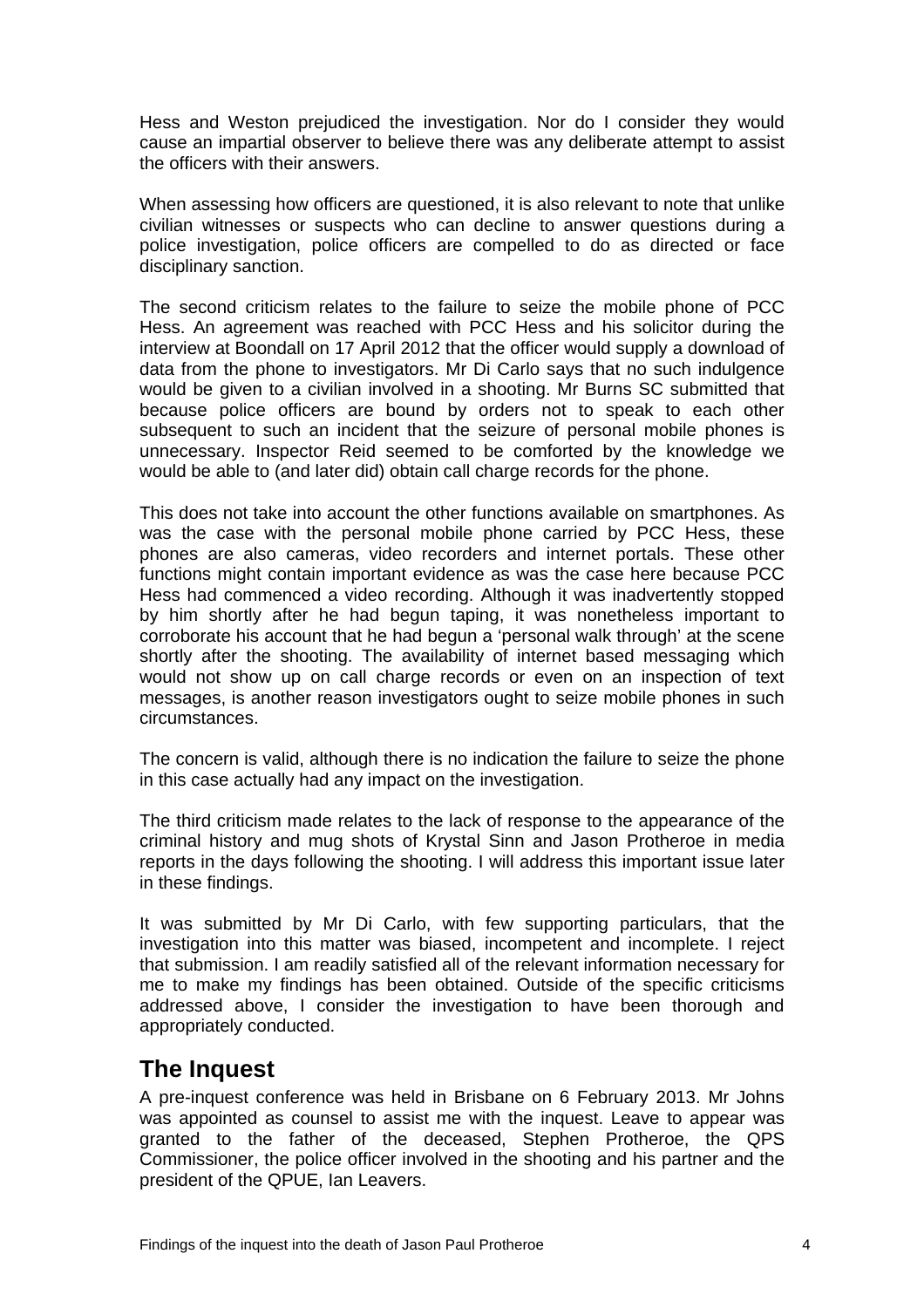<span id="page-6-0"></span>A view of the scene of the shooting was conducted on 18 March 2013. The inquest commenced later that day and continued until 22 March 2013. It resumed on 13 May 2013 for a further four days with further oral evidence heard on the afternoon of 27 May 2013. Twenty-one witnesses gave evidence. All of the statements, records of interview, medical records, photographs and materials gathered during the investigation were tendered at the inquest.

# **The evidence**

## *Social and medical history*

Jason Paul Protheroe was born in Brisbane on 4 October 1975. He was the eldest of five children of Stephen and Valda Protheroe. After leaving Sandgate State High School in year nine he was employed in a number of labouring jobs and later, at times, worked for his father and brothers in their tree-lopping business. It appears that Jason's drug use began in his teens. This coincided with apparent untreated mental health issues although a confused picture of these difficulties was presented to the inquest.

In an interview with police, Jason's parents recalled an incident where he had slashed his wrists and another where he had taken an apparent overdose of medication. They appeared to have different views on whether these two incidents constituted suicide attempts or were merely attention seeking behaviour. At the inquest Stephen Protheroe Snr rejected the suggestion that Jason had ever attempted suicide as a teenager or young adult. He confirmed that, to his knowledge, Jason had never been diagnosed with a psychiatric condition nor received any ongoing mental health treatment. Mr Protheroe did acknowledge when interviewed by police that Jason had presented to him as being suicidal at times although none of these extended to an attempt to take his life. The only clear evidence any such event did take place comes from records of the Brisbane City watch house on 18 December 2005. On that date Jason attempted to hang himself in his cell although he was prevented from doing so by watch house staff.

Anecdotal evidence available at the inquest was suggestive of a pattern of increased drug use during periods of relationship difficulty. This usually, if not exclusively, involved the use of amphetamines in the form of 'speed'. Examples cited included Jason's apparent depression and increased drug use at the age of 19 on the breakup of a relationship which had earlier resulted in the birth of his first child. The breakdown of Jason's relationship with the mother of his second child saw a similar pattern of behaviour. That occurred while Jason was aged in his mid-20s. The accounts of Jason's behaviour by those around him are supported by prison medical records in which Jason is noted to have attempted self-harm by 'slashing up' around the year 2000 and by taking an overdose in the early 1990's. In both cases, the reason given by Jason for this behaviour related to the breakup of relationships. The timing of these two incidents recounted by Jason corresponds to the breakdown of the relationships with the mothers of his two children.

In the early 2000's, Jason met Krystal Sinn through his youngest brother, Bradley. That commenced what was, for the most part, a plutonic friendship that was to last until Jason's death. The significance of this relationship will become evident.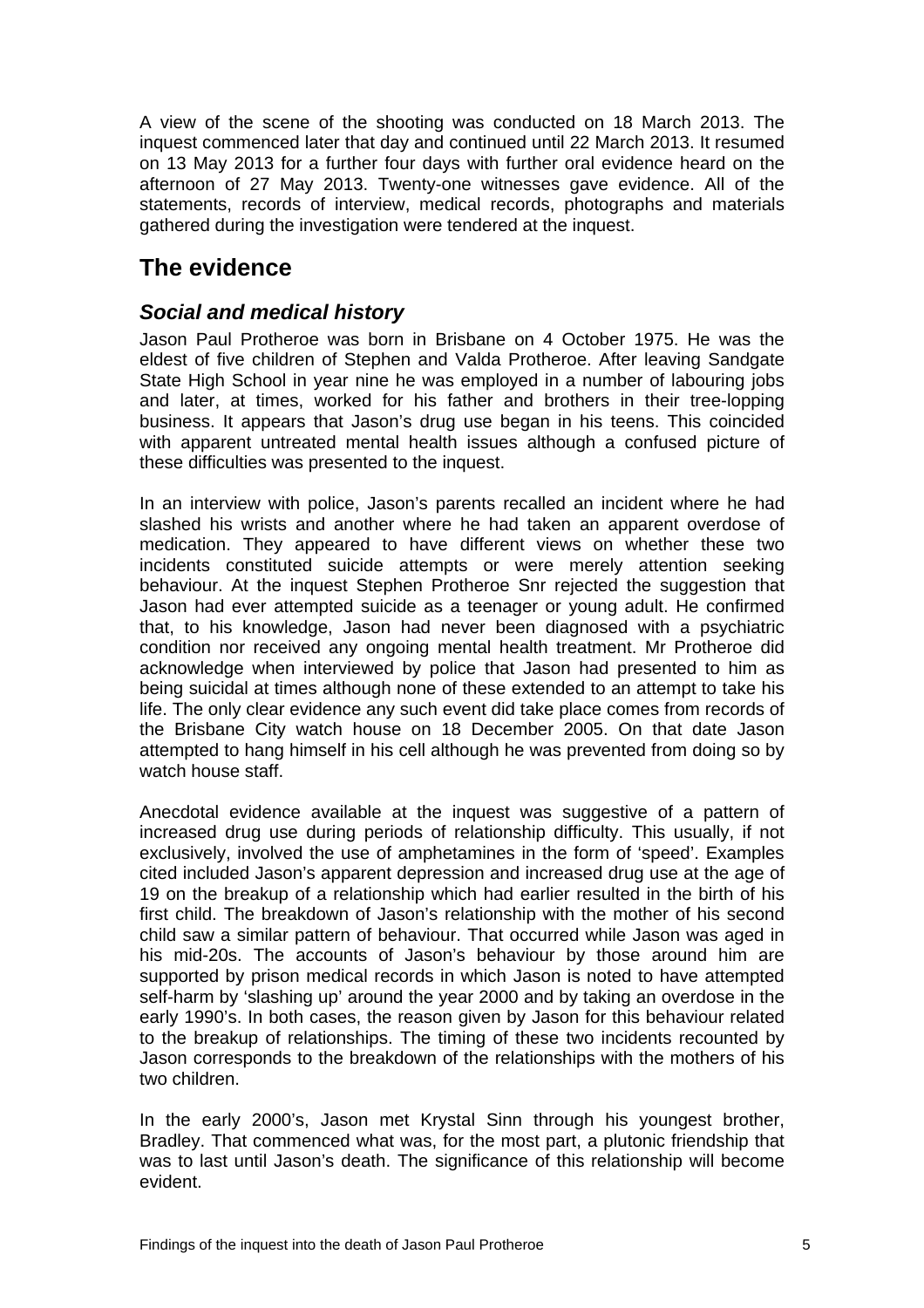<span id="page-7-0"></span>Jason's adult criminal history stretched back to 1994 when he was aged 18. Over the following 19 years he was imprisoned on several occasions. The most recent period commenced following his sentencing to three years imprisonment on 15 April 2010 as a result of break and enter offences, breaches of probation and the resultant partial activation of earlier suspended sentences. Although he had been convicted of a number of assaults, nowhere in the long history of his interaction with police is there an indication he had a tendency to carry or use weapons. Certainly he had no history of using firearms for criminal or non-criminal purposes.

Jason is survived by his parents, sister, three brothers and his two children. It is evident Jason could avoid drug use for lengthy periods but he would inevitably relapse. His immediate family had become familiar with this pattern and had clearly learned what signs to look for in order to detect early signs of an impending descent into criminal behaviour. They had a pragmatic approach to his interactions with the criminal justice system, seeing no benefit in hiding his conduct from police. On the contrary, it was clear to Jason that his family would, properly, report his conduct to police. This is because they considered imprisonment, as well as having the effect of preventing ongoing criminality, was the only short term solution to Jason's drug use. I expect his family did this knowing that Jason was capable of significant periods of drug free, productive living. Jason's family, friends and even former partners speak warmly of his personality and his history as a loving son, father, brother and uncle. He was part of what is clearly a very close family. The nature of his death has understandably exacerbated the grief suffered by his family. I offer them my sincere condolences.

## *Events leading to the shooting*

#### **Release from prison**

Jason was released from WCC on 15 August 2011 after 16 months in custody. He was to be subject to conditions of parole until the end of his sentence on 14 April 2013. Initially this required his attendance at appointments with his parole officer every three weeks. He was also liable to be subjected to random urine testing, although these only occurred in connection with his parole appointments and with sufficient regularity that it is likely Jason could predict when one was approaching.

Jason's parole officer, Janet Gates, told the inquest she was dreading having to deal with Jason when he was assigned to her as she had experienced difficulties getting him to comply with probation conditions on a previous occasion. To her surprise Jason began with a positive approach to his parole; he said he had changed and signalled intent to stay away from drug use and comply with his parole conditions. Ms Gates told the inquest Jason was initially true to his word. He passed two drug screens and attended appointments with her so that, on 8 December 2011, the frequency with which Jason was required to attend was changed from every three weeks to every four weeks.

In early 2012, Jason broke his arm. Until then he had been doing semi-regular work with his brothers and father as part of their tree-lopping business. The injury put a stop to this and left him with much more free time. The assessment of Jason by his family was consistent with that of Ms Gates. Stephen Protheroe Snr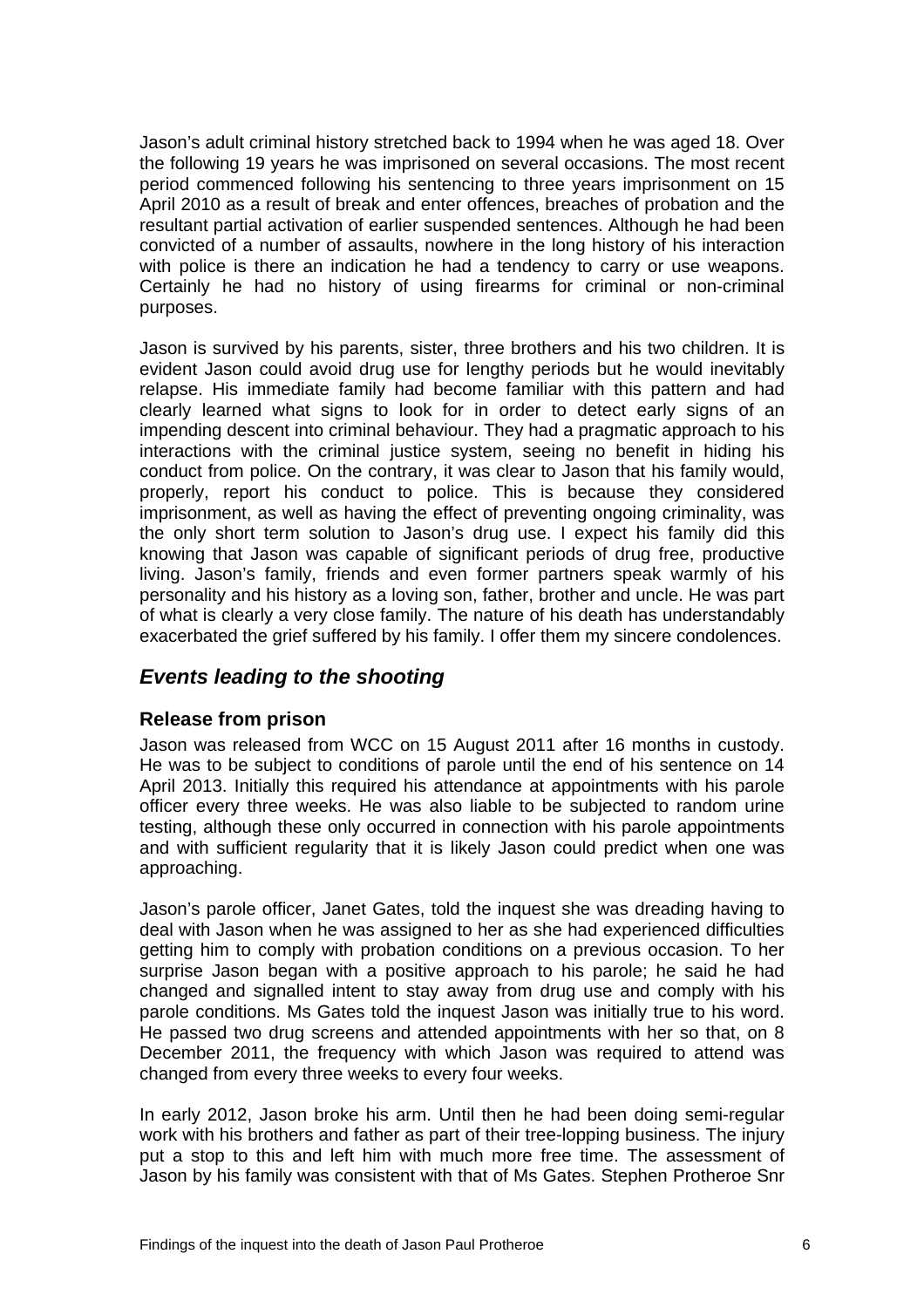<span id="page-8-0"></span>and two of Jason's brothers told the inquest Jason had been staying out of trouble and off amphetamines through the latter part of 2011 and early 2012. In each case they began to notice changes in Jason's appearance and behaviour around early April 2012 that led them to suspect he had once again returned to the use of drugs. They variously described him as being 'paranoid', 'on edge', 'spaced out' and as having lost weight in the weeks before his death.

After his release from prison in August 2011, Mr Protheroe lived with his parents at Zillmere. Increasingly, in the months prior to his death, he began to spend nights at the home of Krystal Sinn. His friendship with her had developed into a sexual relationship. Problematically for the future of their relationship, Ms Sinn had a long term boyfriend in prison at WCC and by April 2012 it was becoming apparent he would soon be released on parole.

#### **Concerns about returning to prison**

Ms Gates told police Jason had spoken of being 'terrified' of going back to prison. Pressed on this at the inquest she stated she had not questioned Jason further about the reason for his fear. She was adamant, though, that he expressed his concern in a way that stood out from the usual desire not to be returned to custody that most of her clients expressed.

Stephen Protheroe Snr and Jason's brothers, Stephen Jr and Stuart, told the inquest they had not noticed any such fear. Unlike Ms Gates, they were at least vaguely aware of the fact Ms Sinn had a boyfriend in prison but did not recall this being a source of concern to Jason. Ms Sinn recalls Jason being worried after missing a parole appointment on the day prior to his death but thought this was due to his expectation of her disapproving reaction rather than the possibility it might result in a return to custody.

Apart from the usual reasons one might wish to avoid incarceration, there was a more specific basis for Jason to fear a return to prison. In the period leading to the death of Jason, Ms Sinn's brother, Brenton Sinn, was imprisoned at WCC with her boyfriend, Craig Jessup. Brenton Sinn was in a relationship with Lindsay Davis who resided with Ms Sinn until late February 2012. It is evident that in early 2012 Mr Jessup had become aware Jason was spending more time with Ms Sinn and was unhappy as a result.

When interviewed by police following Jason's death, Mr Jessup was coy as to whether he had directed any threats toward Jason. He acknowledged Ms Sinn had told him in March 2012 that she had ceased all contact with Jason. This was presumably at his request. Police say after their formal interview with Mr Jessup he told them he had sought to pass on a message to Jason via Krystal that if Jason was to return to WCC he would be 'sorted out'. This is supported by the account of Brenton Sinn to investigators that he had asked his partner, Ms Davis, to make it clear to Jason and Ms Sinn that Mr Jessup was unhappy about their spending time together. He understood Ms Davis had made it clear to Jason, at his request, that Mr Sinn and Mr Jessup wanted to have 'a chat' with Jason when they were released on parole. At the time of Jason's death both Mr Sinn and Mr Jessup had applied for parole.

During a search of Jason's room after his death a handwritten letter was found addressed to 'Craig'. It is clearly intended for Mr Jessup and seeks to address his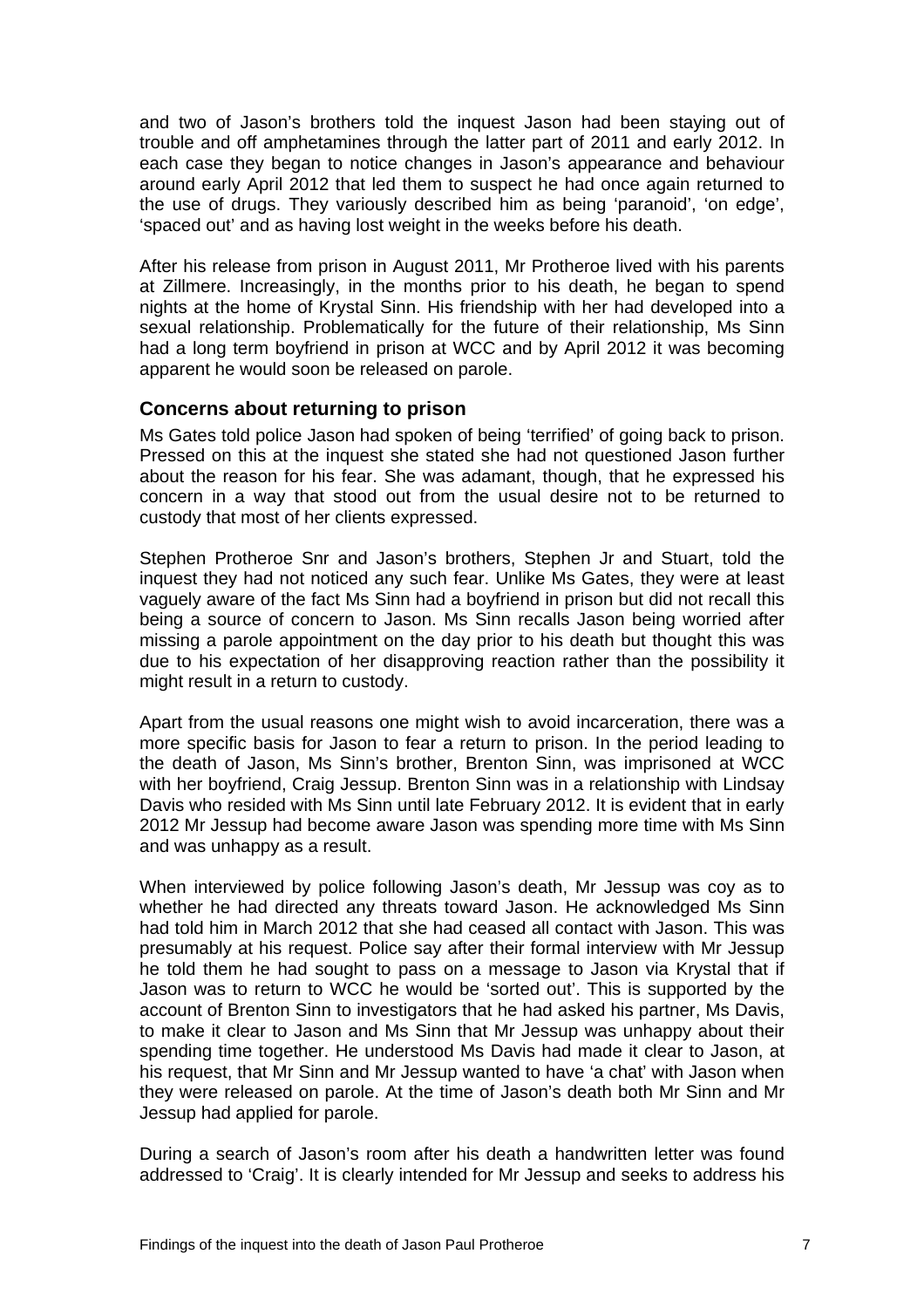<span id="page-9-0"></span>concerns about the nature of the relationship between Jason and Ms Sinn. In the undated letter, signed 'Jason', the writer gives assurances that the relationship was platonic and that, in any event, contact has now ceased out of respect for Craig's wishes. The letter concludes with the writer wishing Craig 'good luck with parole'. Ms Sinn told the inquest she had become aware of the letter and asked Jason not to post it.

Investigators accessed the memory in Jason's mobile phone after his death which revealed a series of text messages between him and Ms Sinn. At the inquest, Ms Sinn acknowledged she had written the text messages set out in the table below on 14 April 2012 when she was particularly angry at Jason. An argument had arisen because Jason had falsely accused her of entertaining another man at her house; when he was in fact the boyfriend of a female friend who had come to visit. Text messages from the day before and the day after support Ms Sinn's contention that the argument was brief and quickly resolved. It is difficult not to conclude, though, that the contents of the messages from Ms Sinn would have enlivened any underlying concerns Mr Protheroe already had about confrontation with Mr Jessup in or out of prison. Aspects of the messages relate to the fact Jason had been allowed to borrow Ms Sinn's car but had failed to return it when asked. Mr Jessup confirmed when interviewed that he had told Ms Sinn not to allow Jason to use the car. It seems there were concerns the absence of the vehicle from Ms Sinn's property was being noticed by people who were passing the information onto Mr Jessup.

Ms Sinn told the inquest the messages below were written after she had begun to suspect (approximately a week prior to his death) that Jason had started taking amphetamines. In arriving at this suspicion, she drew on her experience of seeing the effect of amphetamine use on other friends.

| <b>Date</b> | <b>Time</b> | <b>Message</b>                                                                                                                                                                                                                                                                                                                                                                                                                        |
|-------------|-------------|---------------------------------------------------------------------------------------------------------------------------------------------------------------------------------------------------------------------------------------------------------------------------------------------------------------------------------------------------------------------------------------------------------------------------------------|
| 14/4/12     | 17:15:47    | When r u bring my car back spastic                                                                                                                                                                                                                                                                                                                                                                                                    |
| 14/4/12     | 17:21:44    | U better bring that fkn car back n bring every fucking<br>single phone u own cause I swear to god cunt I will<br>destroy you if u keep up ur fucking shit. I havn't fucked<br>no cunt n how dare u get on the phone n interrogate my<br>daughter. Who the fuck do u think you are?? YOU'RE A<br>DOG TELL CRAIG CUNT I DARE YA                                                                                                         |
| 14/4/12     | 17:30:48    | U fucking psycho stalking maniac. I heard u walk up the<br>back ramp last night n tap on the door I was on the<br>lounge. I also heard the gate. Open n close. Ur a fucking<br>piece of shit keep the fucking car tell Craig ur a bad<br>stalker n that I apparently hooked up with old mate then<br>u will have her boyfriend looking for u too. I don't give a<br>fuck what you do u need help just stay the fuck out of my<br>life |
| 14/4/12     | 17:59:52    | You win. Craig isn't going to call until Monday n I'm going<br>to tell him. I will not let u break his heart. That will learn                                                                                                                                                                                                                                                                                                         |

| Selected messages downloaded from phone of Jason Protheroe: |  |
|-------------------------------------------------------------|--|
|-------------------------------------------------------------|--|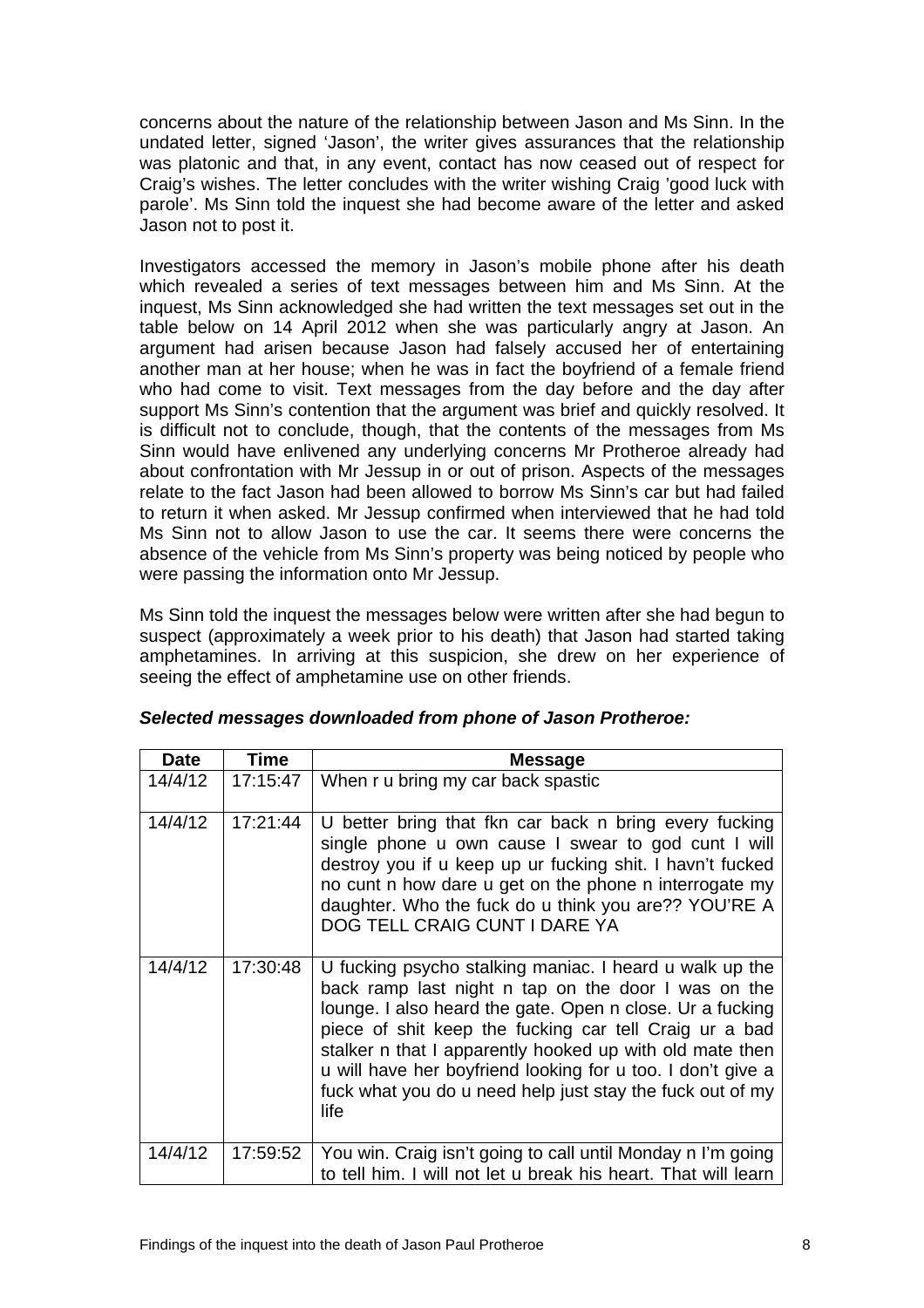|         |          | me for ever associating for you. And I swear on my kids<br>lives wen I tell him about everything I will dedicate the<br>rest of my life to ruining yours |
|---------|----------|----------------------------------------------------------------------------------------------------------------------------------------------------------|
| 14/4/12 | 19:24:23 | Give me my house keys u putrid fucking grub. You<br>fucking wait cunt. U just started a war                                                              |
| 14/4/12 | 19:25:59 | Wat do you think all ur Chines r gonna say wen u go<br>back to jail n they all hear u broke the golden rule.                                             |

Ms Sinn was asked about the last message at the inquest:

| Mr Johns  | can you just tell us what you meant by that text<br>message? |
|-----------|--------------------------------------------------------------|
| Ms Sinn:  | That was me being really nasty.                              |
| Mr Johns: | "Chines" is slang for mate, is it?                           |
| Ms Sinn:  | Yeah.                                                        |
| Mr Johns: | What's the "golden rule"?                                    |
| Ms Sinn:  | He was associating with somebody's girlfriend while they     |
|           | were in gaol.                                                |

Contrary to the assurances given to Mr Jessup, the relationship between Ms Sinn and Jason had developed into a sexual one and contact between them continued on a regular basis up until Jason's death. Other text messages from earlier in April 2012 reflect an increase in the pressure being felt by Ms Sinn to break off contact with Jason before the impending release of Mr Jessup.

#### **The replica pistol**

A series of photographs was uploaded onto the Facebook page of Jason Protheroe in late February or early March 2012. They depict Jason, Krystal Sinn and Lindsay Davis in various poses. In each photograph one of them is holding what appears to be a pistol. These photographs were commendably brought to the attention of investigators by the Protheroe family as soon as they became aware of their existence.

Krystal Sinn told the inquest that the item in the photo was a toy gun that had been at her Ivor Street residence for a year or more. She said it was used over that period by her then three year old son and was likely handled by Jason on occasion but only ever to play games with her son. Ms Sinn denied any knowledge of how the pistol had come to be at the Ivor Street residence.

When initially approached by police, Lindsay Davis denied she was depicted in one of the photographs shown and claimed no knowledge of the gun depicted in the photos. She was approached again just prior to the inquest with a clearer photograph of her holding the gun. Ms Davis at that time acknowledged her presence at the Ivor Street house with Jason, Ms Sinn and what she also called a 'toy' gun on an evening in late February 2012. Ms Davis also claimed the gun was a toy used by Ms Sinn's son.

I have already noted in these findings that shortly after his death a replica pistol was found near the body of Jason Protheroe. The officer who shot Jason says it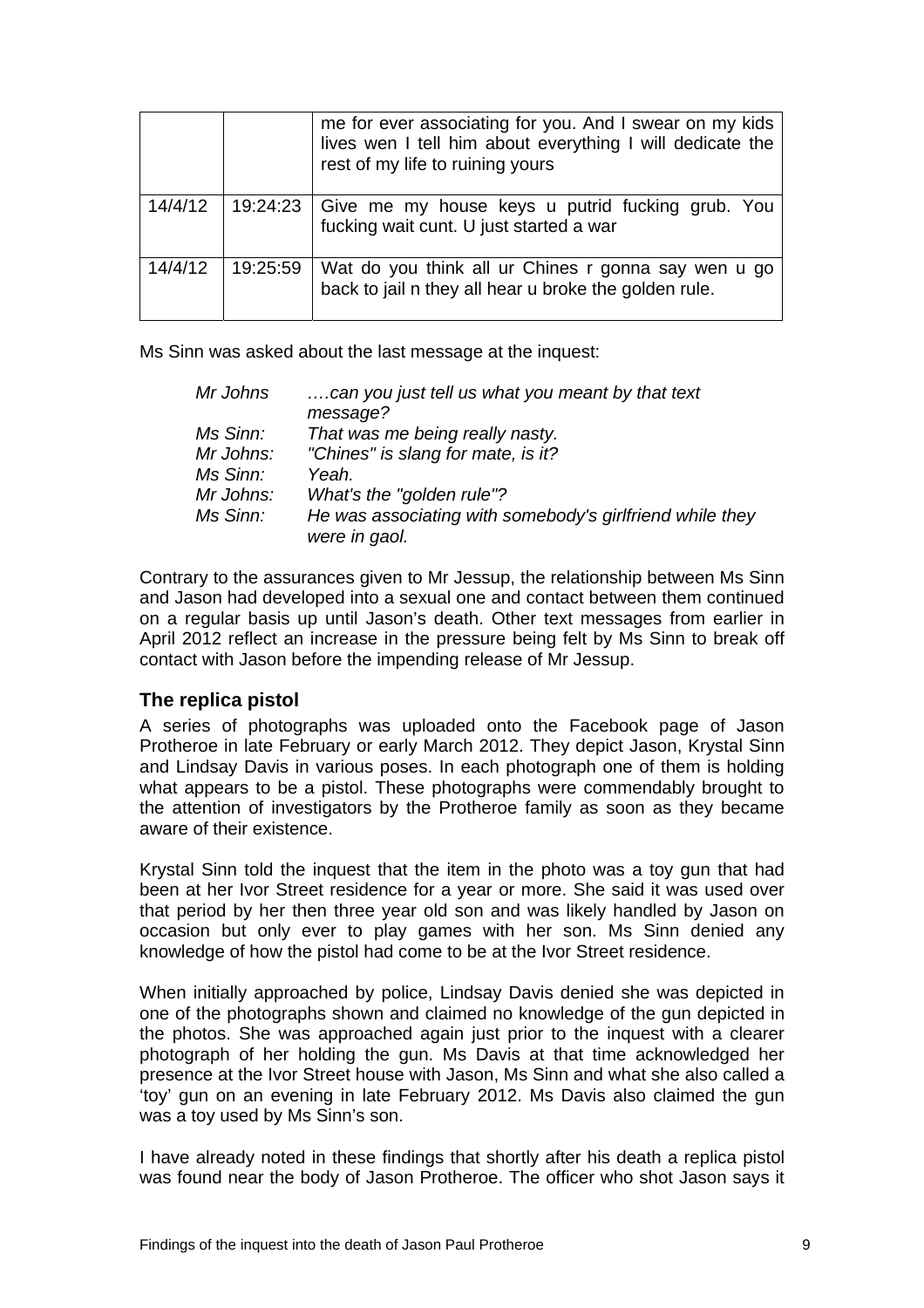<span id="page-11-0"></span>was in Jason's hand at the time. There is no direct evidence linking the gun depicted in the photographs to the replica pistol found near Jason on the day of the shooting. At the inquest, I had access to the replica pistol found on the day of the shooting and to various photographs of it. It appears in many key respects to be identical to the gun depicted in the photographs uploaded to Jason's Facebook page. Ms Sinn accepted under examination from counsel assisting that the 'toy' gun could have been left on the lawn as a result of her son having played with it some time earlier. It seems though that she told Ms Davis shortly after the shooting while they were discussing the events leading to Jason's death that the 'gun was inside' at the time detectives came to search her house. I am satisfied the replica pistol found near Jason's body is the same pistol depicted in the photographs taken several weeks earlier. That means he clearly had knowledge of the existence of the replica pistol at the Ivor Street house prior to the shooting and had access to it.

#### **Tavern Newsagency – Bracken Ridge**

Although Jason's family had suspected his return to drug use before the weekend prior to his death, they had not observed any behaviour consistent with drug induced psychosis. They made particular note of seeing Jason at Stuart Protheroe's house on Saturday 14 April 2012. At that time he joined in celebrations for the birthday of his nephew. He played with his nieces and nephews and nothing about his interaction with family members on that day was considered unusual or raised concern.

The next day, things took a turn for the worse.

Paul Braiden is the proprietor of Tavern News at Bracken Ridge Shopping Centre. On Sunday 15 April 2012, he was working alone shortly before the usual closing time of 1.00pm when he noticed a man acting strangely around the entrance of the shop.

Mr Braiden initially feared the man was there to rob him but soon determined that he was 'obviously quite distressed about something'. The man asked Mr Braiden if he could wait inside the shop because there were approximately 10 people outside wanting to beat him up. Mr Braiden saw and heard the man using a mobile telephone to ask the person he was speaking with to come and pick him up. Mr Braiden asked the man to point out the people who wanted to beat him up. There were no large groups in the area. The man pointed to a group of four people who were standing in a nearby walkway and a couple pushing a supermarket trolley full of groceries. Mr Braiden formed the opinion these people had no apparent interest in the man. One had just been in his shop and another was to enter his shop a short time later. All appeared to be engaged in the unremarkable conduct one would expect of a shopper at a suburban centre rather than people seeking out another. Mr Braiden told the inquest that despite this he had no doubt the man he was speaking to was 'genuinely scared'. Mr Braiden approached police when he saw a photo of Jason on television after he had been shot. Although he considered the man in the shop was much skinnier than the photo used on television, he was nonetheless sure it was the same person and found his behaviour to have been sufficiently odd that he contacted police.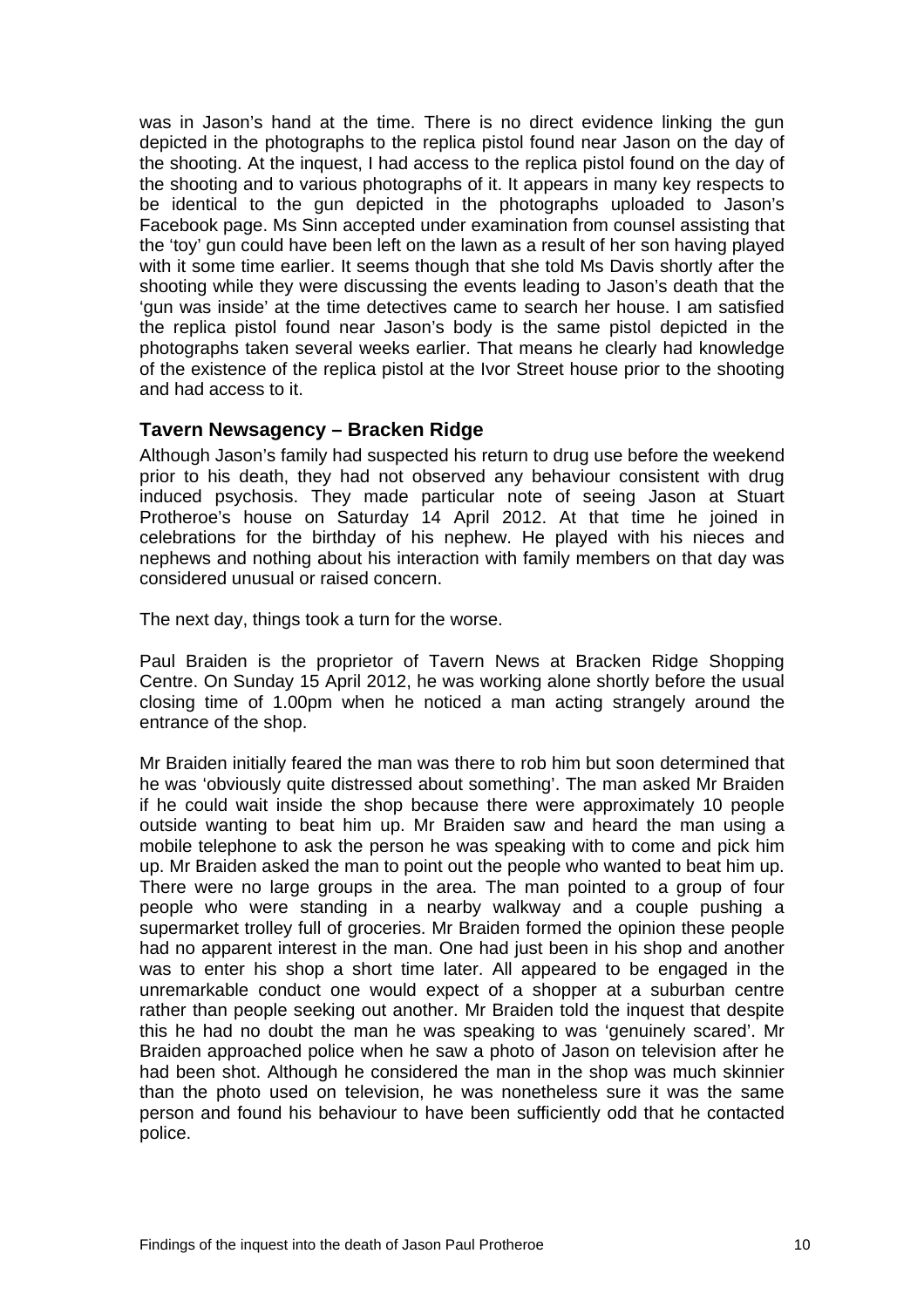CCTV footage from the shop shows the man in question was Mr Protheroe. The footage is consistent with the account given by Mr Braiden.

On that afternoon, Stuart Protheroe was in a cinema at Chermside with his wife and children when he received a call from Jason. Consistent with what he had told Mr Braiden, Jason advised his brother that, initially seven and then ten guys were going to 'bash him up' at Bracken Ridge Woolworths. Stuart left the cinema before the movie had finished, picked up his brother, Stephen and travelled to collect Jason. Stephen Protheroe Jr also took the information seriously later telling police it was unlike his brother to be scared. On the way to collect Jason, Stephen Jr contacted '000' to report the danger he understood his brother to be in and asked for police to attend. The incident had apparently also been reported to their mother, Valda, as she too made a '000' call.

On arrival at the shopping centre the brothers saw Jason who then got into the back seat. Neither of Jason's brothers could see any person who appeared to be after Jason. Obviously sensing their scepticism Jason said words to the effect, 'I know you don't believe me' but assured his brothers there were in fact people after him. He pointed to a man leaning against a car in the car park eating a pie. His brother Stuart said in evidence the man in question was showing no interest in Jason.

As they drove towards their parents' home, Jason asked Stuart to turn down several backstreets in an apparent attempt to avoid being followed.

Mr Braiden was asked about Jason being picked up by Counsel for Mr Protheroe:

|              | Mr Di Carlo: And, indeed, as he went outside - or ultimately, a car did |
|--------------|-------------------------------------------------------------------------|
|              | turn up?                                                                |
| Mr Braiden:  | Yes.                                                                    |
| Mr Di Carlo: | Do you accept that?                                                     |
|              | Mr Braiden: Yes. He darted straight out, opened the back door and laid  |
|              | along the floor with his elbows sort of on the seat, and then           |
|              | it went up, came back down, as it came back down, you                   |
|              | could just see his eyes above the back window looking                   |
|              | around to see if anyone was watching.                                   |
| Mr Di Carlo: | All right. I understand that. But the only thing he ever                |
|              | mentioned to you wasn't the fact that he was scared of                  |
|              | everybody in the area, it was simply that he had a                      |
|              | perception or at least he believed that there was eight or 10           |
|              | fellows or persons after him and it related to some threat              |
|              | that he had received?                                                   |
|              |                                                                         |

*Mr Braiden: Well, he told me that he'd slept with one of their girlfriends.* 

As Stuart drove along Zillmere Road towards his parents' house Jason asked that he pull over. He told his brothers he wanted to get a 'Slurpee' from a nearby shop and would make his own way from there.

It was apparent to Stephen Jr and Stuart Protheroe that Jason was affected by drugs when they picked him up. In interviews with police and again at the inquest they described him as 'paranoid'. I find that he was experiencing some form of delusion which led him to wrongly consider that strangers who had no interest in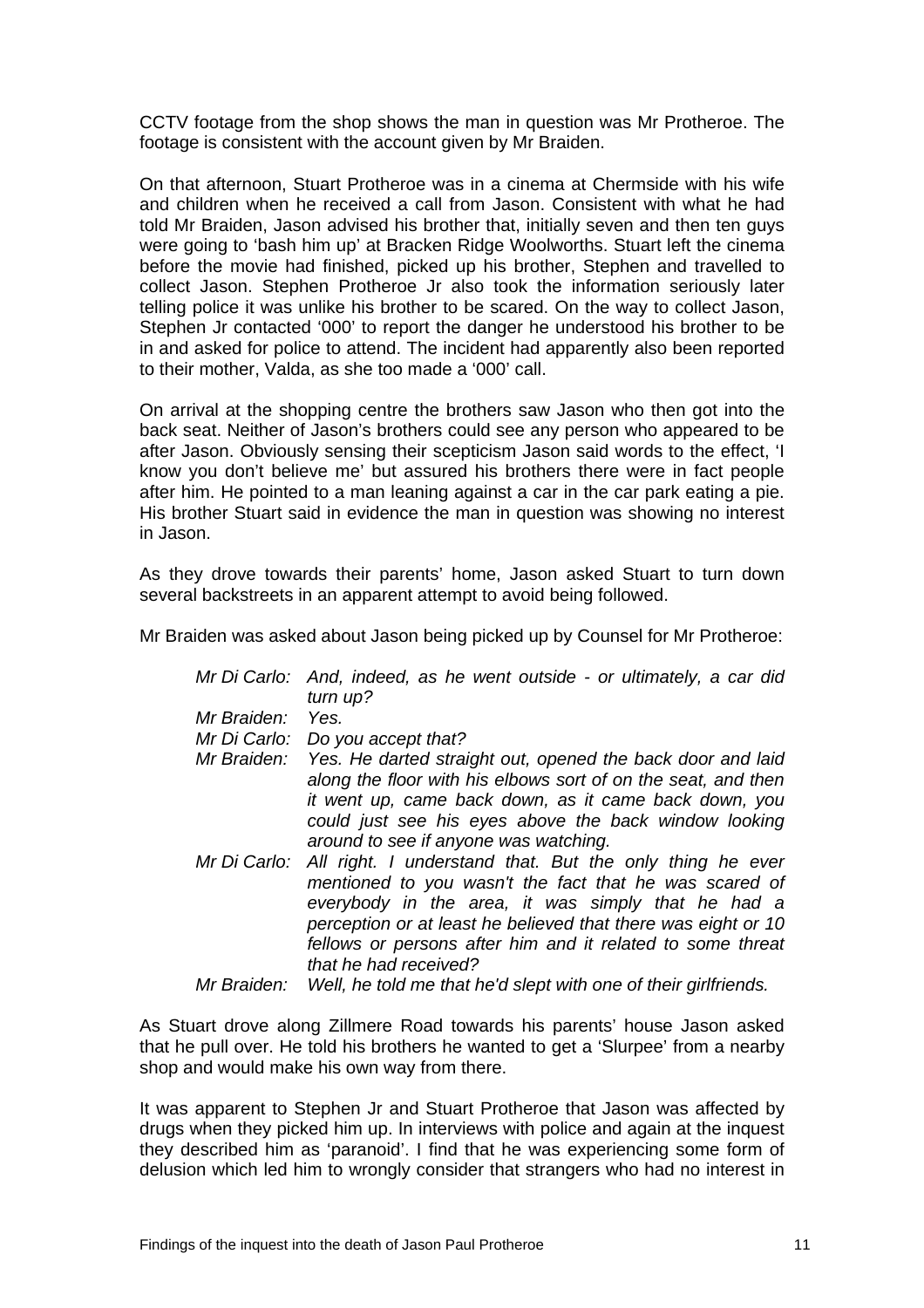him were in fact planning to do him harm. It was reasonable for him to fear that associates of Ms Sinn's boyfriend may try and assault him but as a result of the effects of drug abuse, he exaggerated this risk and cast strangers as potential assailants with no sound basis for doing so.

On forming the view there was no danger to Jason and that he had likely imagined it as a result of drug use, Stephen Protheroe Jr called '000' again to cancel his earlier request for assistance. A recording of that call was played at the inquest and some of the more significant passages are set out below:

| Stephen:              | Yeah. I just wanted to cancel that mate, it's, it's just a waste<br>of time.                                                                                                                                                                                                                                |
|-----------------------|-------------------------------------------------------------------------------------------------------------------------------------------------------------------------------------------------------------------------------------------------------------------------------------------------------------|
|                       |                                                                                                                                                                                                                                                                                                             |
|                       | Mate, basically what happened is my, my other brother and<br>I went around to, to see what was going on and, and the<br>person in, that I'm talking about my older brother Jason is<br>literally off his face on drugs, hasn't slept for probably a<br>week and is out of his mind, paranoid and delusional |
|                       |                                                                                                                                                                                                                                                                                                             |
| Operator:<br>Stephen: | Should he be out on his own do you think?<br>what, what sorry?                                                                                                                                                                                                                                              |
| Operator:             | You said he is a drug user, he's delusional and perhaps<br>hallucinating I don't know, should he be out and about on<br>his own?                                                                                                                                                                            |
| Stephen:              | Yes extremely paranoid mate. He is, he's got a big issue for<br>the police.                                                                                                                                                                                                                                 |
| Operator:             | Ah, I am able - is anyone going to collect him, is anyone<br>going to be with him UI?                                                                                                                                                                                                                       |
| Stephen:              | No, no we tried, we, we tried mate we really did but he, he is<br>that paranoid he-he's jumped out of the car while we were<br>trying, while we were driving and he just said look I've got to<br>be alone and just every person that looks at him, every,<br>every car they're all after him you know.     |
|                       |                                                                                                                                                                                                                                                                                                             |
| Stephen:              | He's not, he is not a violent person, he's never really hurt<br>anyone.                                                                                                                                                                                                                                     |
| Operator:             | UI criminal history. Okay.                                                                                                                                                                                                                                                                                  |
| Stephen:              | He, when he gets on the, on the speed he has massive,<br>massive amounts that borderline sending (sic) him insane.                                                                                                                                                                                          |

Stephen and Stuart told the inquest they were angry with Jason for having recommenced drug use. They were also concerned for his safety and worried about his propensity to commit criminal offences while in this state. It was their view the best place for Jason at this time was prison. In their experience Jason being taken into custody tended to be the only way in which he would cease drug use. Stephen, supported by Stuart, says he intentionally exaggerated his brother's condition during the second '000' call in order to increase the likelihood Jason would be picked up by police. To their mind his drug affected state might in itself constitute a breach of his parole conditions.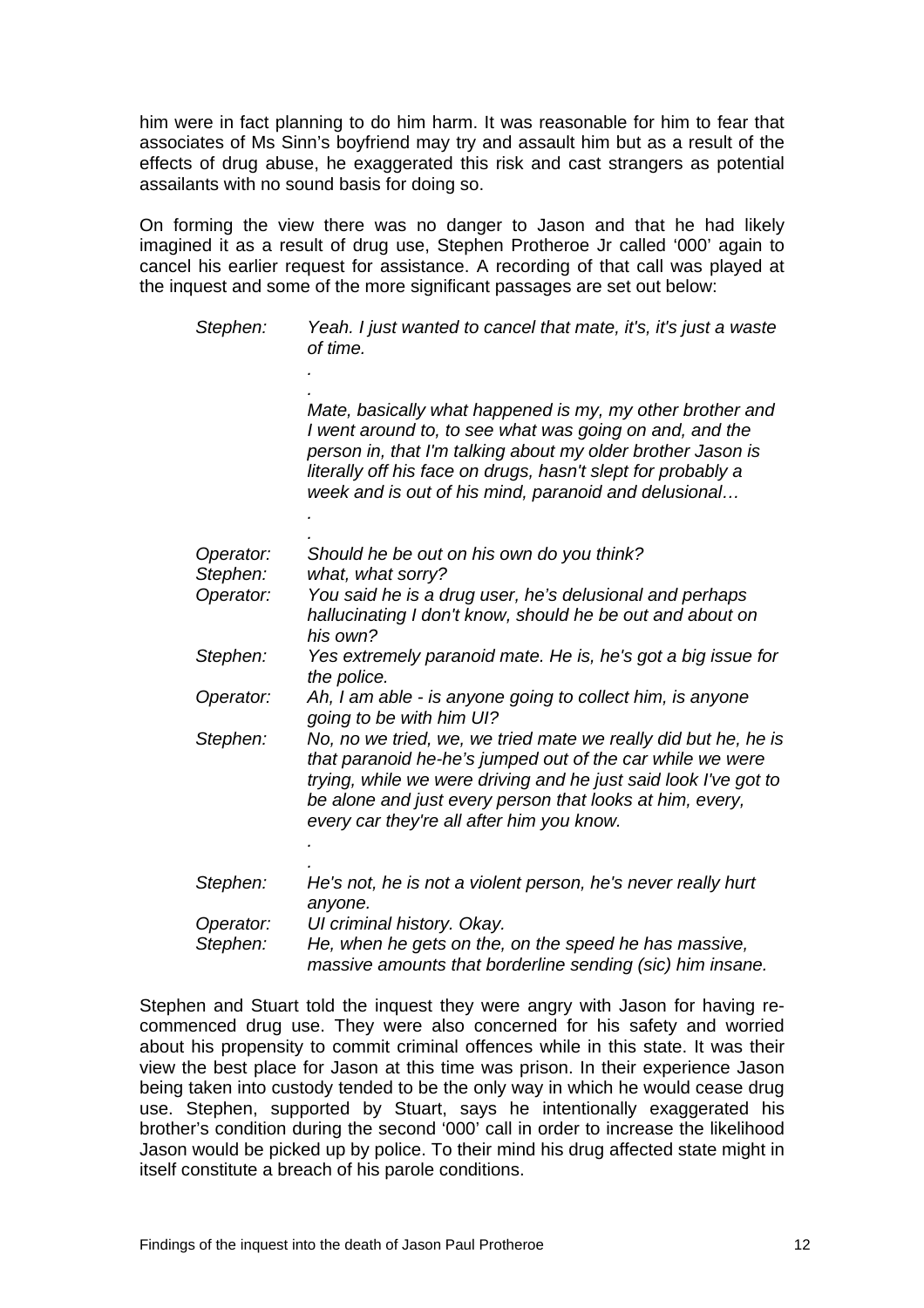<span id="page-14-0"></span>It was on this basis that Stephen Jr denied the accuracy of some parts of his description of Jason in the second '000' call when he gave evidence at the inquest. I accept his explanation.

#### **Stolen cars and complaints to police**

Later, on the afternoon of 15 April 2012 Mr Jason Protheroe stole a red Honda Civic from Darragh Street, Bracken Ridge and drove it to McPhail Street, Zillmere where his parents lived. His brother, Stuart lived across the road from their parents. Jason visited his brother Stuart who, at that time had already taken the precautionary step of transferring the keys for his vehicle to his parents' house. Based on past experience he knew they would need to be hidden from Jason if he was using drugs. Unbeknown to Stuart, another set of keys were in the kitchen and, shortly after a conversation between the two, Stuart noticed his own vehicle being driven away by Jason. Stephen Protheroe Jr happened to be entering McPhail Street at the time and saw Jason driving away. He and Stuart attempted to catch Jason but were unsuccessful. They correctly concluded the red Honda Jason had arrived in was stolen.

The Protheroe family reported their vehicle stolen to police and told police of the apparently stolen red Honda. Investigators later obtained Jason's mobile telephone from inside the red Honda.

Early the next morning, Monday 16 April, Jason returned the Protheroe family vehicle to McPhail Street and left a message advising that the keys had been left in the letterbox at his sister's nearby residence. Stuart attended Boondall police station later in the day to withdraw their complaint about their vehicle being stolen. He was advised the vehicle had been used in a suspected theft of petrol so the family needed to be aware of the possibility of being pulled over by police investigating this offence. CCTV footage of the alleged petrol theft was obtained and tendered at the inquest. It shows Mr Jason Protheroe travelling alone and, the theft aside, not acting in any obviously unusual manner.

Later on that Monday, Stuart received a phone call from a mobile telephone number that was unfamiliar to him. It was Jason ringing to seek a lift from Geebung. Stuart told the inquest he encouraged Jason to return to their parents' house and get some rest. He recalls Jason became accusatory at this suggestion believing the real purpose of having him return to their parents' house was so the family could 'call the cops on him'. Jason had missed a scheduled appointment with his parole officer earlier that day. A 'random' urine test was scheduled and although he had not been notified, it is likely Jason knew such a test was due. He would have known he would fail. The fear his family might 'call the cops on him' might reflect some element of paranoia resulting from his drug use and missed appointment. That said, the evidence of the Protheroe family is that they probably would have called police. On past experience there was a rational basis for Jason's concern. The phone call ended with Jason declining to be collected.

Jason somehow made his way to Krystal Sinn's house later that evening. She said she did not know where he had been earlier in the day but when he arrived he told her he had missed his parole appointment. This was clearly causing him a great deal of anxiety. Reproduced below is an excerpt of Ms Sinn's evidence at the inquest in relation to that evening: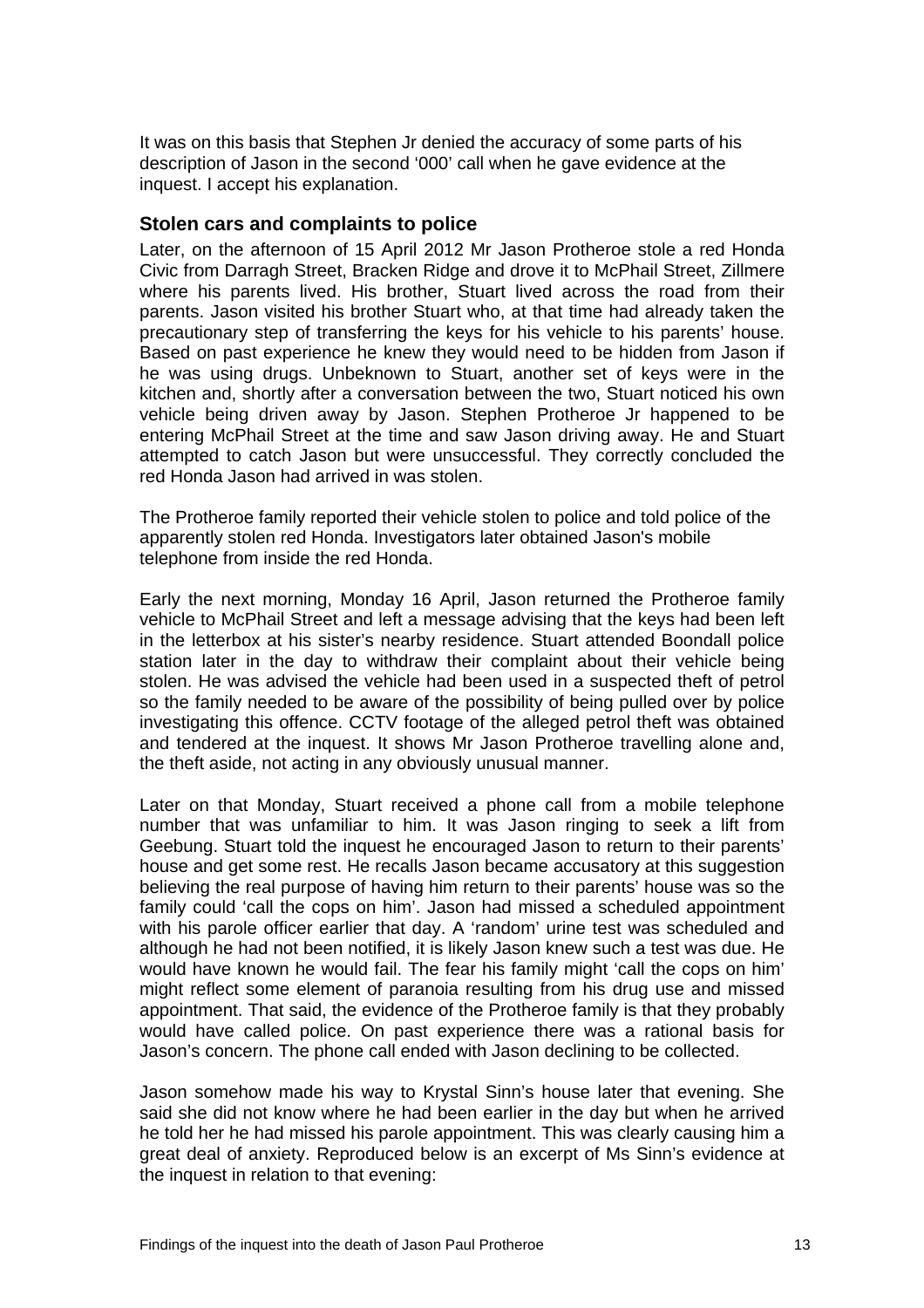<span id="page-15-0"></span>

| <b>State Coroner:</b> | Did you think he was affected by drugs when you<br>saw him on Monday night?                                       |
|-----------------------|-------------------------------------------------------------------------------------------------------------------|
| Ms Sinn:              | I don't think he was high. I think he - it was the days<br>after using drugs, if that makes sense.                |
| <b>State Coroner:</b> | Yes. It makes sense but explain to me how you could<br>tell that?                                                 |
| Ms Sinn:              | Because of how - how uptight and stressed he was.                                                                 |
| <b>State Coroner:</b> | And in your experience he acts like that in the days<br>after ingestion?                                          |
| Ms Sinn:              | No, in my experience with other people that have<br>been on drugs that - that's how I came to that<br>conclusion. |

# *Morning of 17 April 2013*

#### **Mr Protheroe's movements**

Ms Sinn said when she woke at around 7.00 or 7:30am the following morning Jason had left the house. She says this had never occurred before; she does not know where he went and she did not see him again until the moments before he was shot later that morning.

The investigation has not established where Mr Protheroe went after he left Ms Sinn's house early in the morning, nor what he did or whom, if anyone, he saw.

#### **Inquiries by police**

PCC Thomas Hess commenced work at Carseldine CIB at about 8.00am. He found on his computer an email from Senior Sergeant David Richards<sup>[1](#page-15-1)</sup>. It directed an investigation be undertaken into the possible involvement of Jason Protheroe in the unlawful use of the red Honda Civic. PCC Hess spent around two or three hours examining the evidence related to the alleged offences and attempted to link them to others committed over the preceding days. He explained at the inquest that he was not solely focussed on this case as he was also required to attend to various other routine matters as they arose. About mid morning he rang the Chermside office of Queensland Corrective Services (QCS) as he knew Jason was required by the terms of his parole to report there regularly. He spoke to Janet Gates, the Probation and Parole Service officer who managed Mr Protheroe's case. She informed him Jason had missed his appointment the day before and was in breach of his parole conditions.

Although this seems like a reasonably sensible thing to do, Ms Gates told the inquest she had never had a detective contact her in relation to a client in similar circumstances. PCC Hess, on the other hand, said he did this so regularly he had the QCS office number as a speed dial on his phone. The family's submissions sought to elevate the duration and intensity of this initial investigation into something sinister. I do not accept that characterisation of the events.

<span id="page-15-1"></span> $1$  Coincidentally S/Sgt Richards had attended the address of Stephen Protheroe Jr on the evening of Saturday 14 April 2012. Stephen had reported a robbery of a service station near his house. In the course of his conversation with S/Sgt Richards the discussion turned to Stephen's concerns for his brother Jason and his fear that Jason was once again using drugs.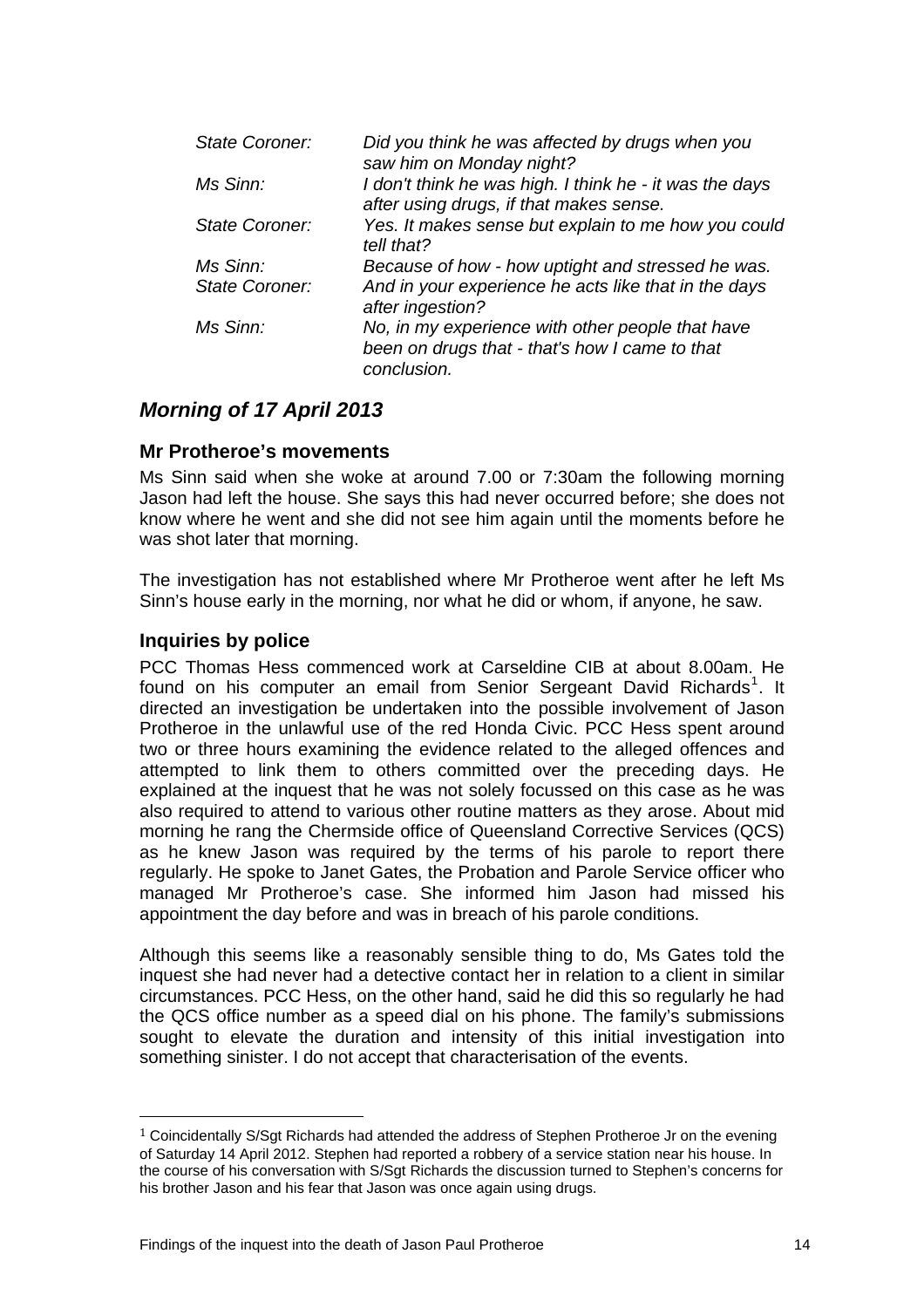<span id="page-16-0"></span>PCC Hess sought the assistance of DSC Troy Weston in his attempt to locate Mr Protheroe and to question him in relation to the alleged 'unlawful use' offence. DSC Weston travelled with PCC Hess to McPhail Street where they were approached by Stuart Protheroe and Stephen Protheroe Snr. The officers were invited into the house of Jason's parents where PCC Hess advised he was looking for Jason in order to question him about the suspected 'unlawful use' offence. Mr and Mrs Protheroe and Stephen Jr made every effort to assist the officers in finding Jason. They disclosed their concerns about Jason's behaviour and their suspicion he was using amphetamines. They gave details of Krystal Sinn's residence, advising that Jason was spending some nights there. Stuart Protheroe told the police he had last spoken to Jason the day before on a mobile phone number he did not recognise. He offered to call that number to see if he could contact Jason. When Stuart dialled the number it was answered by Krystal Sinn.

Ms Sinn advised Stephen (who had his phone 'on speaker' so the police officers could hear) she did not know where Jason was and had not seen him for a few days. She told the inquest she suspected the call was being made as a result of police making enquiries. I accept her account that, at this time she was still hopeful Mr Jessup would not find out about Jason having been at the house and lied in order to avoid the trouble dissemination of that information would cause. PCC Hess does not recall this phone call being made in his presence but I conclude it occurred.

The police officers left McPhail Street and went in search of Jason at the residence of Krystal Sinn.

I have considered whether Jason might have been warned police were on their way to Ms Sinn's house. It cannot be ruled out but I consider it unlikely. Certainly Jason's subsequent conduct meant that if he was warned he made little use of the information.

## *Events at Ivor Street*

Krystal Sinn had been living with her two young children in the three bedroom house at 21 Ivor Street for nearly two years. An overhead representation of the property is included below. Notable features of the house are the ramp leading from the back door, and the carport on the northern side. At the time, this carport was wrapped by a shade cloth that formed eastern and northern 'walls'. Ms Sinn told the inquest the front door of the property remained permanently locked in order to prevent her young children traipsing dirt onto newly laid carpet in that part of the house.

On the morning of 17 April 2012, Ms Sinn had cleared the backyard of major obstacles in preparation for mowing the lawn. Many of these items, including a deflated jumping castle and various children's toys had been placed in the carport leaving it cluttered.

Just after 11:30am, Ms Sinn was alerted to the presence of someone near her property by the barking of her dog in the front yard. Walking to the front gate she observed two police officers she recognised by sight if not by name. The officers, Hess and Weston, made it clear they were seeking Mr Protheroe. Ms Sinn told them he was not on the property. They asked if they could conduct a search in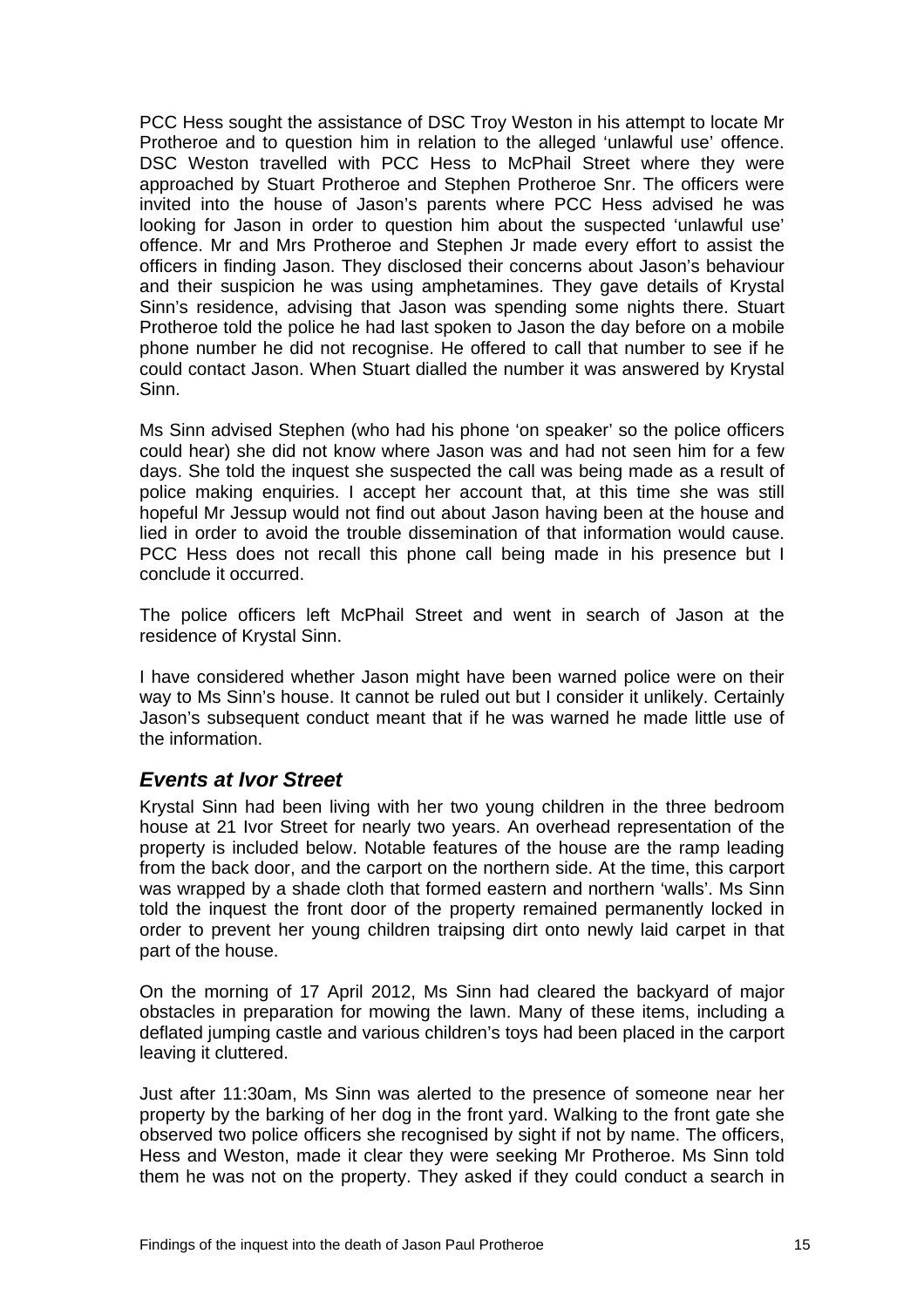<span id="page-17-0"></span>any event. Ms Sinn acceded to this request notwithstanding that she felt harassed by the officers' presence (and made this clear to them as they searched inside the house). After approximately five minutes inside during which the officers saw no sign of Jason, DSC Weston led his colleague and Ms Sinn out the back door of the house and onto the attached ramp.



# *Police confront Mr Protheroe*

DSC Weston walked to the bottom of the ramp, went past the opening of the carport and then turned left, making his way westbound along the northern boundary of the carport. As he did this he could hear PCC Hess speaking with Ms Sinn.

As he reached the bottom of the ramp PCC Hess turned to his right and moved into the yard to have a further look around the backyard and underneath the ramp as he suspected Mr Protheroe might in fact be hiding there.

He said he walked a metre or two away from the house in an easterly direction when his attention was almost immediately drawn by a man he recognised as Jason, leaning casually against the south eastern corner of the house. PCC Hess said words to the effect 'We need to have a chat'. At this time Ms Sinn was still on the ramp - about half way down according to her, closer to the top according to PCC Hess.

She heard PCC Hess say these words, or similar, but from here the accounts of PCC Hess and Ms Sinn diverge. Ms Sinn says she turned to see Jason standing in the backyard several metres to the east of where PCC Hess placed him in his account – more like mid-way between the house and the back fence in the middle of the yard.

PCC Hess said he began walking towards Mr Protheroe, closing the initial distance between them by half to approximately five metres. Ms Sinn said PCC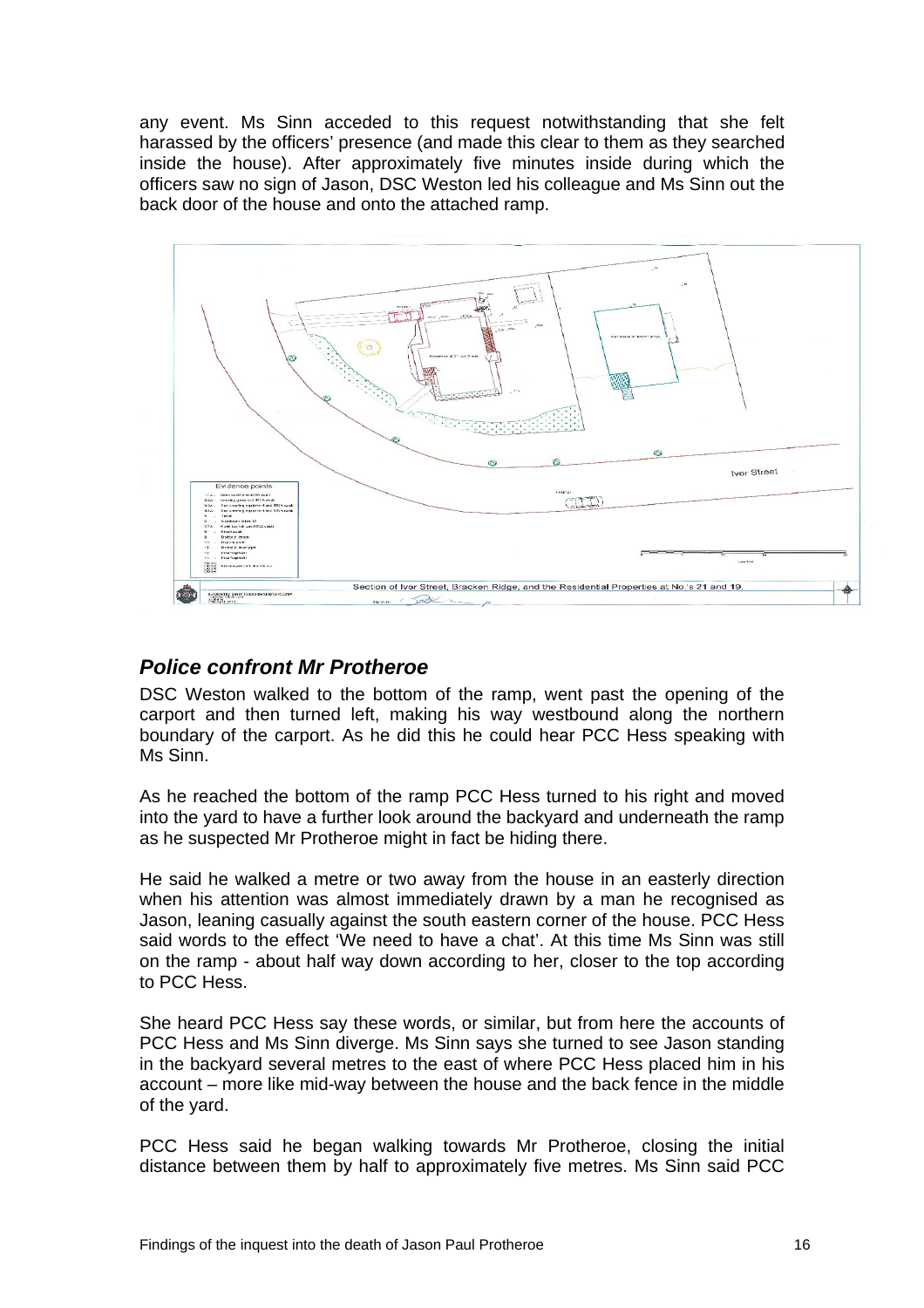Hess did not advance towards Jason to any significant degree. PCC Hess told investigators and the inquest that, without saying anything, Jason aggressively threw down a water bottle he had been holding and withdrew a pistol from under his clothing or from a pocket in his shorts or shirt. PCC Hess said he immediately formed the view it was a real gun pointed at him.

PCC Hess described his reaction in his interview with ESC investigators on the day of the shooting and again in a 'walk though' at the scene the following day. In the latter he recounted turning 180 degrees to his left and running for cover behind the north-eastern corner of the house. As he ran PCC Hess said he yelled the words 'gun, gun, gun, drop the gun'*.* 

PCC Hess ran around the corner of the house and into the carport. He said that until he reached the corner of the house he had not even attempted to reach for his own firearm. When he saw Mr Protheroe draw the pistol and point it at him he said he immediately thought he was about to die. In his mind, Jason was someone likely to be under the influence of amphetamines and who had just drawn what he believed to be a real gun and pointed it directly at him.

PCC Hess took up position a metre or so inside the carport (near the northern wall of the house and 2-3 metres from the north eastern corner. He drew his service firearm and almost immediately saw Mr Protheroe round the corner still pointing a pistol at him. In his interview PCC Hess told investigators:

*I'm in the garage, he's come at me with the firearm still pointed towards me. By that time I'd unclipped my, my catch, I, I drew my firearm, I fired a string of shots directly at him and then he, he, he fell down, he twisted and rolled and then I immediately run toward him, jumped over him and come back around, I was pointing it at him. Because I can't see anything, I can't see the gun at this point, I can't see his face….* 

Ms Sinn told the inquest that after PCC Hess spoke to Jason she turned to see him pull out the pockets of his shorts (so that the inner lining was showing). At this time she heard something drop to the ground and make a noise similar to that which she would expect to be made by something metallic such as coins. In her walk through interview she told investigators:

*Jason pulled out both of his pockets, ah something white which now I know is a water bottle on this side and keys or change, I thought it was change, it sounded like he was throwing it on the ground and then started walking towards the detective.(*emphasis added*)* 

Counsel for the family relied on the proposition that Ms Sinn had seen Jason Protheroe throw the water bottle to dispute the account of PCC Hess that Jason had been very close to the house (and likely out of Ms Sinn's view) when this occurred. At no time, however, does Ms Sinn say she actually saw the water bottle being thrown to the ground. The passage above indicates she became aware of the water bottle's location later.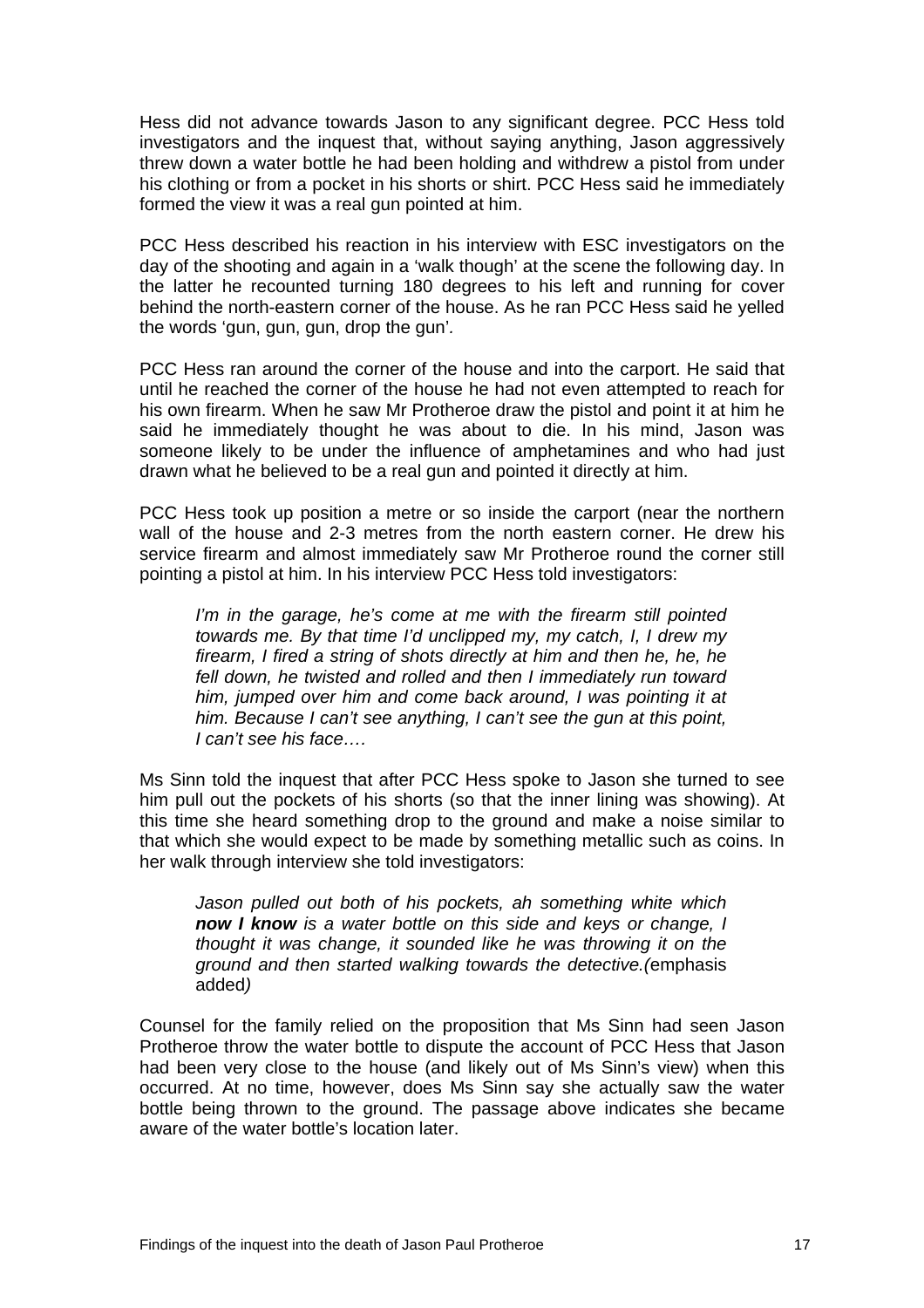Ms Sinn said Jason then began walking towards the officer at a faster than normal walking pace but did not say anything.

Ms Sinn told the inquest, as she had investigators when interviewed, that Jason did not have anything in his hands as he walked towards PCC Hess. She was adamant she could not be mistaken about this as she had a close vantage point and unobstructed view of Jason as he walked past her position on the back ramp.

Ms Sinn recalled PCC Hess saying words similar to 'drop it' and said he retreated to a point near where the small circle is marked on the diagram above. This represents a circular brick BBQ that was there at the time. She was unable to recall on which side of the BBQ PCC Hess stopped.

Ms Sinn's account also differs from that of PCC Hess with regard to Jason's position at the time PCC Hess fired the first shot. She re-iterated that at this time, in her view, Jason was unarmed and had nothing in his hands. She recalls hearing the first shot and forming the view it had missed Jason. She remembered him turning to his right and, when demonstrating the movement to the court, indicated he began to lower his upper body in a 'ducking*'* or 'flinching' manner. Ms Sinn says it became evident Jason had been struck by at least one of the shots that followed as he stumbled a few steps forward, looked at her, made a groaning sound and fell to the ground. In this version Jason was 2-3 metres to the east of the position nominated by PCC Hess at the time he was struck by a bullet.

DSC Weston told investigators he was making his way along the northern side of the carport. He could hear PCC Hess talking to Ms Sinn and then he heard the other officer's manner change and he heard raised voices. It soon became apparent to him that PCC Hess was speaking to Mr Protheroe and, moments later, he heard his partner yell 'gun, gun, he's got a gun'.

He then observed, through green shade cloth screening the northern side of the carport, PCC Hess 'ducking and weaving' as he made his way into the carport. DSC Weston says he saw PCC Hess draw his service firearm and turn around. At the same time he saw Jason Protheroe '…run around the… corner of the house'. DSC Weston recalls PCC Hess '…yelling the whole time, he's yelled out again come, put the gun down'. DCS Weston says Mr Protheroe was still moving towards PCC Hess when he heard three shots.

DSC Weston told investigators (speaking about Mr Protheroe) '…he sort of, I don't know if he's got hit or he's appeared to try to jump behind the little concrete barrier thing and Tom shot a shot again as he's still – something's happened there like he spun around'.

Although he did not note it in his initial narrative of events to investigators, DSC Weston was adamant later in that initial interview and in all subsequent versions that, as he moved towards PCC Hess, Mr Protheroe had one of his arms raised and was pointing a black object towards PCC Hess. He told the inquest he presumed that object was a gun based on the words yelled out by PCC Hess, but was not in a position to say this with certainty.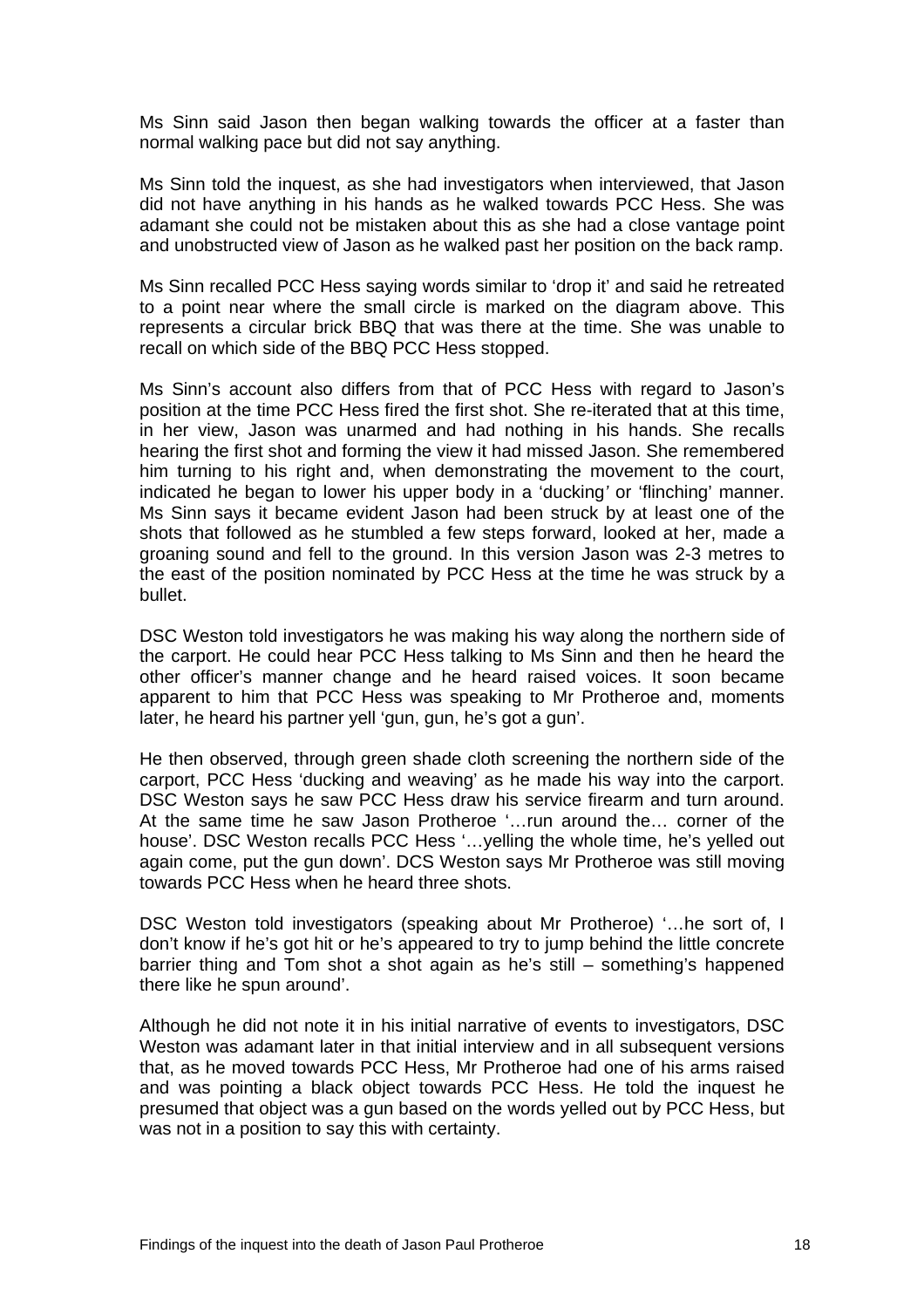## <span id="page-20-0"></span>*Jason's movements as he was shot*

I have set out above the account of Ms Sinn with regard to Jason's movements during the second or seconds during which PCC Hess was firing his weapon. That issue was also explored with the two police officers and below are relevant extracts from their interviews:

| HESS:                            | Like he's gone down and, and there's, there's a big blast of<br>like smoke and noise and, and the next thing I know he's,<br>he's, he's down and he's facing that way um laying on his<br>side. He's not -                                                                                                                                                                                                                           |
|----------------------------------|--------------------------------------------------------------------------------------------------------------------------------------------------------------------------------------------------------------------------------------------------------------------------------------------------------------------------------------------------------------------------------------------------------------------------------------|
| REID:<br>HESS:                   | Okay. Do you recall which side he was laying on?<br>Yeah. He's laying ah left side down ah and he's not looking<br>at me, I can't see his face.                                                                                                                                                                                                                                                                                      |
| <b>WALTON:</b><br>HESS:          | So how did he fall, to his left or to his right?<br>I've tried to recall that already. Um I really I'm not one<br>hundred percent sure. I, I really, I just, I can see where he's,<br>he's lying when I commence C-P-R but I don't, I, I, I'm not a<br>hundred percent sure. Because I mean it doesn't, it goes<br>um quite – it's not as si-simple like ah answer it's just like a<br>hail of bang, bang, bang then he's gone down. |
| REID:                            | When you talk about firing a string of shots explain to me<br>what happened.                                                                                                                                                                                                                                                                                                                                                         |
| HESS:                            | Um bang, bang, and he's then going down like that and by<br>the time $\ldots$                                                                                                                                                                                                                                                                                                                                                        |
| REID:<br>HESS:                   | So you-you're indicating that he's $-$<br>$l, l -$                                                                                                                                                                                                                                                                                                                                                                                   |
| REID:<br>HESS:                   | $-$ that he's $\ldots$<br>- I could, I could see that it was affecting, I, I could see that<br>like he was, whether he was going down, whether he's<br>yeah bang, bang, bang and then he, he's just gone down<br>like that.                                                                                                                                                                                                          |
| <b>REID:</b>                     | So you're indicating that he's, he's dropping his shoulders.<br>Where was the firearm during that ?                                                                                                                                                                                                                                                                                                                                  |
| HESS:<br>REID:<br>HESS:<br>REID: | In his, in his hand.<br>Why did you fire more than one or two or three shots?<br>Well he's still standing there.<br>Okay.                                                                                                                                                                                                                                                                                                            |
| HESS:<br><i>REID:</i><br>HESS:   | He was still standing there.<br>So what's the purpose or what are you trained to do?<br>Yeah, to stop that threat, to stop him pointing that gun at<br>me.                                                                                                                                                                                                                                                                           |
| <b>WESTON:</b>                   | And um I recall Tom shooting I think it was three shots<br>directly at him as he was running towards him still because<br>he wouldn't stop. Then he sort of I don't know if he's got hit<br>or he's appeared to try to jump behind this little concrete<br>barrier thing and Tom shot a shot again as he's still -<br>something's happened there like he spun around.                                                                |

The officers gave similar accounts in their evidence at the inquest.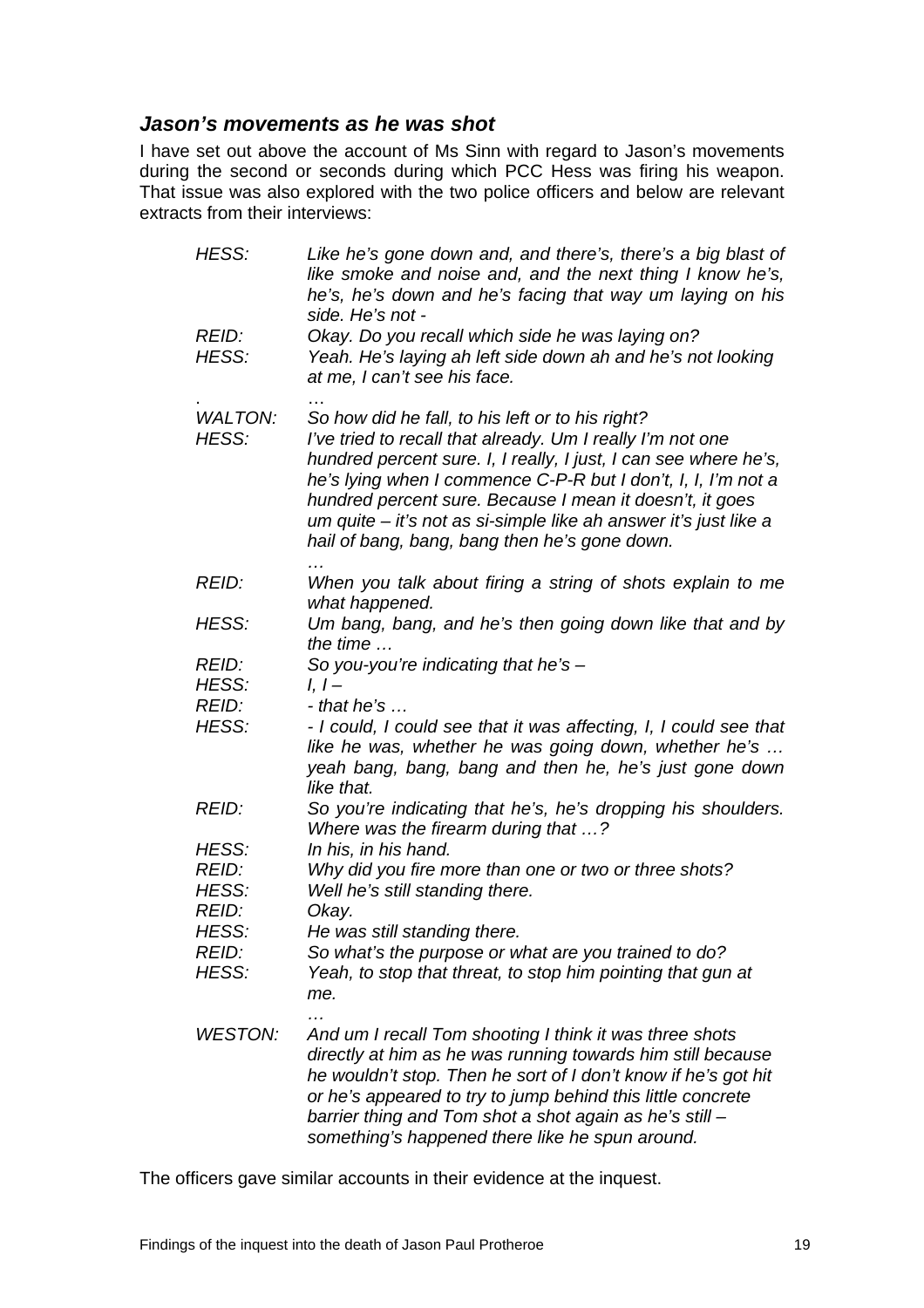## <span id="page-21-0"></span>*Accounts of neighbours*

Elsie Armstrong lived alone at 19 Ivor Street, next door to Ms Sinn. She was walking home from the bus stop and had just entered Ivor Street from Shane Street when she heard a female voice saying the words 'Oh my God, oh my God, he's got a gun'. A moment later she heard two noises that she recognised as gun shots followed closely by another two gun shots.

Ms Armstrong gave evidence at the inquest and remained adamant the voice was female. At the inquest she contended that the gap between the two pairs of shots might have been as long as several seconds although in her initial interview with police she indicated the gap was much less; perhaps one second at most.

A short time after she heard the shots she saw a man fitting the description of DSC Weston walk to the end of the driveway and heard him say 'we need an ambulance' while talking on the phone. She also heard a female voice, which she believes was from the same person as the first voice she heard, yelling 'Jason, Jason' amongst other things she could not make out.

Lynette Tibbetts was alone in her house at 20 Ivor Street when the shots were fired. She was spoken to early on the afternoon of 17 April 2012 during a door knock. A more substantive interview took place later that evening. In her police statement and again in her evidence at the inquest, Ms Tibbetts said she heard a loud male voice say 'drop the gun, drop the gun' followed by at least three and maybe for gunshot in quick succession. She then went to her front window at which time she had a female screaming and crying. She was unable to see anything associated with the incident from her vantage point.

However, the record of her first account taken down during the early afternoon door knock states she heard the shots being fired before the yelling. The notebook statement records her version of events as:

*At about a ¼ to 12 I was sitting in my lounge room on the computer when I heard 3 or 4 shots and then a male voice say "Drop the gun, drop the gun" then I heard a lot of screaming, the screaming went on for about 10 minutes*.

That initial version of Ms Tibbetts is the only account that has a male voice yelling 'drop the gun', or in fact yelling anything, after the gun shots.

Steven Guth was in his house at 18 Ivor Street during the incident. He told investigators that he heard a male yelling and then heard three loud bangs which sounded like gun shots. He then heard a female screaming but could not understand what she was saying.

Katherine Bishop was in her lounge room at 29 Shane Street when she heard a high pitched voice coming from the direction of Ivor Street. She remembers that this voice lasted for around three seconds and agreed it could possibly have been a male voice under stress. After hearing this voice she heard five to six loud bangs in quick succession.

Leon Bradford was also at 29 Shane Street. He told investigators he heard a male voice shout in the way '…like you would at the end of an argument'. He then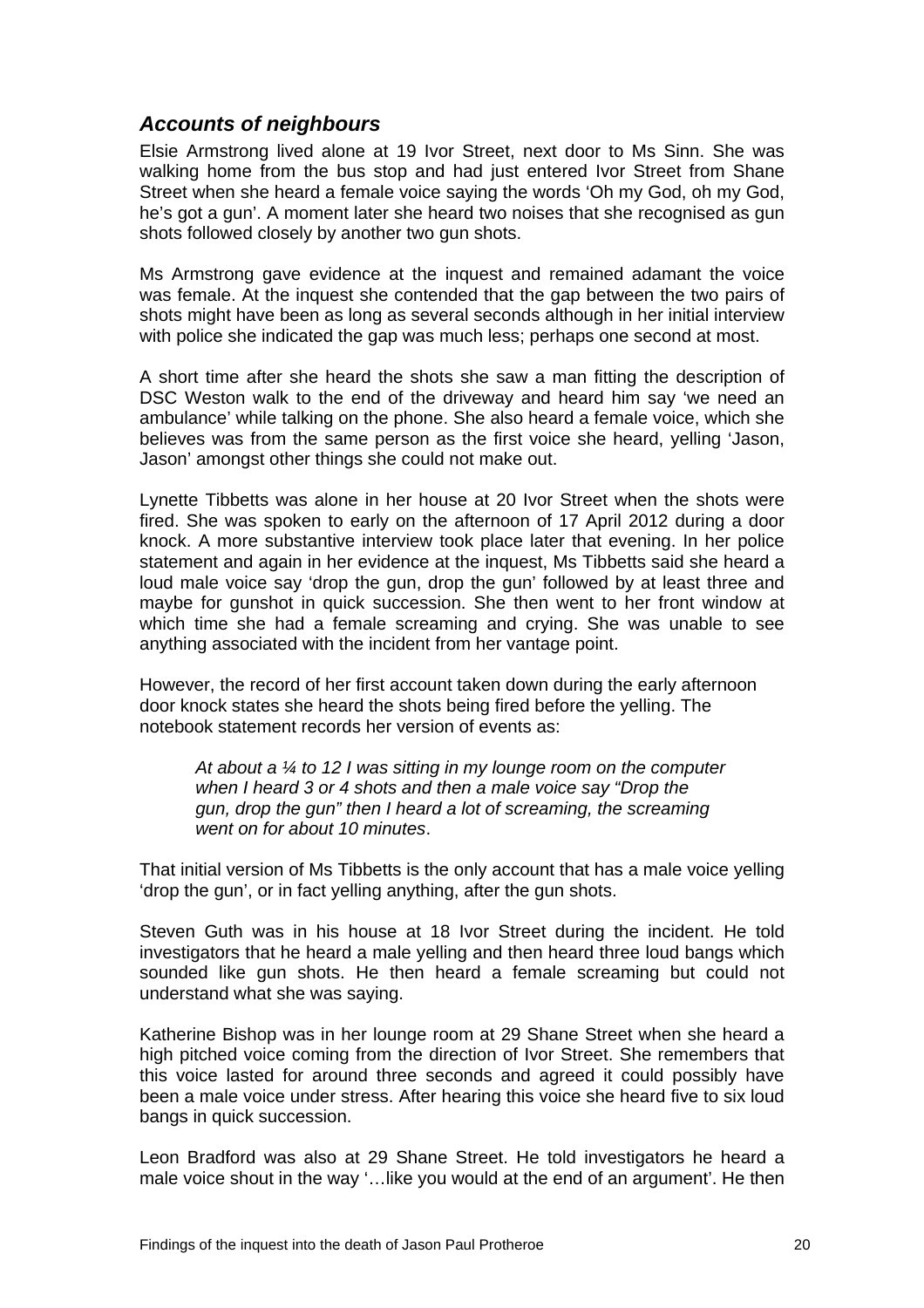<span id="page-22-0"></span>heard a single gun shot followed by a woman screaming, then a pause of three seconds before hearing five shots in quick succession.

Carol Biviano was at 25 Shane Street and had seemingly observed Officers Hess and Weston enter the property at 21 Ivor Street from her front door. She says that a few minutes after this she heard some arguing (although couldn't make out the words being said) and then heard three 'pops'.

### *Aftermath of the shooting*

As described earlier, as he was shot, Mr Protheroe twisted and fell to the ground. He came to rest lying on his left hand side, facing the back fence with his head and feet in a north south orientation respectively. Unable to see the firearm he had earlier observed, PCC Hess moved around to the east of the prone body of Mr Protheroe and called for DSC Weston to provide cover. Seeing the handgun on the concrete under Mr Protheroe's hand he reached in, grabbed it and flicked it behind him onto the grass a couple of metres away.

DSC Weston told the inquest he took up position near Mr Protheroe's head. He does not have a specific recollection of seeing PCC Hess clear the weapon and did not in fact see the weapon while he was covering Mr Protheroe until after it had come to rest on the grass some metres away. DSC Weston then called '000' on his mobile phone while PCC Hess attended to Mr Protheroe.

At this time, less than a minute and likely less than 30 seconds after the shooting, PCC Hess commenced an audio recording. That recording was played at the inquest. In it Ms Sinn can be heard screaming and crying while attempting to call '000'.

PCC Hess lifted up the clothing on Mr Protheroe's upper body and looked at his chest and torso before discovering the entry wound on the lower left hand side of his back. He then rolled Mr Protheroe onto his back and commenced CPR by exhaling air into Mr Protheroe's mouth from between his own hands and giving chest compressions.

A short time after commencing CPR he made a phone call to his supervising officer to advise Mr Protheroe had been shot. This was a very brief conversation. PCC Hess made no reference to Mr Protheroe being armed during this call, but I don't accept this indicates it was not the case. Contrary to the submissions made on behalf of the family, that was not crucial information his superiors needed at that stage.

The calls to '000' initiated by DSC Weston and Ms Sinn were made at 11:48am. A third '000' call was made by a neighbour at 11:51am. Queensland Ambulance Service (QAS) records show that two paramedics were dispatched at 11:51am and arrived at the scene at 11:55am. Those two paramedics recall seeing a black handgun lying on the ground a short distance from Mr Protheroe when they arrived. An intensive care paramedic arrived at 12:02pm with a further two specialist paramedics arriving at 12:14pm.

Prior to the first paramedics arriving two uniformed officers, Constables Belinda Baker and Ric Lee-Anderson had made their way to the scene. Constable Lee-Anderson was directed by DSC Weston to take over CPR which he did.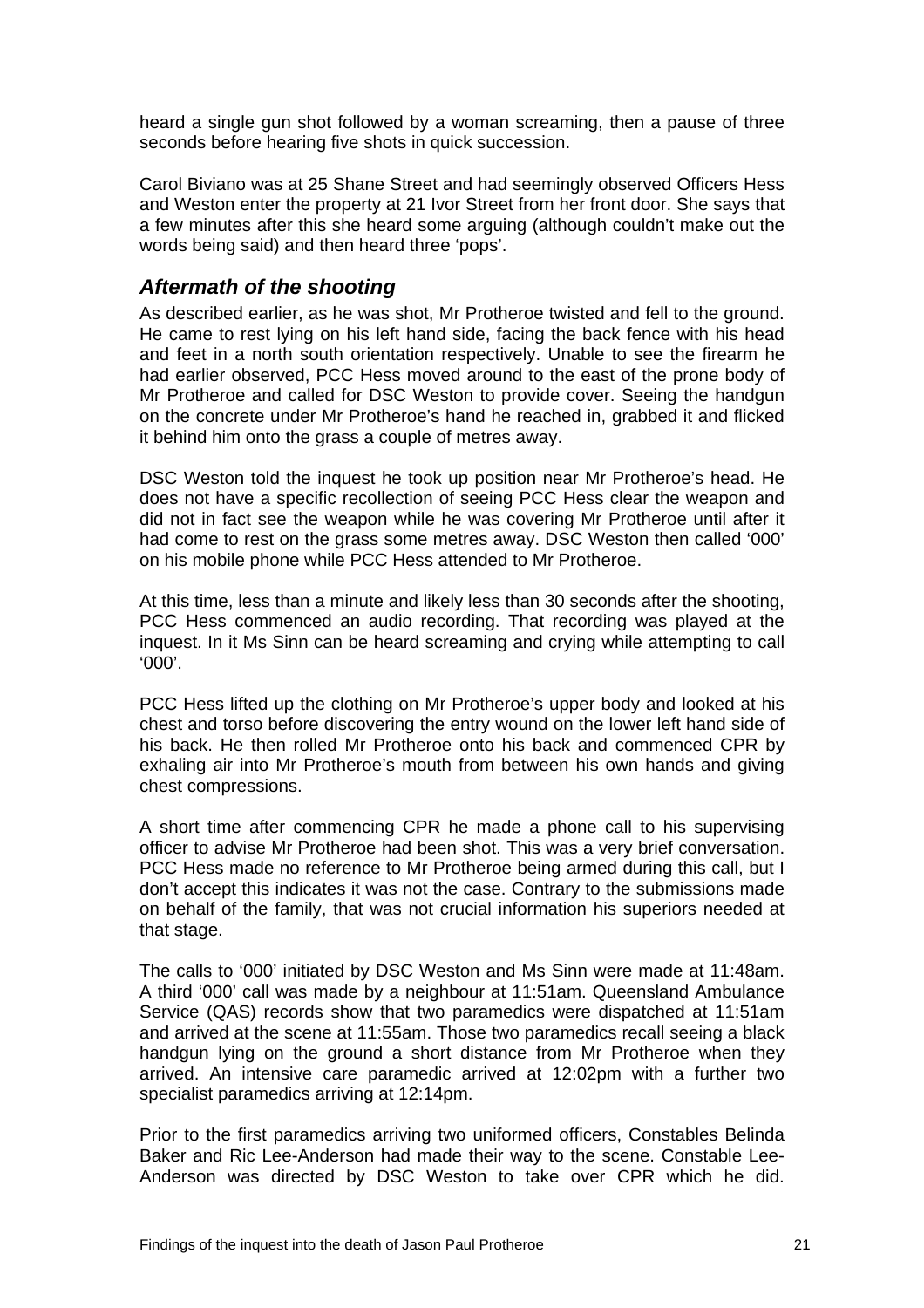<span id="page-23-0"></span>Constable Baker attended to Ms Sinn, taking her and the children inside the house. Both of those officers, who arrived at around 11:50am, saw a black handgun lying on the ground a short distance from Mr Protheroe.

Once relieved from performing CPR and finishing the '000' call that Ms Sinn was too distressed to complete, PCC Hess decided to record a video 'walk through' of what had just occurred on his mobile phone. That visual recording failed but most of this immediate account can be heard on the audio recording. Some of that account was overheard by DSC Weston who was in the vicinity and ultimately encouraged PCC Hess, seeing he was agitated and stressed, to stop the reenactment.

DSC Weston provided a version of events to DS Jones when that officer arrived at 12:02pm. That version was repeated by Jones as part of his briefing to ESC staff. In that version of events DS Jones says he was advised by DSC Weston that during the incident, he had taken cover behind or beside the vehicle depicted in the diagram above. Were this the case it is unlikely DSC Weston could have seen the shooting. DSC Weston told the inquest that he thought about taking cover in that position and believes this is all he told DS Jones. He acknowledged that he might have inadvertently told DS Jones he had taken cover (rather then merely thought about it) but, in any event, he was adamant that at the time of the shooting he was standing on the northern side of the carport a little to the west of PCC Hess' position and had not moved to a position adjacent to the vehicle during the incident.

At 12.07 and 12:16pm respectively, Officers Hess and Weston had their service weapons seized and both were sent to wait in separate vehicles, each with another officer to assist with their welfare.

Intensive attempts to resuscitate Mr Protheroe continued until after 12:30pm by which time it had become sadly apparent he would not be revived. Paramedic David Wharton issued a life extinct certificate at 12:35pm.

#### **Comments by child**

Inside the house, Constable Baker was trying to calm Ms Sinn and her two young children. The eldest of the two children, a three year old boy (almost four) made a series of unprompted comments that were captured as part of the audio recording she commenced shortly after arrival. I am mindful of the age of the child and that the comments, for obvious reasons, remain untested by cross examination. I have, though, given them some weight in determining the origin of the replica handgun and the likelihood of Jason Protheroe carrying it on the day. Set out below are some of the relevant excerpts from the transcript of Constable Baker's recording:

|        | Conversation at 1:10m into recording:                                        |
|--------|------------------------------------------------------------------------------|
| Child: | "Jason, Jason bought a gun from the shops".                                  |
| Baker: | "Aye".                                                                       |
| Child: | "He did. He did so that, was that why your brother shot                      |
|        | him"?                                                                        |
| Baker: | "No. I don't know what happened darling. What have you<br>been doing today"? |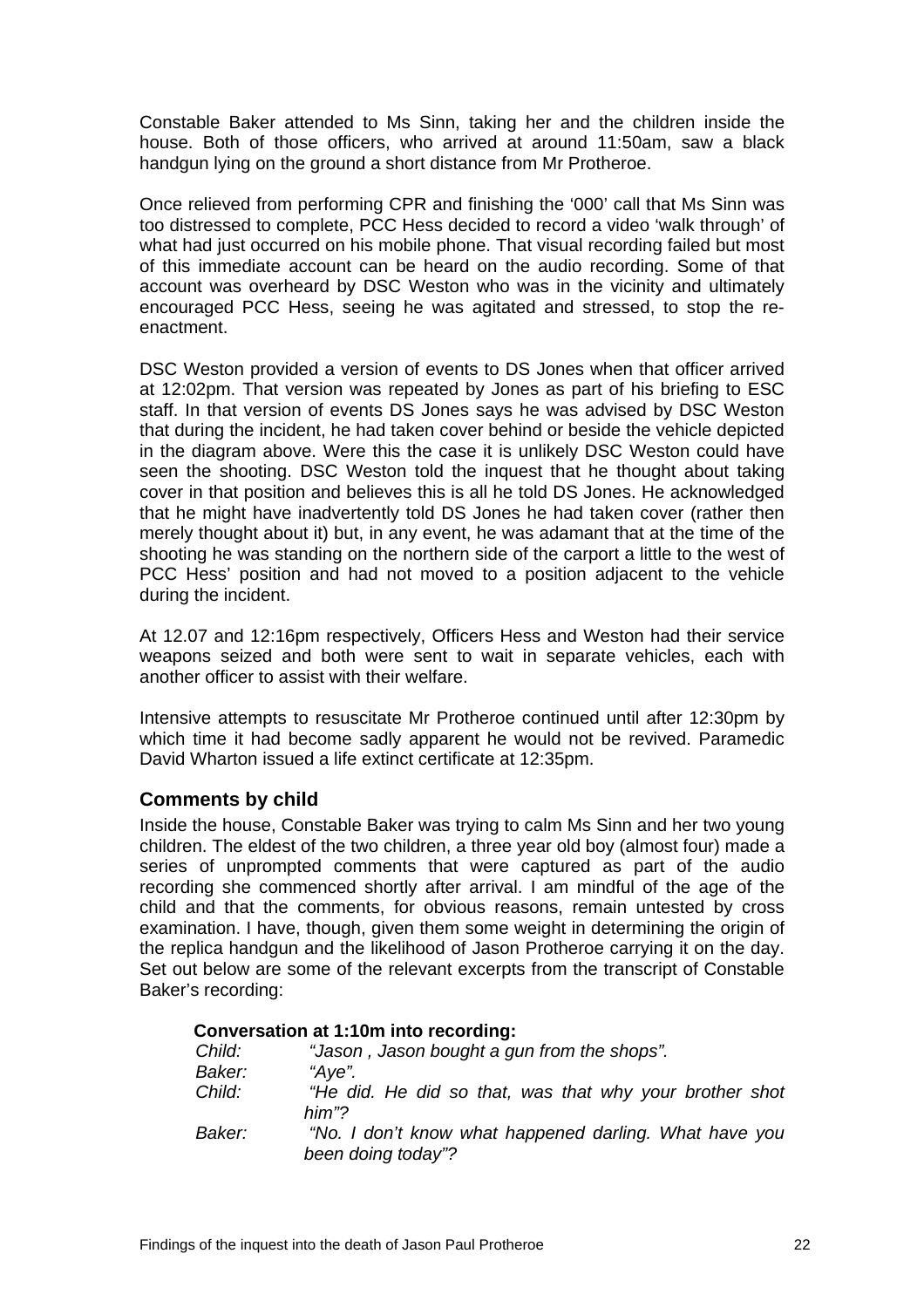#### <span id="page-24-0"></span>**Conversation at 2:50m into recording:**

| Child: | "Do you know this, Jason he bought a gun from the |  |
|--------|---------------------------------------------------|--|
|        | shop".                                            |  |
| Baker: | "Jason's got a gun"?                              |  |
| Sinn:  | "Casey shut up"!                                  |  |

#### **Conversation at 4:08m into recording:**

| "I think Jason was pretending to be good, he was". |
|----------------------------------------------------|
| "Yes".                                             |
| "Jason was being good".                            |
| "He was pretending to be good".                    |
| "He was pretending to be good"?                    |
| "(child's name)"!                                  |
|                                                    |

#### **Conversation at 20:21m into recording:**

| Child:         | "Tell your brothers Jason just bought a gun from the |
|----------------|------------------------------------------------------|
|                | shop, shop. Tell them, tell them-                    |
| Younger child: | "Jason bought a gun at the shop".                    |
| Baker:         | "Did he".                                            |
| Younger child: | "Yes".                                               |

#### *Conversation at 32:19m into recording:*

| Child: | "Why did your brother shoot Jason? Why"?                                                  |
|--------|-------------------------------------------------------------------------------------------|
| Baker: | "Don't know what happened darling. Aye".                                                  |
| Casey: | "He did buy the, he did buy the, He did buy the gun, a gun<br>like your one at the shop". |
| Baker: | " $Oh$ "                                                                                  |
| Casey: | "Yes but it's not real".                                                                  |

#### **Initial accounts of Ms Sinn**

During the inquest an effort was made to analyse three conversations in which Ms Sinn was involved and which were recorded by Constable Baker. It is suggested by the investigating officer that these conversations evidence Ms Sinn failing to deny the proposition that Jason Protheroe had a gun in his hand when he was shot, supporting the conclusion that this proposition was true, and her subsequent denial unreliable.

The first conversation occurred approximately 20 minutes after the shooting when Detective Sergeant Adam Bennett entered the house to speak to Ms Sinn:

| DS Bennett: | Do you know about Jason being armed, you know he |
|-------------|--------------------------------------------------|
|             | had – did you know he had a gun?                 |

*DS Bennett: All seriousness Krystal. No.*

When asked a year later, at the inquest, DS Bennett said Ms Sinn had not responded to his question. Conversely, Ms Sinn said she shook her head. The manner in which the officer can be hard to say 'No' does not help resolve this conflict. It is not clear if he said it as a question because she had not responded, or had shaken her head to indicate 'No' or as a statement confirming that she had denied knowing Mr Protheroe was armed.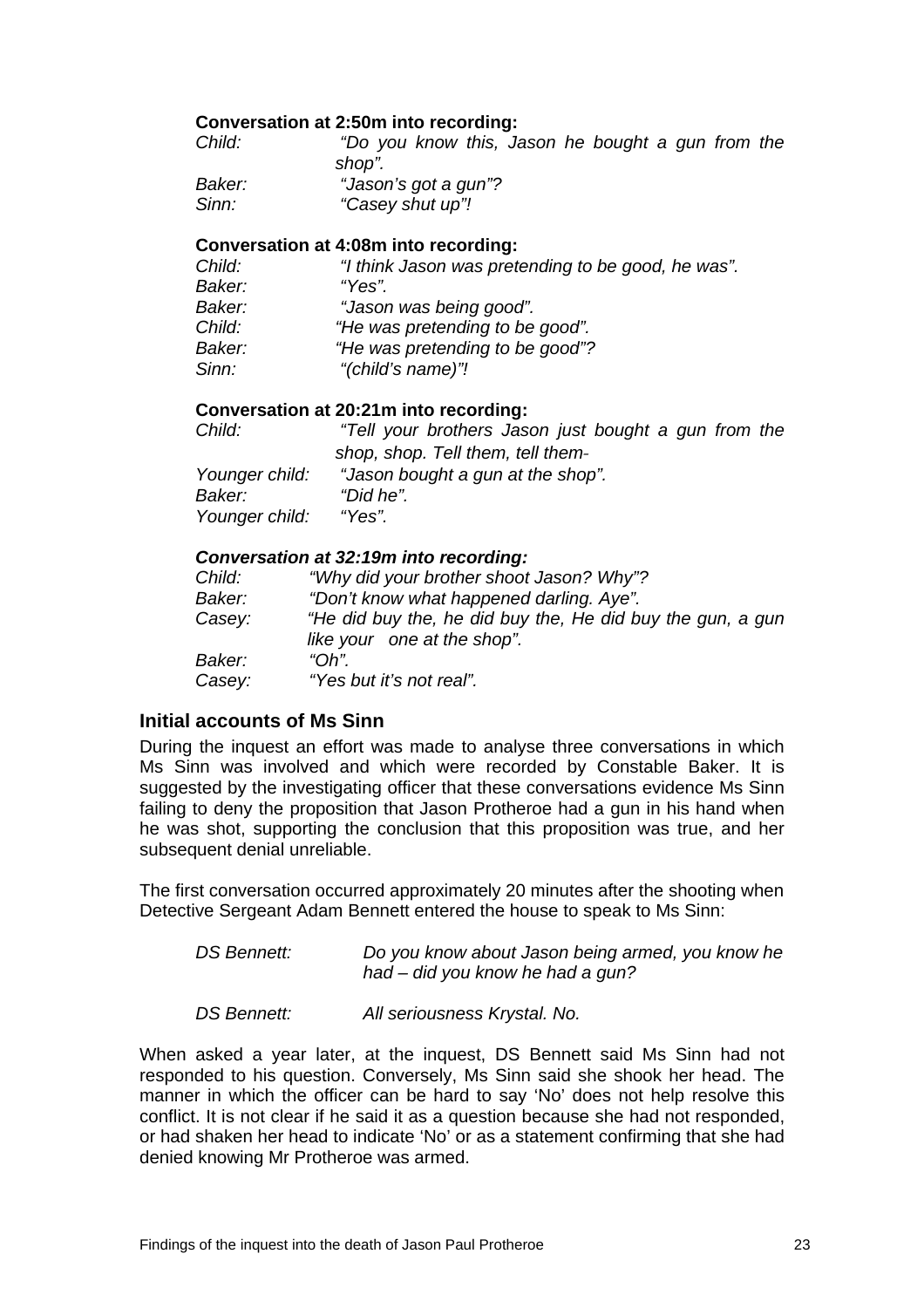The second is a telephone conversation in which Ms Sinn can be heard speaking to one of Mr Protheroe's brothers. This portion of the recording is very difficult to decipher because Ms Sinn can only be heard in the background when there is no interfering sounds in the foreground.

| SINN: | He's fucking dead.                                            |  |
|-------|---------------------------------------------------------------|--|
| SINN: | The police did shoot him he's dead. [Emotionally<br>upset].   |  |
| SINN: | The police just shot Jason, he's dead. [Emotionally<br>upset] |  |
| SINN: | UI looking for him and he wasn't here.                        |  |
| SINN: | UI, he came in the gate when they were leaving.               |  |
| SINN: | They're taking me away.                                       |  |

Too much of the conversation is indecipherable for it to be established that Ms Sinn did not talk about whether Jason had a gun.

The third, and most closely analysed, conversation was between Ms Sinn and Stephen Protheroe Jr. It occurred while Ms Sinn was seated in the rear of a police vehicle outside her home. At her request the driver of the vehicle, Senior Constable Steven Moye, pulled over so she could speak to Jason's brother Stephen:

| Is Jas alright.                                                                                                 |
|-----------------------------------------------------------------------------------------------------------------|
| He's dead.                                                                                                      |
| Yeah you just need to do what you need to do.                                                                   |
| How do you know he's dead.                                                                                      |
| Because they just told me they fucking shot him.                                                                |
| Was, was he armed?                                                                                              |
| They came over to search the house and he wasn't<br>there and they were just leaving and [emotionally<br>upset] |
| So is he dead or not?                                                                                           |
| He's  he's [emotionally upset].                                                                                 |
| UI.                                                                                                             |
| Could you let me speak to him please. Please.                                                                   |
| We're, we're, we're going to take you to Boondall.                                                              |
| Yeah obviously an incident's occurred and Jason,<br>Jason has been shot.                                        |
| Is he alive?                                                                                                    |
| No he's not.                                                                                                    |
| [Emotionally upset]                                                                                             |
| Is he dead?                                                                                                     |
| Yeah.                                                                                                           |
| UI.                                                                                                             |
| We have to, we have to take Krystal to, to $-$                                                                  |
| UI.                                                                                                             |
| - to Boondall, to Boondall Police Station. Krystal's<br>going to be taken to Boondall Police station.           |
| He wasn't even fucking there.                                                                                   |
| Was Jason armed?                                                                                                |
|                                                                                                                 |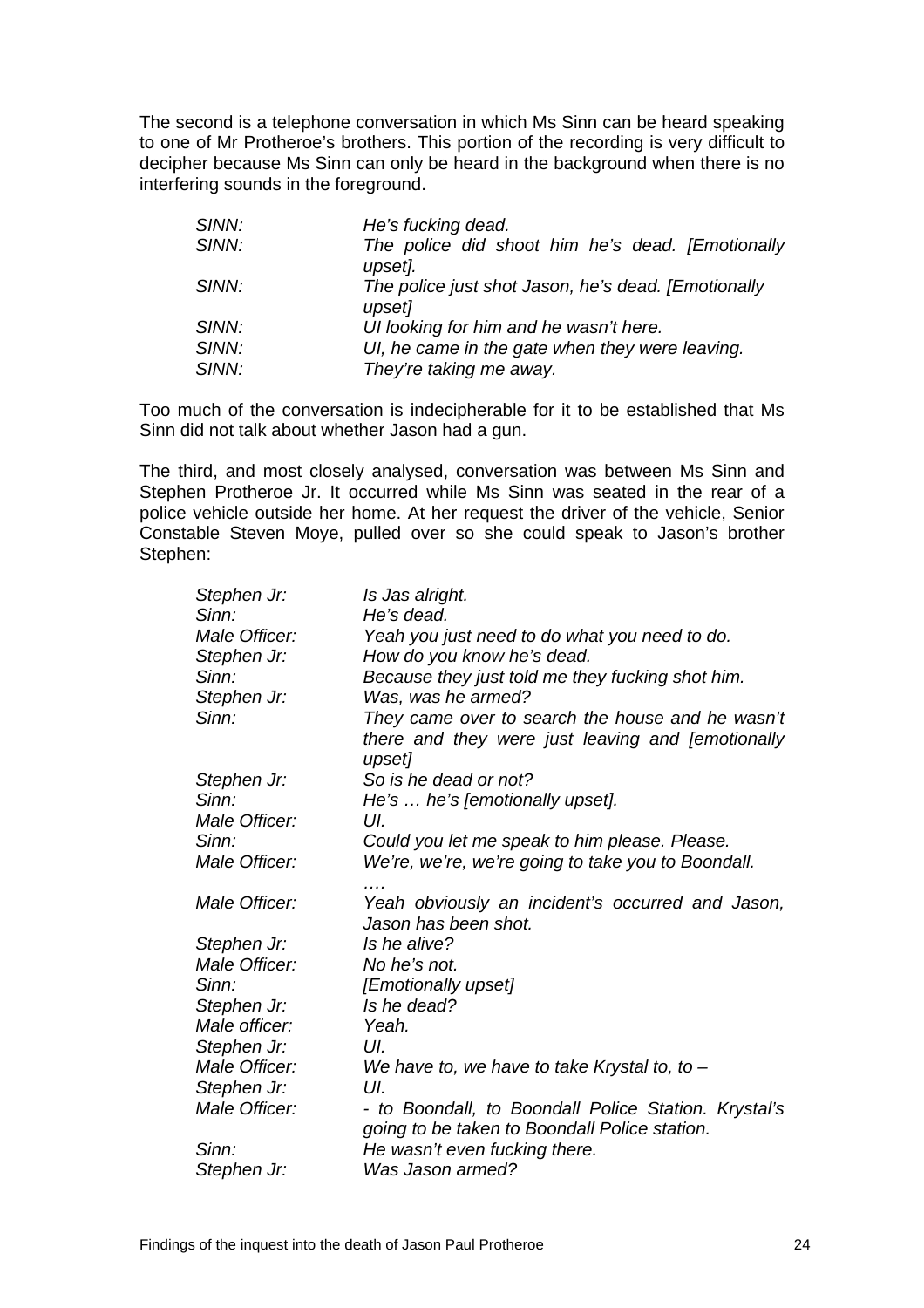| Male officer: | Obviously because  Mate I don't know, I wasn't<br>here. |
|---------------|---------------------------------------------------------|
| Stephen Jr:   | Was he armed Krystal?                                   |
| Male officer: | Okay. So we, we just need to go.                        |
| Stephen Jr:   | UI.                                                     |
| Male officer: | Alright.                                                |
| Stephen Jr:   | Okay mate, so yeah.                                     |

It is suggested a close listening of the tape recording of the section transcribed above in bold and marked 'UI' (unintelligible) in fact records Stephen saying 'He was armed'. At the request of counsel assisting an attempt was made to enhance the recording. Even after that was done, I could not understand Stephen's response. However, even if it is as claimed it is not clear whether it was said as a confirmatory statement or a further question.

Ms Sinn and Mr Stephen Protheroe Jr both claim to recall Ms Sinn shaking her head to indicate the negative in response to the question of whether Jason Protheroe was armed.

The inquest also heard evidence from Constable Baker who claimed that while seated in the front passenger seat, she had seen Ms Sinn nod her head to indicate a positive response when asked that question. She says this did not form part of her original statement due to her inexperience (it was her first ever police statement). She provided a copy of the recording she had made to ESC investigators and then had not followed media coverage of the case closely enough, she said, to appreciate the significance of this new evidence.

Senior Constable Steven Moye was the driver of the vehicle. He is the 'male officer' in the transcript quoted above. He then heard Stephen Protheroe ask Ms Sinn if Jason had been armed but did not hear any verbal response and did not see if she made any other gesture by way of response. He claimed he heard Stephen Protheroe Jr. say 'He was armed'*.*

At the inquest Counsel Assisting questioned SC Moye about how this statement was said. He agreed with Counsel Assisting that such a comment could be made by way of a statement of fact; perhaps confirming what Mr Protheroe understood from the response (verbal or otherwise) of Ms Sinn, or it could be said in the form of a question; perhaps as one might to someone who had not responded to an initial enquiry. SC Moye says he wasn't in a position to distinguish between either of those possibilities.

Recordings of the interactions between ESC investigators and the Protheroe family only an hour or two after this conversation indicate a clear understanding on the part of Stephen Protheroe Jr. that Ms Sinn had indicated to him that Jason was not armed when he was shot. The contemporaneous and convincing nature of Stephen's belief at this time leads me to accept he honestly believed Krystal Sinn had conveyed to him information to the effect that Jason was not armed.

I am not satisfied this conversation or the two earlier conversations should be given much weight in determining the reliability of Krystal Sinn's account.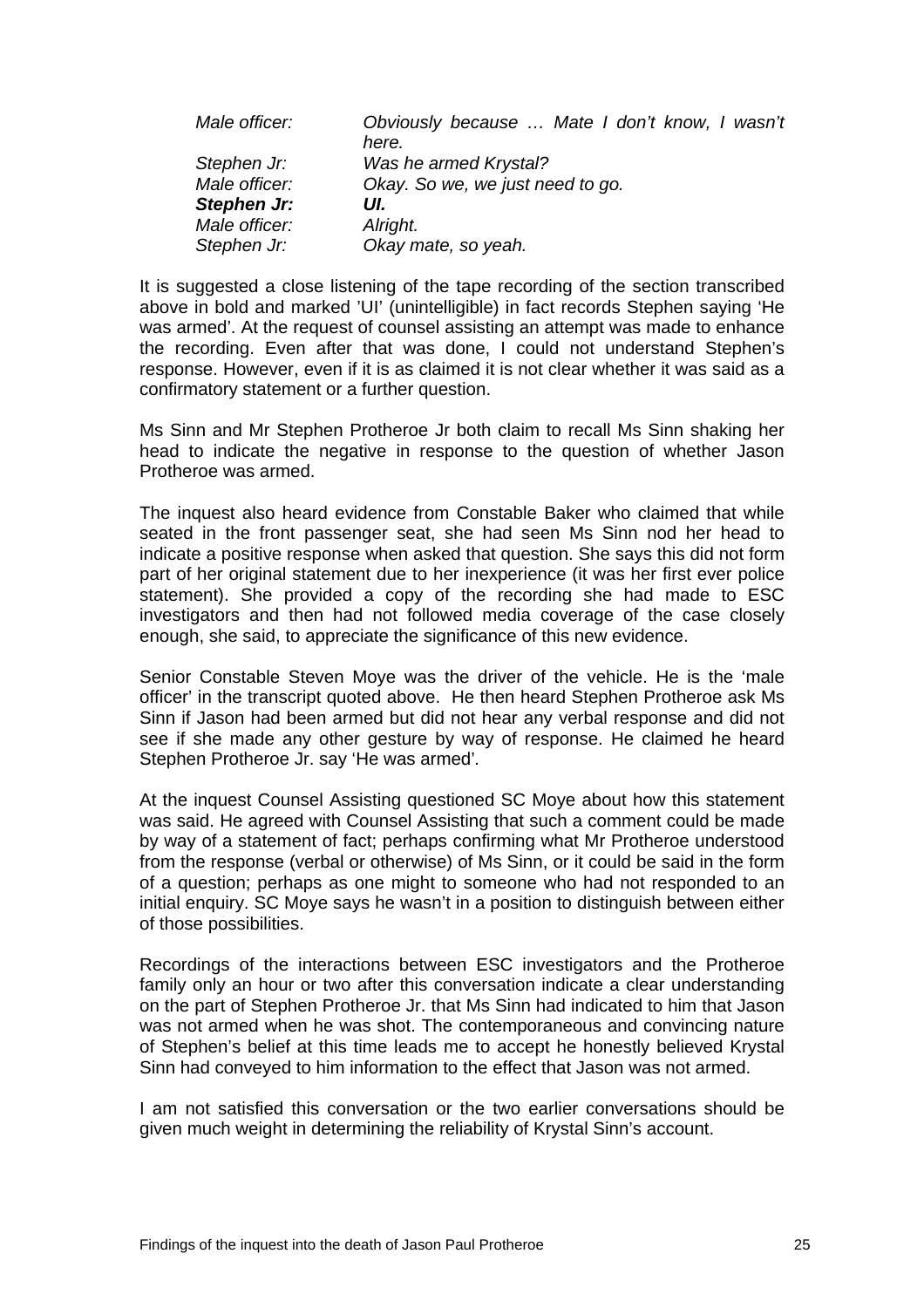<span id="page-27-0"></span>However, it is surprising Ms Sinn did not make a more definitive statement that Jason was unarmed when he was shot, if that was indeed the case. Similarly, I would expect her to have been demanding an explanation for what would have been clearly unlawful acts of the most serious kind had she witnessed police shoot her boyfriend without any justification. Her explanation that she was too distressed is not consistent with her having sufficient composure to intervene when her son was disclosing to a police woman details of Jason's acquisition of the replica gun and her capacity to give an account of events to Jason's brother over the phone and in person.

### *Investigation findings*

The breath and urine tests conducted on Officers Hess and Weston showed that neither was affected by alcohol or illicit drugs at the time of the shooting.

Forensic testing established the presence of DNA belonging to Jason Protheroe on the replica pistol and the water bottle found in the yard at 21 Ivor Street. No DNA profile for Thomas Hess could be identified in the sample taken from the replica pistol. No identifiable fingerprints were located on the replica.

It has been submitted that the absence of DNA identifiable as that of Thomas Hess discredits his version of having picked up and thrown the replica pistol. Counsel for the family cites *Lockhard's theory* in this context stating:

*Essentially this theory is suggesting that if Hess' version is to be believed, Hess' fingerprints and DNA* (would need) *to be on the gun. This is extremely difficult for Hess' version of handling the gun to be believed.* 

*Lockhard's theory* is not authority for the principle that DNA or fingerprints of a particular individual will be left on a particular object once a person has touched it. It is focussed primarily on the principle of the inherent infallibility of that evidence once left – and that the failure of any such evidence to reveal its true significance lies in 'human failure to find it, study and understand it'.

Sergeant Mark Meara is a scientific officer who conducted an examination of the scene on the afternoon of 17 April 2012. He told the inquest his initial task was to clear and inspect the Glock service pistols of Officers Hess and Weston. The weapon of Hess was found to have one round in the chamber and nine rounds in the magazine. This indicated to him on the day that up to five rounds might have been fired given the maximum capacity of 15 rounds. PCC Hess later told the inquest, as he had investigators, that it was his practice to only fill the magazine with 14 rounds in order to protect the spring.

Of significance during his examination of the body was Sgt Meara's observation that the pockets of Mr Protheroe's Adidas shorts were not pulled out. He undertook the process of pulling them out to inspect the contents and found a tube of *Polident*. He inspected the other clothing belonging to Mr Protheroe and collected a white hooded jumper, black t-shirt and black baseball cap for further analysis. A later examination of the jumper revealed a black Toyota brand key in the front right pocket.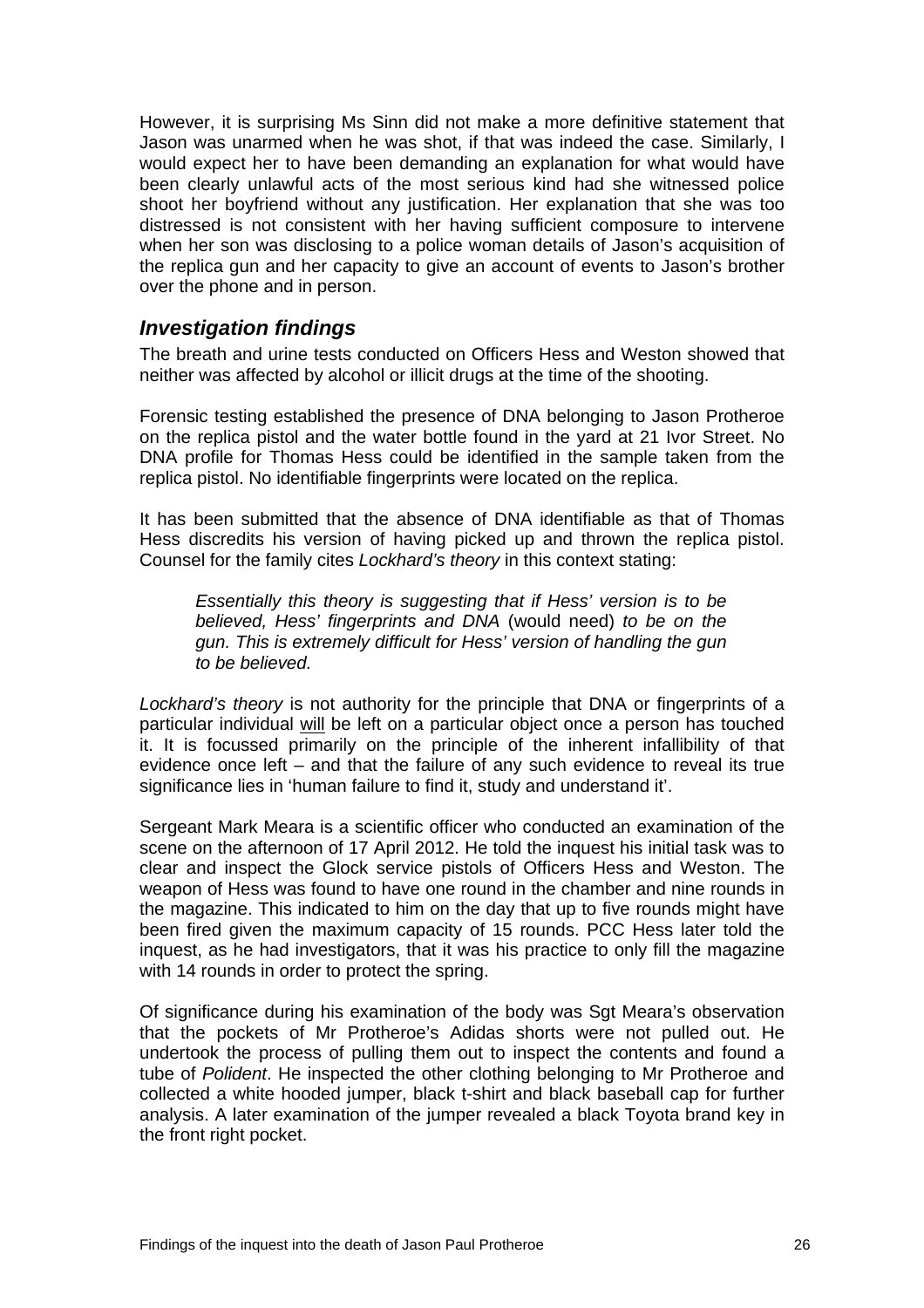Sgt Meara found three discharged cartridge cases in the carport near the wall of the house and a fourth just outside the carport next to the concrete slab on the north western corner. He did not locate any ricochet or impact marks within the carport. He did locate a perforation (hole) in a paling of the fence dividing 21 with 19 Ivor Street, on the eastern side of Ms Sinn's property. A search of 19 Ivor Street revealed perforations through either side of a sewer vent stack. These perforations were tested for the presence of copper or lead. The perforation in the fence was positive for lead and inconclusive for copper and the first perforation in the sewer stack was positive for both. $<sup>2</sup>$  $<sup>2</sup>$  $<sup>2</sup>$  The projectile causing these perforations</sup> was not found and nor, despite extensive searches, was the fourth projectile. A search of the brick walls of the house at 19 Ivor Street revealed a number of marks. None were obviously impact marks and on testing none were positive for lead or copper.

On 17 April 2012, Sgt Meara ran a stringline between the two holes in the sewer stack and the hole in the fence. This stringline extended in a westerly direction through the carport at 21 Ivor Street. It indicated that, if the holes had been caused by the same projectile, that it had travelled on a slightly downward angle.<sup>[3](#page-28-1)</sup> The height of the stringline was found to be 152.1cm on the eastern side of the carport and 160.1cm at the western extremity.

A search of 19 and 21 Ivor Street with a metal detector failed to reveal any projectiles or further cartridges. An examination of the two projectiles removed at autopsy linked them, through a series of test firings, with the Glock assigned to PCC Hess.

Sgt Meara's examination of the replica pistol showed it had no firing pin or breech face and was incapable of firing. It was metallic, had a removable magazine, moving slide, trigger and hammer. Sgt Meara told the inquest that the replica resembles the size and design of a *Walther* model PPK semiautomatic pistol.

Perforations in the jumper and t-shirt of Jason Protheroe could be matched to the location of the two projectile entry marks on his body. Less explainable was damage to the black Nike baseball cap found near his body. Sgt Meara agreed that the damage to the cap could have been caused by the passage of a projectile from the Glock of PCC Hess but considered it unlikely. In his experience the nature of the damage was not consistent with that he had previously observed as a result of impact or grazing from projectiles. A test of the presence of lead at the site of the damage was negative.

Subsequent to his examination at the scene Sgt Meara conducted a series of experiments to assist his investigation. The first of these involved PCC Hess undergoing a filmed repetition of his taking up a firing stance. This resulted in a finding that PCC Hess held his service weapon at a height of between 150cm and 161cm when standing. It has been submitted that this experiment involved 'Hess being told how to stand to reach desired results'. This is not the case on

<span id="page-28-1"></span><span id="page-28-0"></span> $2$  Sgt Meara explained that the test for the presence of copper relies on a chemical re action revealing a green discolouration. This is difficult to see on already dirty surfaces <sup>3</sup> Sgt Meara told the inquest that he was satisfied the holes had been caused by the same projectile. His reasoning was that the projectile which travelled through the fence paling, on any version of the witnesses, must have struck the house at 19 Ivor Street at some point. An exhaustive examination failed to show any other impact marks.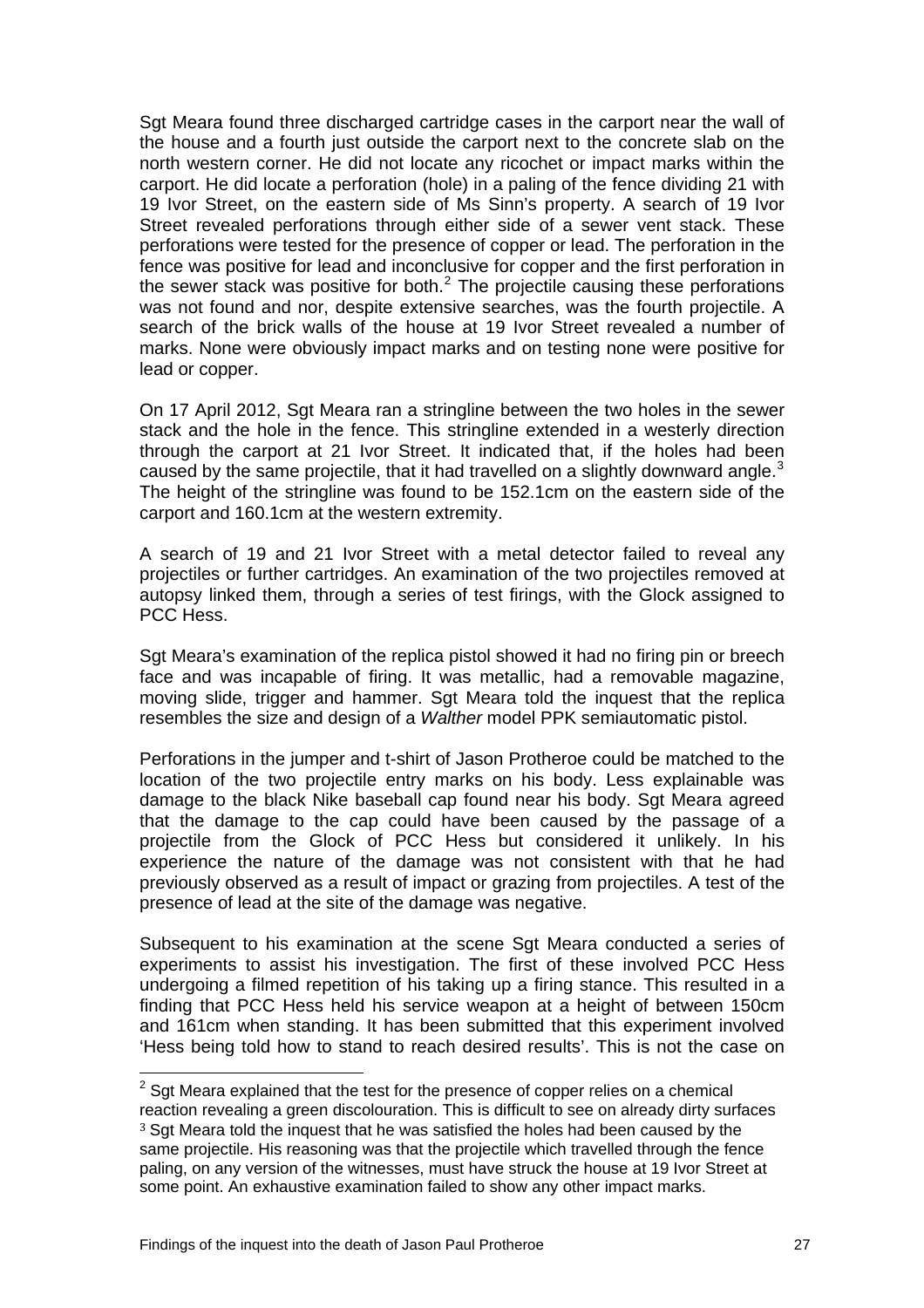my viewing of the experiment. Obviously it is only useful to the extent that PCC Hess gave evidence that he took up his usual firing stance when firing four shots. That evidence might be challenged for many reasons but it is incorrect and unfair to submit that the experiment of Sgt Meara sought to reach a pre-determined outcome.

A second experiment caused great confusion during the inquest but was simple enough in its aim.

Sgt Meara had, by August 2012, been made aware of the version of Krystal Sinn to the effect that PCC Hess was not in the carport at the time the shots were fired. She placed him further to the north and east than where PCC Hess says he was.

Although the stringline test could not assist in determining how far along an east west projection the shooter was when the shot that made the holes was fired, it could assist in determining any deviations to the north or south of that line. Placing the shooter to the north of a straight line starting at the vent pipe, passing through the hole in the fence and extending back towards the carport (as per Krystal Sinn's version) requires the projectile to have deviated to the left as it struck the fence paling and/or the bush that was behind the paling on the day, in order for it to go on and strike the pipe.

An extensive series of tests conducted by Sgt Meara using similar branches and sections of palings from the actual fence at 21 Ivor Street led him to a series of findings. These findings relate simply to the probability or otherwise that a shot could be fired from varying points to the north of the straight stringline and still make the three perforations found in the fence and sewer pipe.

First, it was found it was more likely a projectile would deviate to the right rather than the left when passing through the fence palings. Second, the results showed a decreasing probability of the shooter being at points north of the straight stringline up until a maximum deflection of 6.36 degrees at which time the probability of the shooter being so positioned becomes extremely remote, approaching nil. If the position nominated by Krystal Sinn in her walk through interview and again at the inquest as the point where PCC Hess began firing is correct, it would require the projectile to have deviated at least six degrees and, more accurately, seven degrees or more. In this respect, it is important to note the stringline only reflects the passage of one of the four projectiles shot by PCC Hess and that Ms Sinn, on her own account, took her eyes off PCC Hess after the first shot had been fired.

Another experiment conducted by Sergeant Meara involved an examination of the positioning of cartridge casings ejected from the Glock of PCC Hess. Although this showed the location in which they were found was consistent with the positioning of PCC Hess on his account, the significant number of obstacles and other variables impacting on the possible resting places of these cartridges on the day diminish the utility of the experiment for the purpose of these findings. That the experiment is of limited assistance is highlighted by the positioning of the fourth cartridge case referred to above. Sgt Meara explained the positioning of this cartridge case (behind and to the left of where PCC Hess says he was positioned) by the likelihood of it having bounced off the northern wall of the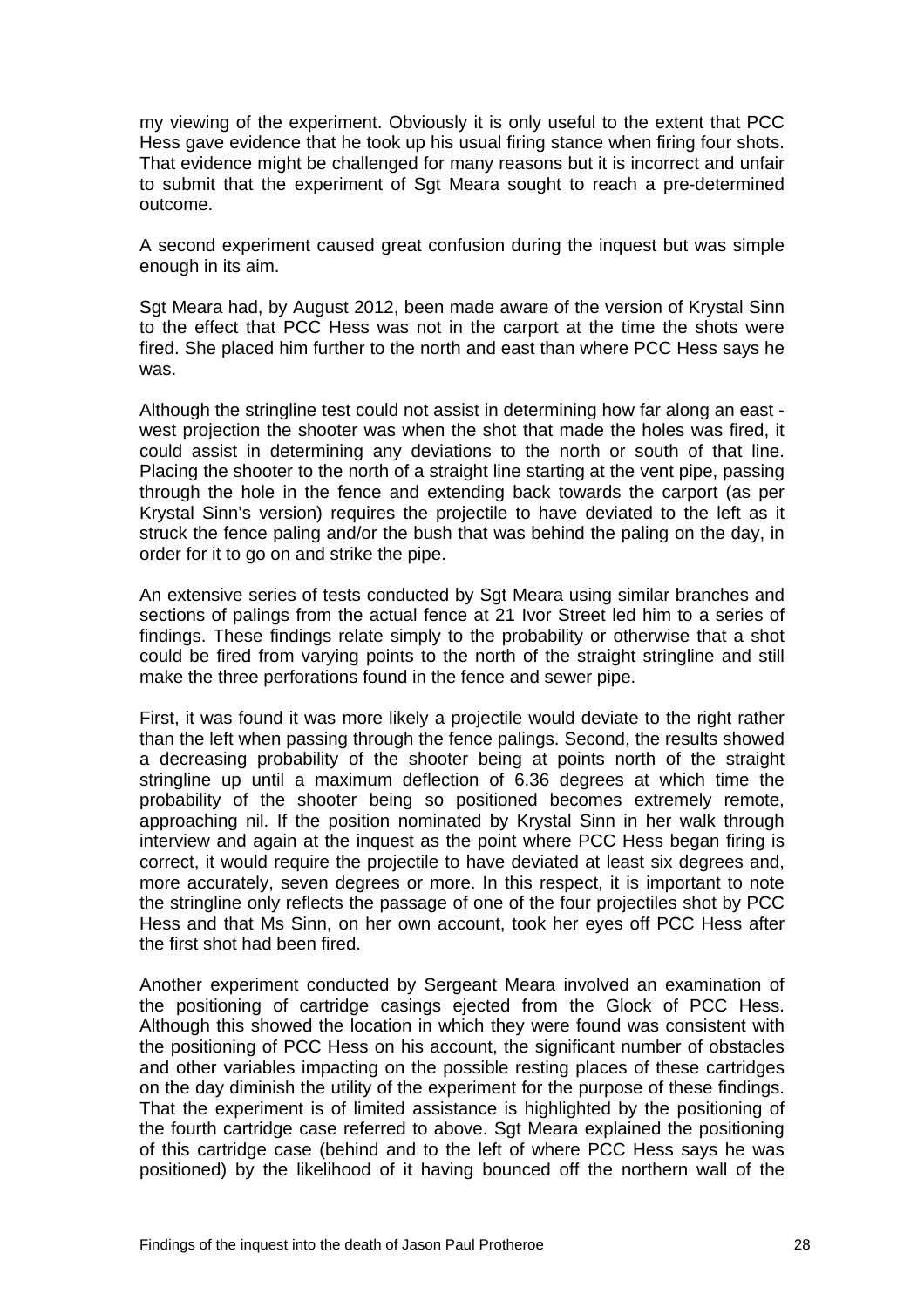<span id="page-30-0"></span>house so as to change its initial trajectory. I accept this is a rational explanation but it is only one of several for how that particular cartridge came to be there. Another, for instance, is that the firing position of PCC Hess had changed when he fired that shot in relation to the other three.

Finally, a series of tests were conducted using similar material to the white jumper worn by Jason Protheroe to determine the likely range at which PCC Hess' Glock would deposit gunshot residue. The effect of this test was to show that at a range of 1.5m, residue would almost certainly be present while at 2m or further it would be very unlikely. An examination of the white jumper worn by Jason Protheroe did not reveal any gunshot residue, suggesting he was more than 2m away from PCC Hess when shot.

A search of the yard at 21 Ivor Street revealed a number of items including a set of keys apparently connected to the damaged key ring found in the pocket of Jason Protheroe's jacket. Of concern to the family of Mr Protheroe was evidence of coins being found outside the property adjacent to 21 Ivor Street. This appears to have been given more significance than it deserves because of the evidence of Krystal Sinn that she heard a noise like change falling out of pockets during the encounter between Jason Protheroe and PCC Hess. I am satisfied this is a coincidental finding and has no link to the events with which this inquest is concerned.

The examination of training records by Inspector Reid established that both Officers Hess and Weston were compliant with QPS training requirements for the Glock service pistol. PCC Hess had undergone his most recent training within the week prior to the shooting.

#### *Autopsy results*

An autopsy was undertaken on Mr Protheroe's body by an experienced forensic pathologist, Dr Beng Ong, on the morning of 18 April 2012.

A CT scan was conducted as part of the autopsy examination. Samples were taken for histological and toxicological examination.

Dr Ong identified two gunshot wounds which he described as follows:

*1. An ovoid entry gunshot wound with operation margin on the outer back of the left upper arm in the shoulder region, 25.5 cm left of midline and 140 cm above the heel. The perforated whole of the gunshot wound measures 0.5 (vertical) x 0.8 (horizontal) cm while the entire wound inclusive of the operation margin measures 0.7 (vertical) x 1.2 (horizontal) cm. there are no stippling, sought or gunshot residues.* 

*The gunshot trajectory is from left to right in a slight downward direction with little anterior or posterior deviation. It has tracked through the axilla (armpit tissue) and enters the chest cage by fracturing through the outer aspect of left fifth rib (fracture fragments deviated inwards), then perforates the posterior aspect of the upper lobe of left lung before fracturing the anterior bodies of T5 and T6 vertebrae and in the process lacerating the thoracic*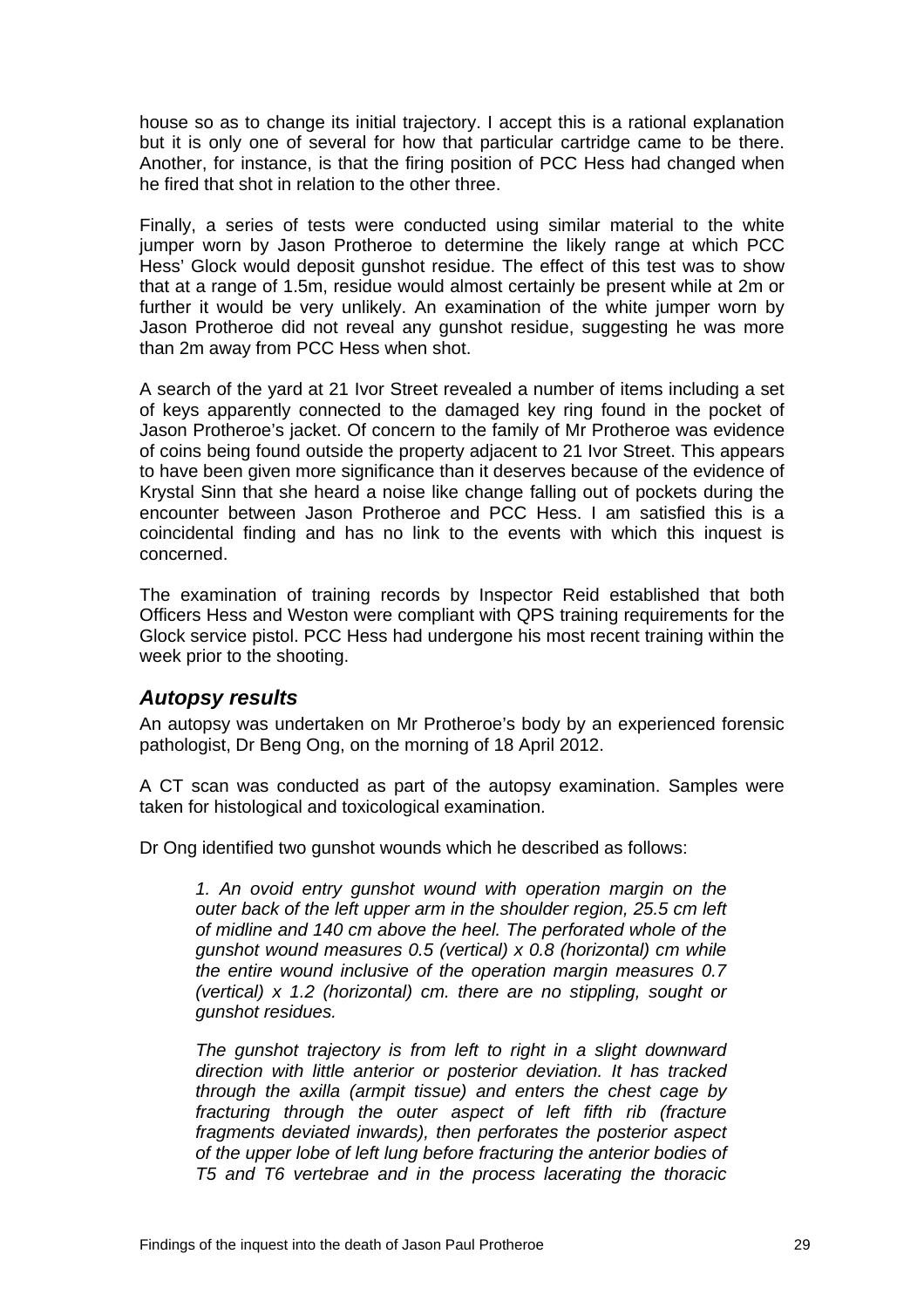<span id="page-31-0"></span>*aorta. It then continues to perforate the posterior aspect of the upper lobe of right lung before exiting the thoracic cage through the outer aspect of the right fourth intercostal space.* 

*2. A circular entry gunshot wound with an abrasion margin on the right lower back, 8.5 cm right of midline and 108.5 cm above the heel. The diameter of the perforated whole is 0.8 cm with the abrasion margin figures being 0.2 cm. There are no stippling, soot or gunshot residues.* 

*The gunshot wound has tracked slightly upward to the left and front (anteriorly). It…..lacerates the inferior vena cava, and perforates the liver through the lower aspect of the right lobe before traversing the peritoneal cavity.*

In both cases the projectiles were found within the body.

Dr Ong identified and documented a number of bruises on the forehead, abdomen, thigh and lower legs. He otherwise found no other signs of recent injury.

Dr Ong opined that both gunshot wounds were of a 'distant type' on the basis that he could detect no gunshot residue or propellant. He acknowledged that test firing (as conducted by Sgt Meara) would be required to determine a more accurate distance.

Dr Ong stated that most of the bruises identified were of different colours indicating that '…they were inflicted remote from the current incident'. He found that no natural disease could have caused or contributed to the death.

Toxicological results showed no alcohol was present but that amphetamine and methylamphetamine were present in concentrations of 0.02mg/kg and 0.13mg/kg respectively. The possible significance of this in regard to the behaviour of Mr Protheroe is addressed below but, once shot, it played no contributory role in the cause of his death.

Dr Ong issued an initial autopsy report on 7 August 2012 in which he found the cause of death to be:

*1(a). Multiple gunshot wounds* 

In the *Summary and interpretation* section of his report, Dr Ong wrote:

*10. Without further information, it would be difficult if not impossible to interpret and reconstruct how these shots were sustained in the circumstances as described in the Police Form 1.* 

#### **Meeting with investigators**

On 23 August 2012, Dr Ong held a case conference with ESC investigators, Inspectors Reid and Kajewski and as result issued an amended autopsy report in which the *Summary and interpretation* section had added to it the following paragraphs:-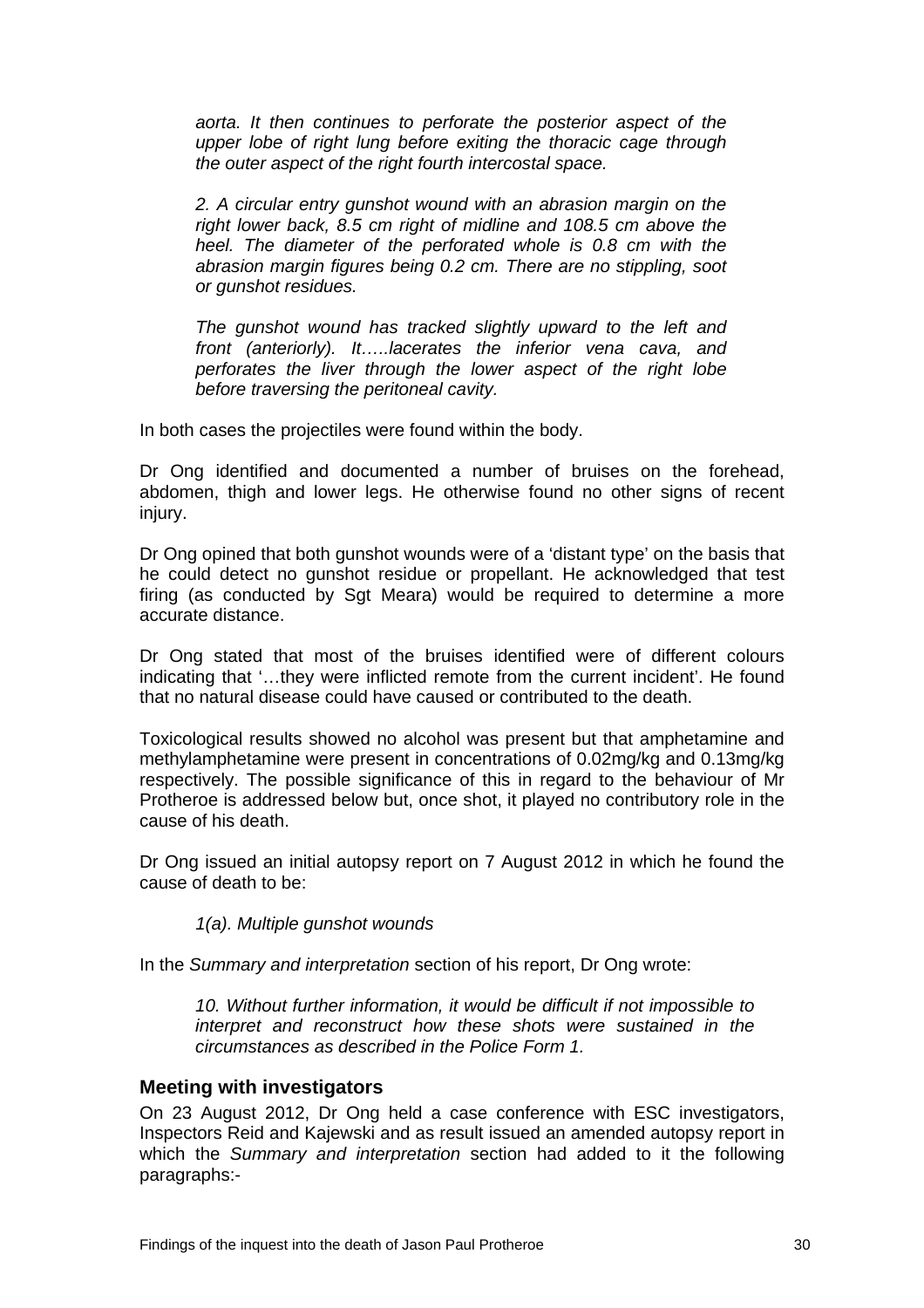*12. A case conference was held with Insp. Howard Kajewski and lnsp Mark Reid from the Ethical Standard Command on 23 August 2012. I was shown highlights of separate videos of interview made at the scene with the police officers involved, PO T Weston and PO T Hess and Ms C. Sinn, the only other witness.* 

*In summary, the police officers had visited the house of Mr. Protheroe but failed to find him. They then exited the house through an elevated ramp from the back of the house. PO Weston had gone around to the left side of the house (when viewing the house from the front). PO Hess then saw Mr. Protheroe in the right rear garden (by then PO Weston was on the left side of the house and did not view the incident). It was then alleged that Mr. Protheroe had brought out a handgun and pointed to PO Hess who subsequently ran to the left side of the house (towards PO Weston). When he turned the corner, he went into the carport (essentially roofed installation with support from the wall of the house and two pillars and the 'wall' consisting of Hessian cloth on the front and side), took out his police issued gun and positioned himself in a 'shooting' stance. PO Weston was outside the carport and hence could only view the incident partially through the 'wall'.* 

*It was alleged that Mr. Protheroe who was giving chase, saw PO Hess in his said position, stopped and pointed his gun to PO Hess. PO Hess then fired 4 consecutive shots (confirmed to me by Insp. Reid and Kajewski). The witness (Ms Sinn) thought that there was a short gap between the first and successive shots while PO Weston's version was 3 shots followed by a short gap before the last shot. Both saw Mr. Protheroe turned to his right (left side of torso going to the front) as if to avoid the shots and continued in that direction as he fell before lying on his left side with his back facing PO Hess on the ground.* 

*Having noted the scene and described dynamic movement of Mr. Protheroe as he was shot at, it was consistent with Mr. Protheroe being shot in a way noted in the post-mortem examination. When he turned to the right in order to avoid the first shot, his left shoulder region could be facing PO Hess when he was first inflicted (injury no. 1) by a shot. The momentum of him turning would continue in spite of being inflicted with the first shot and at the same time, collapsing downwards due to the devastating nature of the shot. His back would be then facing PO Hess when he was inflicted with the second shot (injury no. 2). That would lead to him collapsing onto the ground with his back facing PO Hess as described by the witnesses. The trajectories described for both gunshot wounds would be consistent the account described.* 

Dr Ong was adamant that neither of the ESC officers attempted to influence his thoughts or made any suggestions with regards to the content of his amended autopsy report.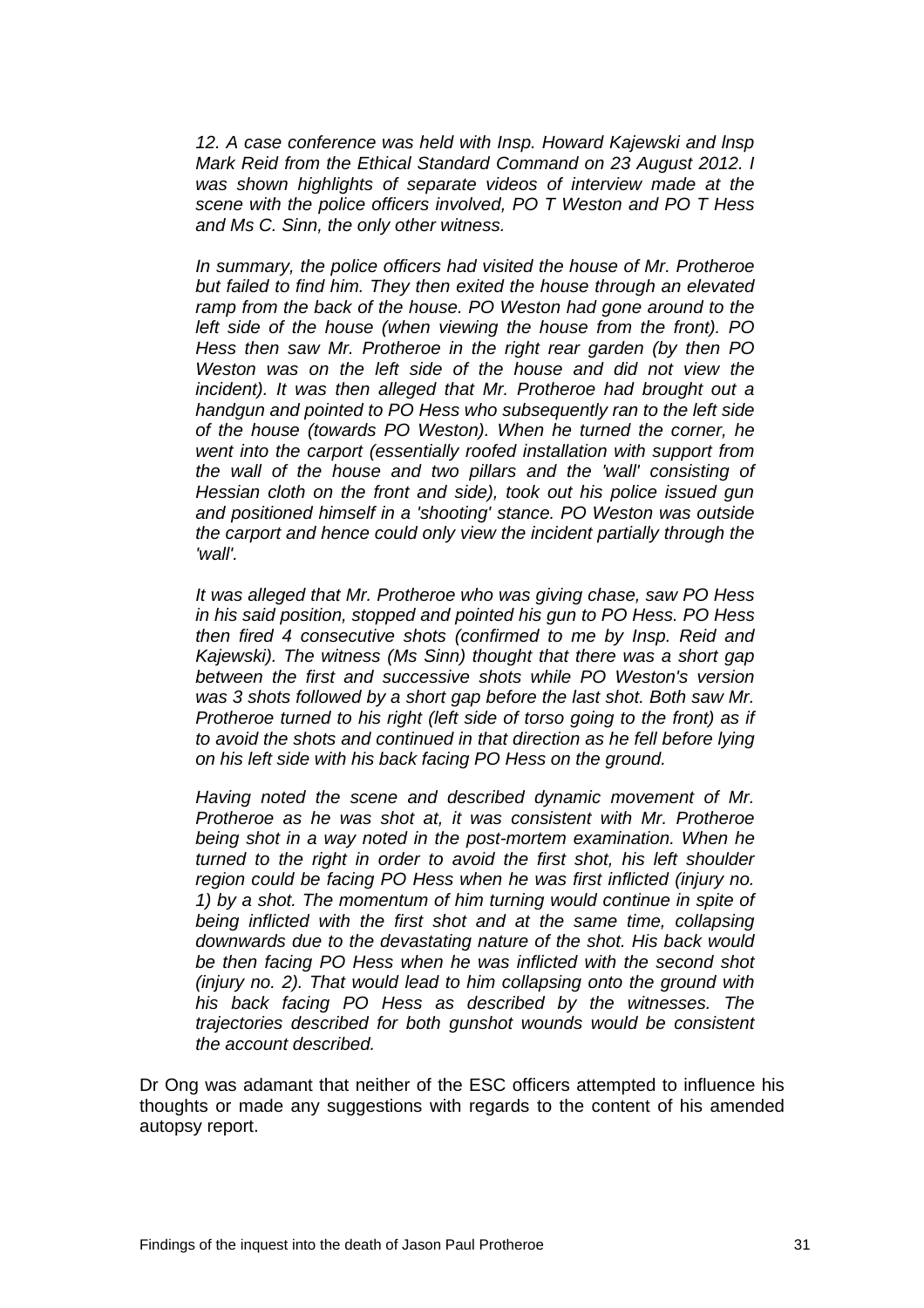<span id="page-33-0"></span>The family of Mr Protheroe have expressed concern about the nature of this case conference. That concern stems in particular from the fact that a report was reissued after meeting with investigators in which an explanation is given allowing reconciliation between the observed injuries and the account given by police at the scene. Any suggestion that the independence of Dr Ong had been compromised by this meeting would have more substance if he had only been shown videos of the police officers (rather than Ms Sinn). Similarly if he had subsequently given an opinion reconciling the injuries to the version of police to the exclusion of Ms Sinn's account.

I am satisfied the integrity of Dr Ong's opinion has not been tainted by the case conference. I accept he was shown the video accounts given by each of the three eyewitnesses. His subsequent opinion as to the possible dynamic movement of Mr Protheroe is equally consistent with the accounts of Senior Constable Weston and Ms Sinn. There can be no suggestion he has sought to postulate a series of events to explain the physical injuries in a way that favours the version of police over that of civilian witnesses.

#### *Medical evidence*

Dr Robert Hoskins is the director of the Queensland Health Clinical Forensic Medicine Unit (CFMU). He provided a report at the request of ESC investigators addressing the significance of the toxicological results obtained at autopsy. In addition to the results themselves, Dr Hoskins had access to a draft of the coronial report prepared by Inspector Reid.

In his report Dr Hoskins states:

*The 'blood' levels need to be interpreted with a great deal of caution. Even in the absence of internal trauma it is possible for post-mortem redistribution to cause blood levels to change from what was present during life. In this case this would have been added to by visceral damage and possibly co-mingling with other bodily fluids such as stomach and intestinal contents. Four conclusions can be reached about these findings:* 

- *a. Mr Protheroe had consumed methylamphetamine nothing can be reliably said about the quantity or timing other than that it was recent (days rather than weeks).*
- *b. His body had converted some of that drug to amphetamine. This indicates that the levels are not attributable to single consumption immediately prior to death.*
- *c. No alcohol or other drugs were detected.*
- *d. It is impossible for me or anyone else to say what the blood levels of these drugs were at the time of death.*

Dr Hoskins dismissed the significance of a high Acetone reading, stating it was likely the result of poor dietary intake of carbohydrates (possibly linked to the suppression of appetite known to be caused by intake of methamphetamine).

Dr Gary Hall gave evidence at the inquest in place of Dr Hoskins who was not available. He adopted the opinions of Dr Hoskins but was asked to expand on the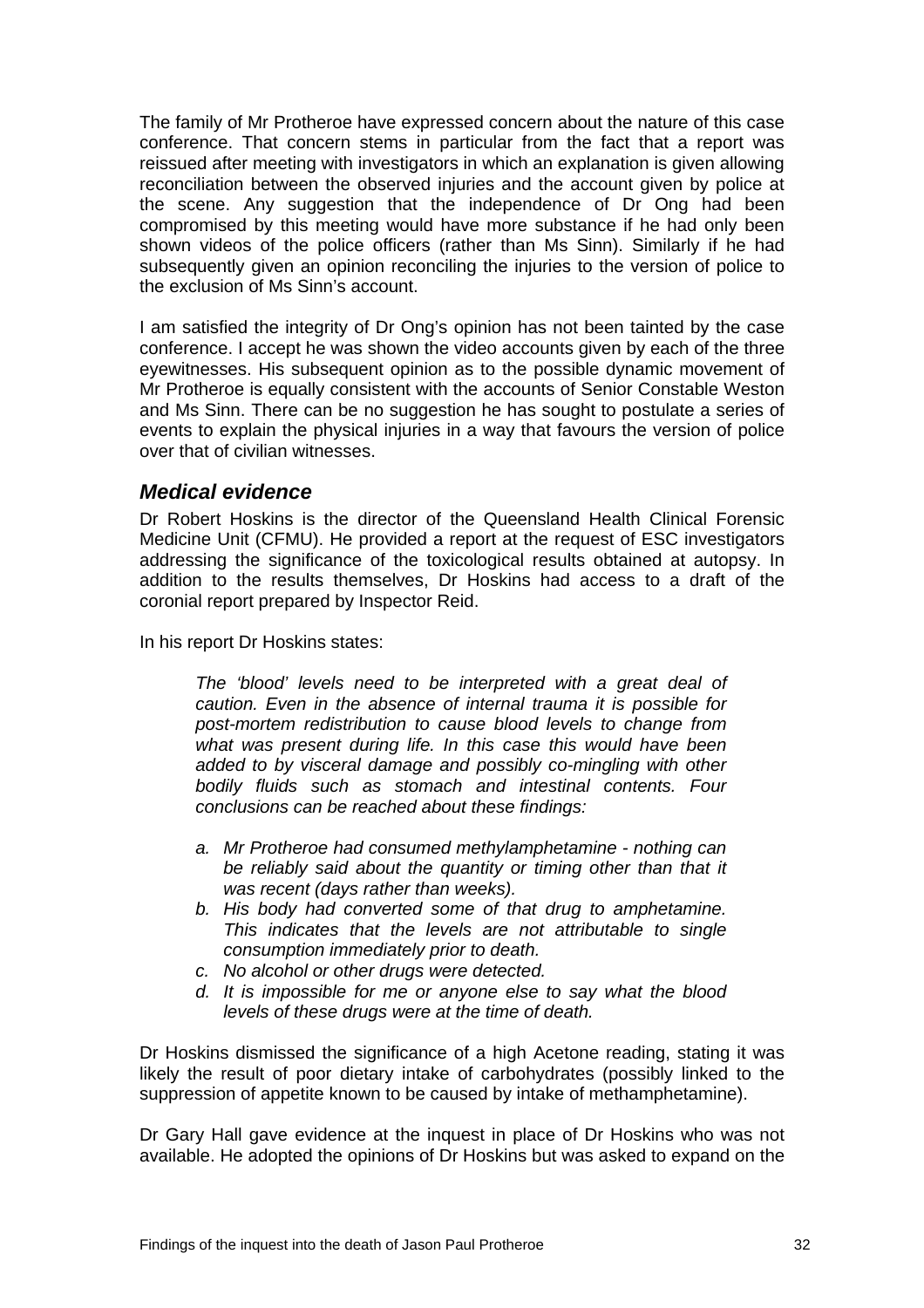question of whether the toxicology results might be used to determine the timing of drug use.

Dr Hall indicated that the blood levels needed to be interpreted with caution because of post mortem redistribution which is particularly problematic with methyl amphetamines, even more so when chest blood is used for analysis. As a result he concluded that in this case the reading could not be used to give a reliable indication of how long before death the drug was taken.

However, the presence of amphetamine, which is a metabolite, indicated some of the parent drug had been metabolised and as it was at a lower level than the methyl amphetamine it was reasonable to presume that consumption had occurred more recently than if the level of the metabolite was higher than the parent drug.

Dr Hall did say however, that the levels of each did indicate numerous doses over a number of days. Nevertheless, it was impossible to say what the blood levels of the drugs were at the time of death.

Dr Hoskins considered the evidence relating to events at the Tavern Newsagency on 15 April 2012. He drew the conclusion that the behaviour and comments ascribed to Jason Protheroe are consistent with him having developed a drug induced psychosis. He opined that, in the absence of an underlying mental disorder, drug induced psychosis generally resolves within a matter of days, even without treatment once consumption ceases.

Another medical report was helpfully supplied by solicitors for Jason Protheroe's family. That report is from Dr Jeremy Hayllar, a very experienced general practitioner currently holding the position of Clinical Director of the Alcohol and Drug Service within Queensland Health's Metro North Mental Health Service.

Dr Hayllar concluded that no definitive answer could be given to the question of when Jason Protheroe last took methamphetamine. As with Dr Hall he referred to the possibility of the metabolite being present from some past use while the presence of the primary drug being explained by recent use. Dr Hayllar also considered the question of drug induced psychosis agreeing that his behaviour at the newsagency on 15 April 2012:

…*seems to reflect a delusional and paranoid state; in the circumstances and on the balance of probabilities, this was due to a substance (here methamphetamine) induced psychosis*.

He noted that Jason's apparently normal behaviour at a nephew's birthday party the day before the newsagency incident might be explained by the familiar surroundings being far less arousing of his symptoms than being alone in a shopping centre.

Dr Hayllar could not say, on the evidence relating to the events of 17 April 2012, whether Jason Protheroe was suffering from a substance induced psychosis on that day.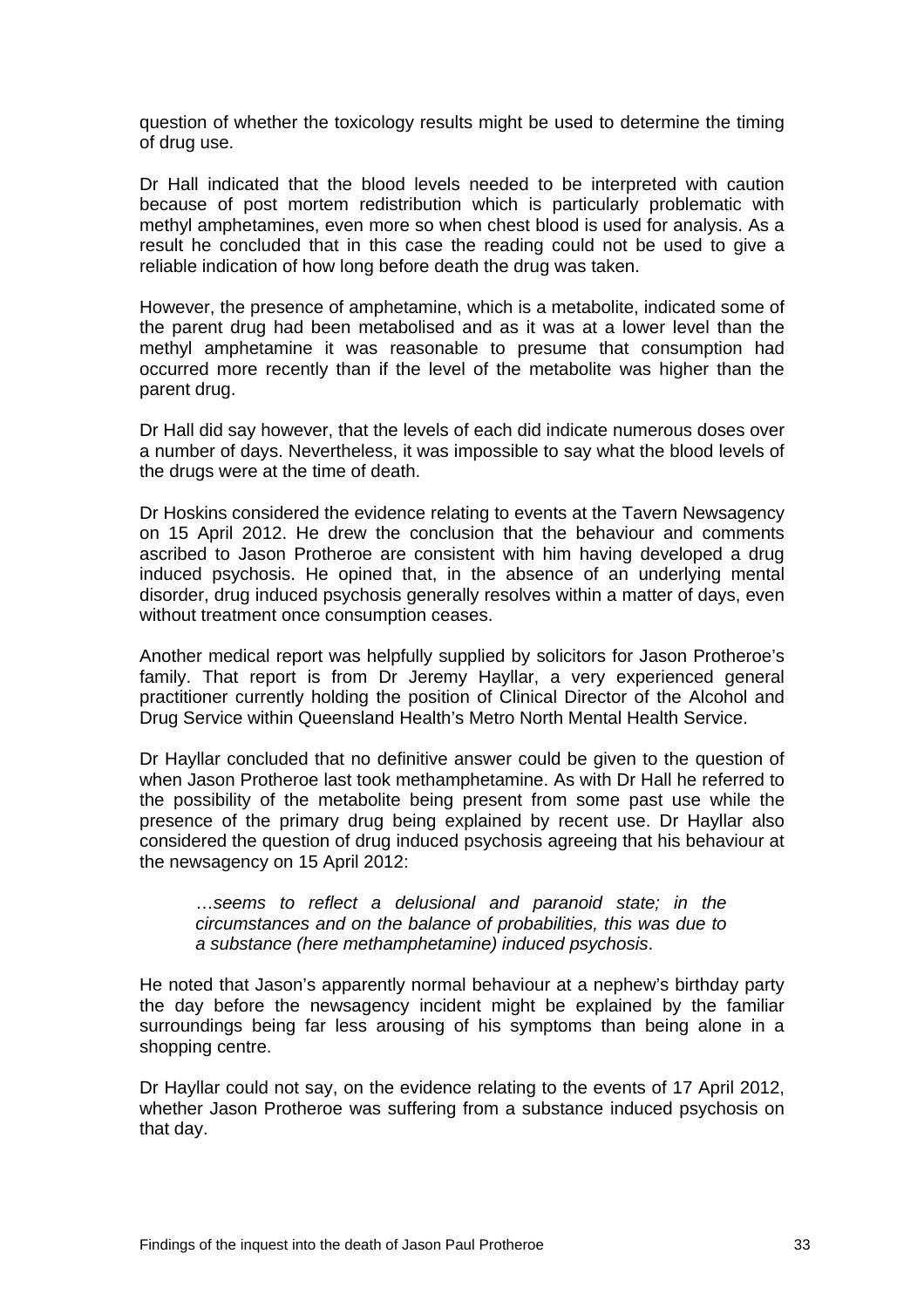<span id="page-35-0"></span>I consider it likely Mr Protheroe was suffering from drug induced psychosis on 15 April 2012. His normal demeanour when he visited his brother the day before does not exclude the possibility he may have ingested more drugs after that or that he may have relapsed into a psychotic state even without them.

## *Conclusions*

### **Introduction**

Police officers have the onerous responsibility of protecting the community. In order to do this it is necessary they have resort to firearms as it is unavoidable that, at times, they will need to use deadly force to defend themselves or others. As can be readily appreciated, the use of firearms by police officers must be strictly controlled and scrutinised; particularly when it results in a death. Citizens cede autonomy to the State for the mutual benefit of all members of society. The killing of a citizen by a police officer in the course of his or her duty is the most extreme exercise of executive power.

The sudden and violent death of a loved one is invariably traumatic for the family of the deceased person. That it should occur as a result of an intentional act of a police officer is likely to add to that distress. The family is entitled to a thorough and impartial examination of the circumstances of the death to determine whether what would otherwise be a serious crime was justified.

Police officers daily demonstrate a commitment to protecting and assisting the community. Shooting a member of the community they have sworn to protect is undoubtedly harrowing for the police officer involved. It is in his interest that the matter be scrupulously and independently investigated and publicly reported on so that there can be no suggestion of a 'cover up'. And, of course, the police service needs to be satisfied no deficiencies in the recruitment, training, equipping and supervision of its officers have contributed to an unnecessary death occurring.

The community needs to be satisfied the use of deadly force was necessary, if it is to maintain its trust and confidence in the police service. If the death was avoidable, the public is entitled to expect that those responsible will be held accountable and that changes will be made to reduce the likelihood of similar deaths occurring in future.

The *Coroners Act 2003* recognises and responds to these needs for public scrutiny and accountability by requiring all deaths in custody<sup>[4](#page-35-1)</sup> to be investigated by the State Coroner or the Deputy State Coroner and by mandating that an inquest be held into all such deaths.<sup>[5](#page-35-2)</sup>

<span id="page-35-1"></span><sup>4</sup> Section 10 defines 'death in custody' to include a death which occurs when the dead person is trying to avoid being taken into custody. The death of Mr Waite was dealt with under the Coroners Act 1958 which requires violent or unnatural deaths to be reported to a coroner and requires a coroner to convene an inquest when the circumstances of the death require it – see s7B

<span id="page-35-2"></span> $5$  See s11(7) and s27(1)(a) respectively.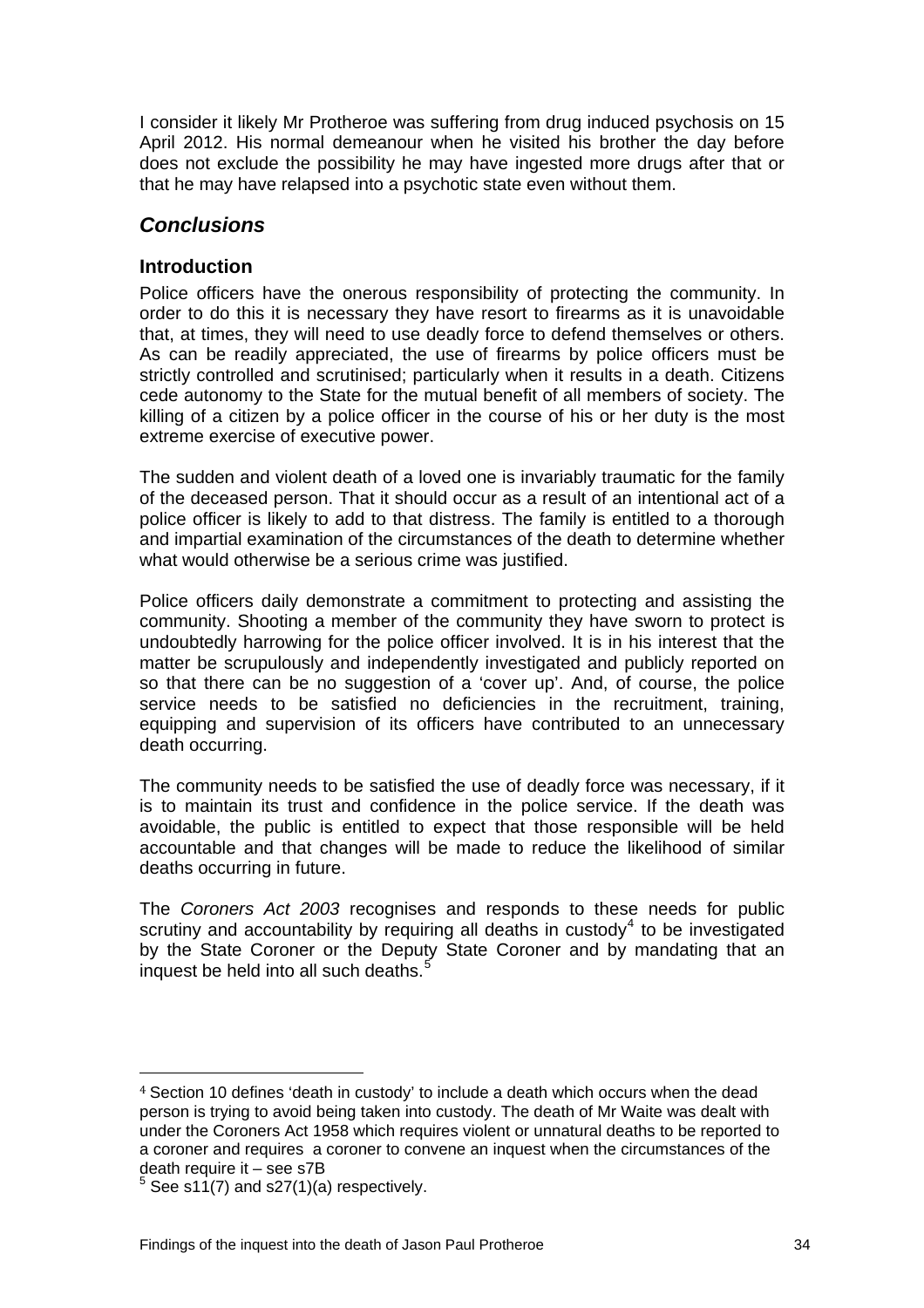#### <span id="page-36-0"></span>**The investigation**

In this case, criticisms have been made of the quality of aspects of the police investigation. Some of those criticisms are valid, although the virulent and unsupported allegations of incompetence and bias made by Mr Di Carlo are rejected. Further, I am satisfied that as a result of the inquest rigorously scrutinising the evidence and collecting more material, any shortcomings in the QPS investigation have been overcome to the extent I can confidently make findings as to what occurred.

#### **Events preceding the shooting**

On 17 April 2012, Mr Protheroe was shot in the yard of the house of his long standing friend Krystal Sinn with whom he had recently formed a sexual relationship. He was shot by PCC Hess who had gone to the house looking for him.

The officer's actions in the hours before the confrontation were of no relevance to how Mr Protheroe came to be shot. Much court time was wasted and unnecessary distress caused to the family by the pursuit of baseless theories about PCC Hess prosecuting some vendetta against Mr Protheroe.

PCC Hess came to work and found a direction in an email from his sergeant to investigate offences believed to have been committed by Mr Protheroe. He acted on it as would be expected of any junior officer in a similar position. The family seem fixated by the idea the officers were exhibiting unreasonable urgency or overzealousness in their pursuit of Mr Protheroe. I am of the view the family's perception of these matters has been distorted by what followed. If Jason had simply been arrested at Ms Sinn's house, I suspect nothing would have been said about the events which preceded such an arrest. Sadly, that did not happen and perhaps understandably, the family have therefore over analysed and misconstrued mundane, routine events.

I find PCC Hess' investigation of the offences he rightly suspected Mr Protheroe had committed and the inquiries he made in connection with that investigation, were unexceptional.

#### **The shooting**

PCC Hess acknowledged he intentionally fired his service issued firearm at Mr Protheroe in circumstances that were likely to and did result in his death. The officer said at the time he was unsure how many shots he fired but he accepted the evidence indicating four bullets were fired in quick succession.

The autopsy of Mr Protheroe's body showed two of the four shots struck him, both causing unsurvivable injuries.

PCC Hess said he fired at him because Mr Protheroe was at the time standing only a few metres from him and pointing at him what the officer believed to be a firearm, in a manner which led him to believe he was about to be shot. PCC Hess said he believed unless he fired at Mr Protheroe, he was likely to be killed himself.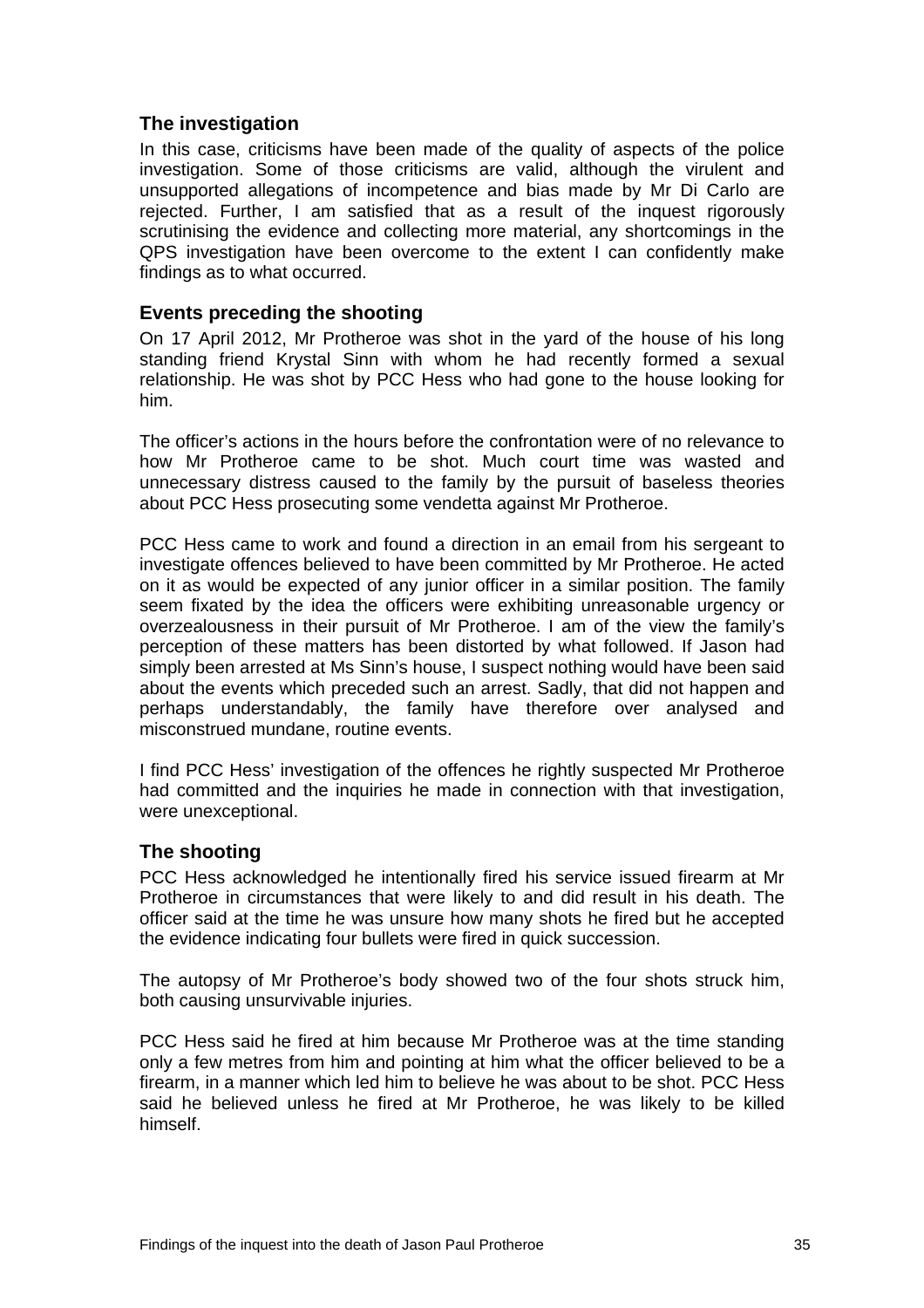<span id="page-37-0"></span>Krystal Sinn was present and witnessed the events. When interviewed later that day and at the inquest Ms Sinn denied Mr Protheroe had anything in his hands at the time he was shot.

The only other person present, DSC Weston, said he saw Mr Protheroe pointing something black at DSC Hess when he was shot.

Very soon after he was shot, a realistic replica handgun was found on the ground, near Mr Protheroe's body.

The central question for this inquest is whether he was brandishing it as alleged by PCC Hess at the time he was shot. Earlier in this report I have summarised the various versions and the evidence supporting each. In this section I record my conclusions in relation to those issues.

#### **The competing versions**

All three witnesses agree that very shortly before the shooting, Ms Sinn was standing at or near the top of a ramp leading down from her back door, watching PCC Hess and DSC Weston leave the premises. DSC Weston got to the bottom of the ramp, continued straight on past an open carport, and turned left toward the front gate, moving out of sight of the other two around the north east corner of the premises. PCC Hess got to the bottom of the ramp and turned right and moved a couple of metres away from the house out into the yard, intending, he said, to look under the ramp to see if Mr Protheroe was hiding there.

PCC Hess said as he did so he was still talking to Ms Sinn when he saw Mr Protheroe leaning against the south east corner of the house holding a water bottle in his right hand. He said he immediately commenced walking towards Mr Protheroe who was about 10 metres from him, while telling him they needed to talk.

He said when they were about five metres apart, Mr Protheroe aggressively threw down the water bottle, reached under his clothing and produced what appeared to be a hand gun and pointed it directly at PCC Hess.

Ms Sinn claimed she saw Mr Protheroe as soon as PCC Hess spoke to him and that he was in the middle of the yard and had nothing in his hands. From where she was standing on the ramp, she could not see the south eastern corner of the house and I therefore conclude he only came into her view after he had thrown down the water bottle and commenced advancing on the officer. Her evidence indicating she did not see the water bottle until after it was discarded supports this.

PCC Hess concluded he did not have time to draw his gun and so he ran for cover, moving evasively as he did so. Ms Sinn and DSC Weston agree they saw him sidestepping as he ran towards the carport.

PCC Hess said he loudly called out to his partner that there was a gun and to Mr Protheroe to drop it. DSC Weston agreed he heard these calls as do numerous neighbours. The fact that one of them, in one version, recalled the shouts occurring after the shots is easily explained as an error of memory. At least three others report hearing the shouts of 'gun, gun' before the shots. Even Ms Sinn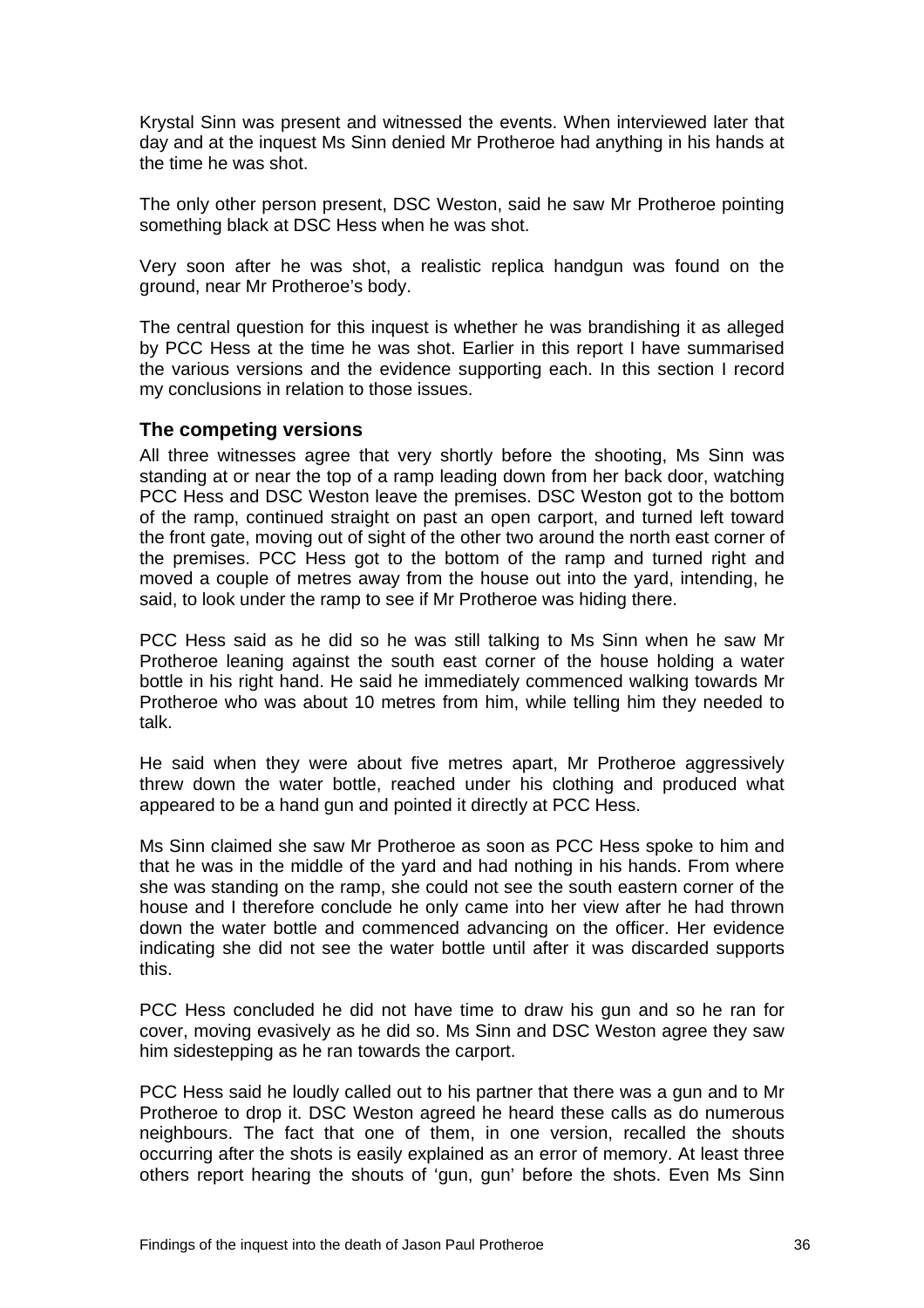agreed that PCC Hess was yelling something as he ran and she said she yelled at Jason to stop. At the inquest she said she did so because she was concerned he would be arrested if he continued to pursue PCC Hess. I find that explanation unpersuasive. Her calling out could better be explained by her seeing he had a gun and realising the danger unfolding.

Conversely, I don't exclude the possibility that she did not see the gun in his hand as he went across the yard below the ramp.

I reject Ms Sinn's claim Mr Protheroe was only walking quickly rather than running as he crossed the yard. He arrived at the entrance to the carport only seconds after PCC Hess, who had run there in fear of his life.

All three agree that at this stage PCC Hess fired at Mr Protheroe who twisted in a clockwise direction as he fell. They diverge a little in their accounts of where Mr Protheroe and PCC Hess were exactly positioned when the shots were fired, but that is immaterial. The evidence of Sergeant Meara tends to corroborate PCC Hess's claim he was in the carport close to the wall of the house.

The only significant difference in their version relates to whether Mr Protheroe was pointing the replica pistol at PCC Hess when he was shot.

Counsel for the family submitted PCC Hess' version should not be believed because he would not have missed with two of the four shots he fired had the shooting occurred in the circumstances he claimed. No evidence, expert opinion or experience is cited to support this contention. It is baseless and is rejected.

It is also submitted the position of the bullet wounds were inconsistent with the officers' accounts. One bullet penetrated the 'outer back of the left upper arm*'* before piecing the armpit and tracking across the body. There can be no reasonable doubt that when this bullet struck Mr Protheroe he was side on to the shooter. The submission that he was shot twice in the back at best discloses a complete misunderstand of the autopsy report and photographs, at worst it is deliberately misleading. The other wound was to the right lower back and it tracked through the body, towards the front and the left, indicating Mr Protheroe was facing away from the shooter when struck.

I accept the forensic pathologist's opinion that 'the trajectories described for both gunshot wounds would be consistent with the account described' by the three witnesses who said that as PCC Hess was firing, Mr Protheroe spun to his right before collapsing on the ground. It is easy to accept that if the first shot, and possibly the second, missed Mr Protheroe, the sound of their whistling close by would cause him to flinch and turn away allowing the next shot to strike the outer aspect of his left arm; as he continued to turn, his back would have been exposed to the next or subsequent shots. The submission to the contrary is rejected.

I don't accept the suggestion PCC Hess could be honestly mistaken about whether Mr Protheroe had what appeared to be a gun. He said he distinctly remembers seeing the barrel of the gun when it was first pointed at him, thinking he was going to die, before desperately running in an evasive manner for the nearest cover in the carport. He said when he spun around while drawing his own gun, Mr Protheroe was in front of him, a few metres away with the gun still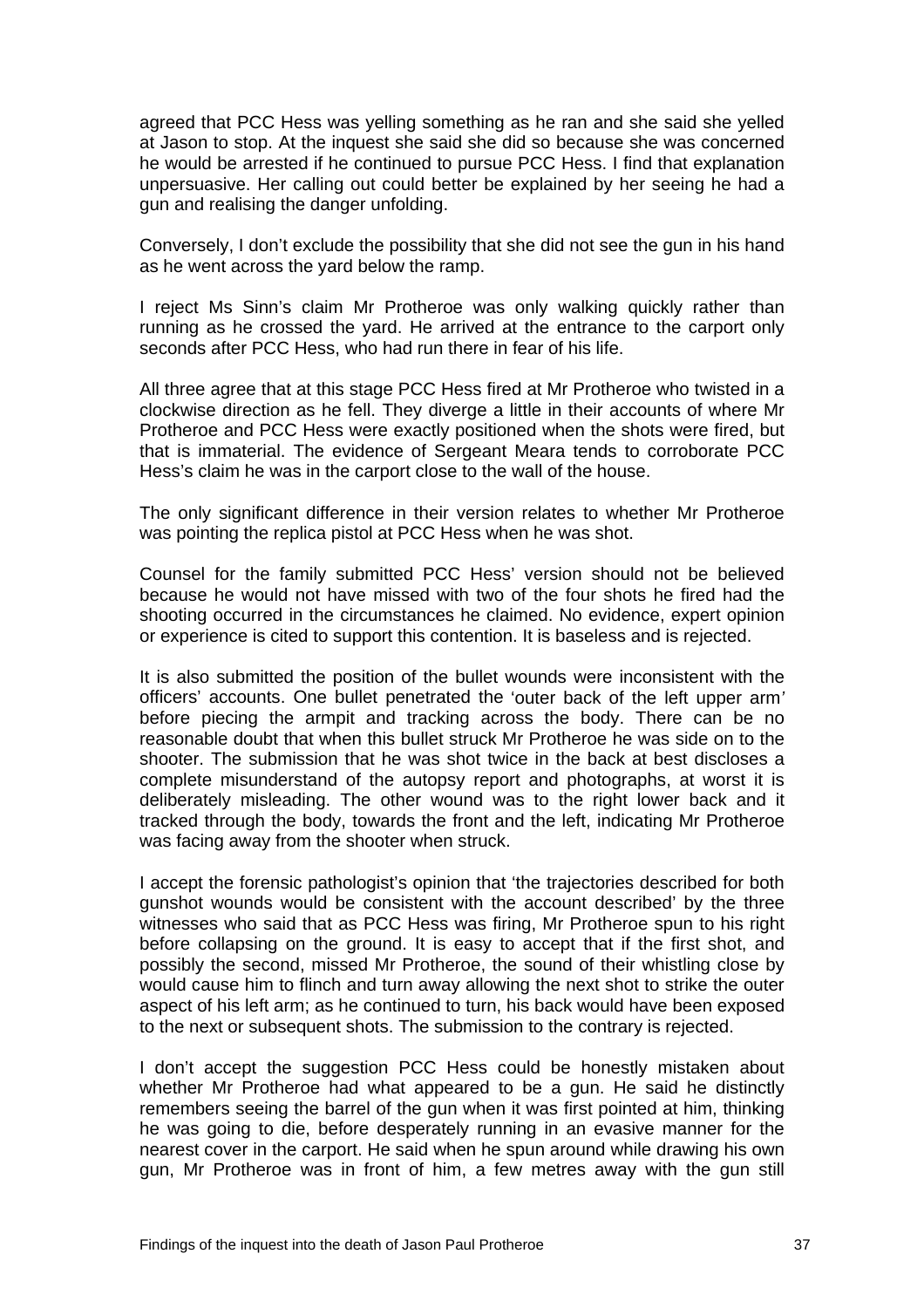pointing at him. It was a clear sunny morning. On each occasion PCC Hess was only a few metres from Mr Protheroe. It is most unlikely that he could be mistaken in my view.

If Mr Protheroe did not point the replica pistol at PCC Hess, it would seem the officer must be lying and must have knowingly shot an unarmed man in the presence of another officer and the dead man's girlfriend. No possible motive has been suggested for him to do this. Further, before he shot him in cold blood, PCC Hess must have either planned to plant the replica firearm next to Mr Protheroe's fallen body – although no one saw him acquire the gun or plant it - or he planned to shoot him in just the right location so that he fell next to the gun that had been left on the lawn by somebody else and that PCC Hess had noticed but not commented on previously. Without one of those plans being formulated and executed to perfection, Mr Hess would have known he would likely be facing a murder charge.

The last minute suggestion in the written submissions of the family's lawyers that Mr Protheroe threw the gun onto the ground as he ran after PCC Hess is preposterous and is not supported by any evidence.

DCS Weston's evidence supports that of PCC Hess in all respects. He heard PCC Hess calling about the gun as he ran evasively into the carport and he saw Mr Protheroe pointing something at the officer just before the shots were fired. He should not be criticised or his evidence disregarded for saying he could not see that it was gun: it was only in his vision for a few seconds and he was looking at the events through shade cloth.

The ballistics evidence relating to where the shooter was standing when the shot that pierced the fence paling and the sewer vent was fired is not conclusive but it tends to support PCC Hess' version and is far less consistent with Ms Sinn's version. The same can be said for the evidence concerning where the discharged cartridge cases were found.

The only evidence contradicting that of PCC Hess is that of Ms Sinn and for the following reasons I find her to be unreliable.

- She insisted at the inquest and before that the replica gun was in fact a toy belonging to her three year old son. Having seen and handled the item I doubt that to be the case. The photographs taken from Jason Protheroe's Facebook page showing Mr Protheroe, Ms Sinn and others with the gun posing as faux gangsters also undermines her claim it looks like a toy. Further, on a tape recording made by the officer who was with Ms Sinn and her children in her house soon after the shooting, the boy repeatedly and without prompting told the officer that 'Jason, he bought a gun from the shop'. But that 'it's not real'. If the gun was not involved in the fatal interaction, it is hard to explain Ms Sinn's lack of candour in relation to it.
- Ms Sinn said she saw Mr Protheroe turn out the pockets of his shorts before advancing on PCC Hess, demonstrating he had nothing in them and nothing in his hands. His pockets were not turned out when the body was photographed soon after he was shot. There could be no reason for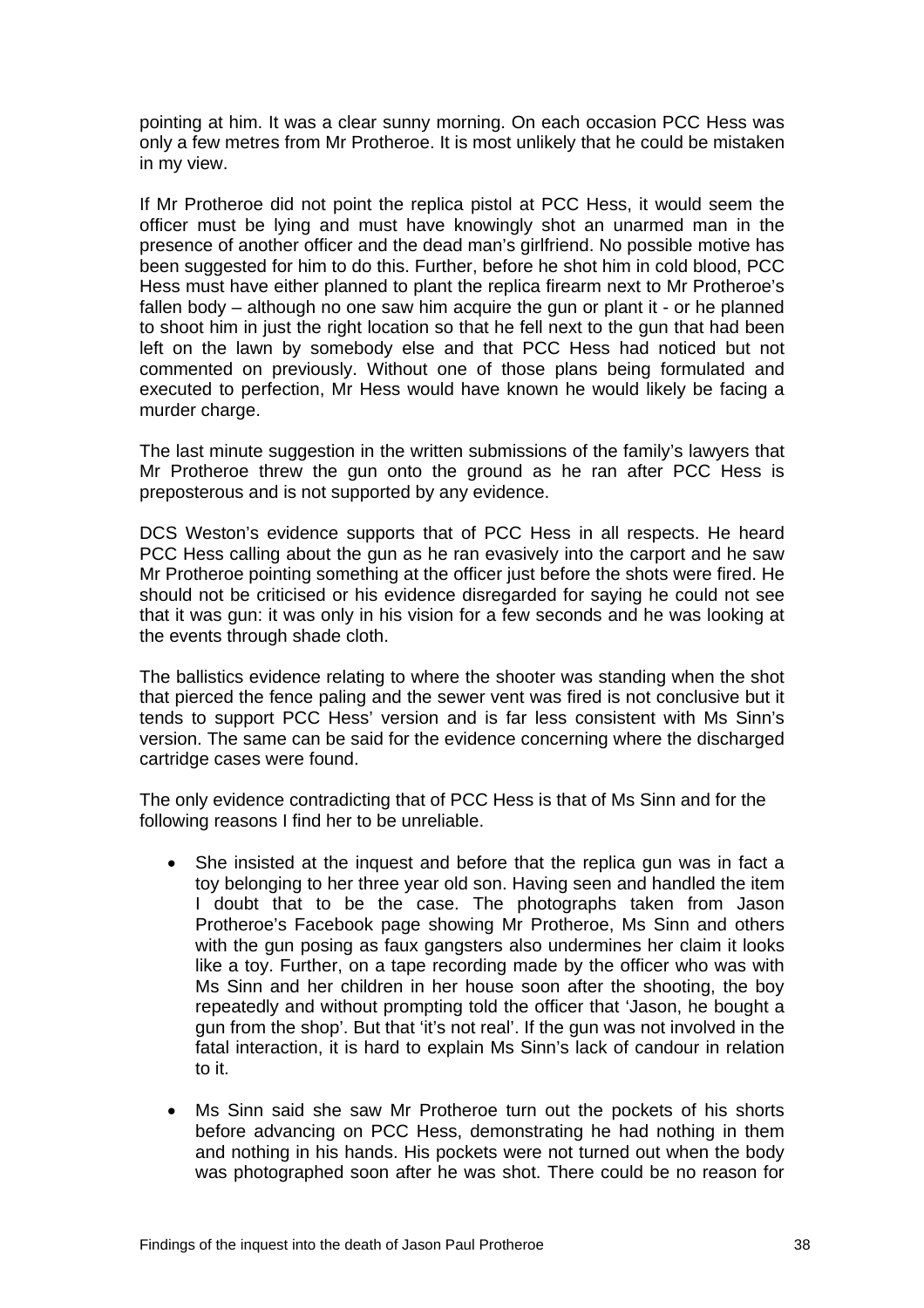<span id="page-40-0"></span>anybody to rearrange the clothing in this way. It is hard to accept Ms Sinn could have been honestly mistaken.

• Ms Sinn spoke to a number of people soon after the shooting and before she was interviewed early in the evening. There are differing versions of how she responded to questions as to whether Mr Protheroe was armed when he was shot. The tape recordings of those conversations are inconclusive and the evidence of those heard on them unpersuasive. However, it is surprising Ms Sinn did not make a more definitive statement that Jason was unarmed when he was shot, if that was indeed the case. Similarly, I would expect her to have been demanding an explanation for what would have been clearly unlawful acts of the most serious kind had she witnessed police shoot her boyfriend without any justification. Her explanation that she was too distressed is not consistent with her having sufficient composure to intervene when her son was disclosing to a police woman details of Jason's acquisition of the replica gun and her capacity to give an account of events to Jason's brother over the phone and in person. It may be that her ambivalence was the result of her knowing that in reality he was unarmed, while also knowing that he had given the appearance of being armed by brandishing a replica pistol.

#### **Finding as to manner of death**

I conclude Mr Protheroe was shot and killed when he produced a replica firearm and pointed it at PCC Hess. When the officer ran for cover Mr Protheroe followed him and again pointed the replica gun at the officer in a manner which led PCC Hess to reasonably believe his life was at risk and could only be preserved by his firing at Mr Protheroe.

# **Findings required by s45**

I am required to find, as far as is possible, the medical cause of death, who the deceased person was and when, where and how he came by his death. As a result of considering all of the material contained in the exhibits, I am able to make the following findings.

| Identity of the deceased $-$ | The deceased<br>person was Jason<br>Paul<br>Protheroe.                                                                                                                                                                                                                                                                                                              |
|------------------------------|---------------------------------------------------------------------------------------------------------------------------------------------------------------------------------------------------------------------------------------------------------------------------------------------------------------------------------------------------------------------|
| How he died -                | Mr Protheroe was shot and killed when he<br>produced a replica firearm and pointed it at<br>PCC Hess. When the officer ran for cover Mr<br>Protheroe followed him and again pointed the<br>replica gun at the officer in a manner which led<br>PCC Hess to reasonably believe his life was at<br>risk and could only be preserved by his firing at<br>Mr Protheroe. |
| Place of death $-$           | He died at Bracken Ridge in Queensland.                                                                                                                                                                                                                                                                                                                             |
| Date of death -              | He died on 17 April 2012                                                                                                                                                                                                                                                                                                                                            |
| Cause of death $-$           | Mr Protheroe died from multiple gunshot wounds.                                                                                                                                                                                                                                                                                                                     |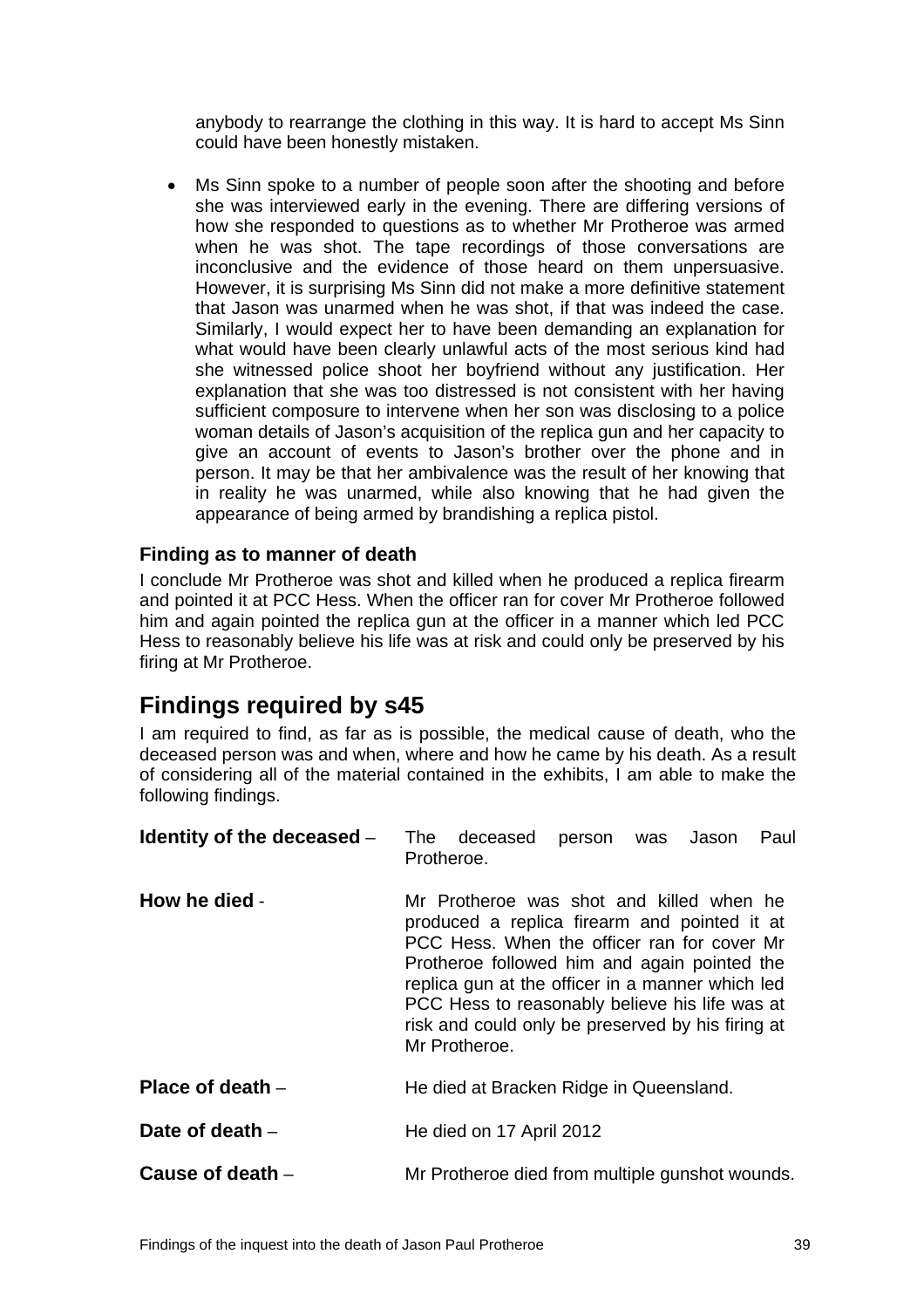# <span id="page-41-0"></span>**Comments and recommendations**

Section 46 provides that a coroner may comment on anything connected with a death that relates to public health or safety, the administration of justice or ways to prevent deaths from happening in similar circumstances in the future. This inquest raises for consideration the following issues from this perspective:

- Management of critical incidents scenes; and
- Media comments about such incidents

#### *Management of critical incident scenes*

The *Police Powers and Responsibilities Act 2000* and the QPS Operational Procedures Manual (OPM) set out a series of powers, requirements and expectations of police officers concerning the management of the scene of a critical incident such as this.

I am satisfied the inner cordon was established sufficiently quickly and it was appropriately secured and protected in accordance with those requirements.

An 'outer cordon' was also established within which a command post was positioned.

The only criticism concerning the maintenance of the outer cordon was in relation to the access given to the QPUE President, Mr Leavers, another QPUE official and an employee of that union. Television footage tendered at the inquest shows those three people standing in and around the command post for significant periods speaking with various other officers. There is no evidence any formal briefings were held within earshot of Mr Leavers, but equally there is no evidence any effort was made to ensure such briefings would not be heard by him or the other QPUE officers.

Assistance Commissioner Michael Condon is a former Officer in Charge of the Homicide Investigation Group and is currently the head of the Crime Operations Command. At the inquest he agreed with the proposition that in an investigation such as this that 'no one who does not need to be there should be in the outer cordon'. He acknowledged there may be legitimate industrial requirements for QPUE officials to be granted access to the outer cordon of an investigation scene. He thought it much less likely that a QPUE official would need to be in close proximity to the command post.

Mr Leavers told the inquest that access was necessary to enable him to provide support to his members, in particular, the officers involved in a critical incident. He conceded that by the time he arrived at the crime scene PCC Hess and DSC Weston were already on their way to Boondall to be interviewed. However, he said there were others officers at the scene who might also need his support. When asked who they might be he replied:

*Mr Leavers: …Other police, who were at the scene, it affected them because obviously other police turned up soon after this took place and it affects each and every one of them so it's about providing Hess and Weston, they were the two primary officers involved, but it has a flow on effect, a ripple effect, with all other police. It is ensuring*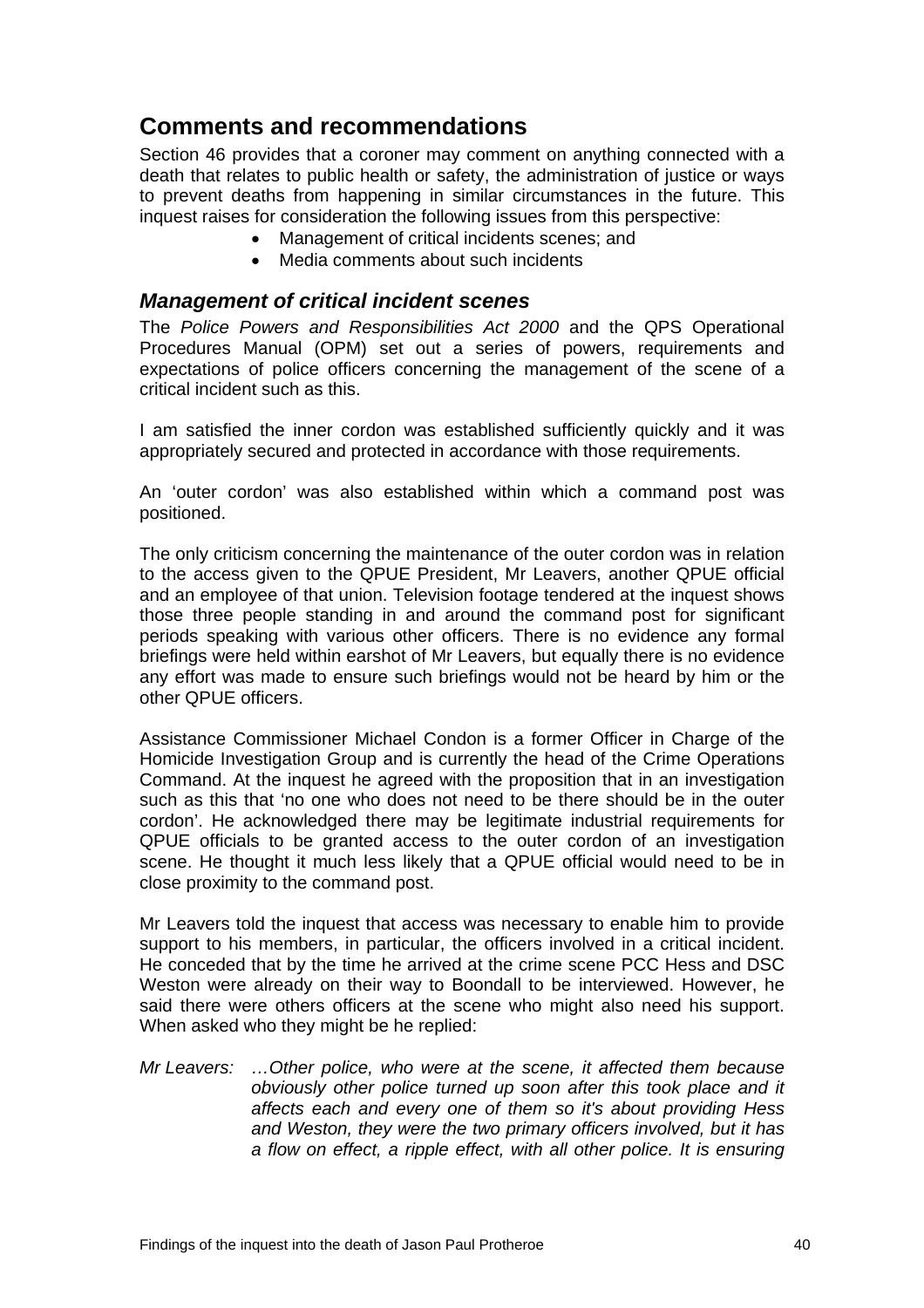*that their welfare - and are provided with the assistance which is required and which is what the police union does.* 

When it was suggested he could arrange the necessary legal support for the officers who were to be interviewed, Mr Leavers insisted it was necessary for him to be there in person.

*Mr Leavers: No, that's not practical. Often in person is the best way to be. That's - if an incident occurs in Cairns, I - I will go to Cairns. You need to be there in person. Simply to do it over the phone is impersonal. Initially you have to do that on some occasions but it is - it's out of courtesy and respect you need to be there in person. I think it's very valuable and very worthwhile.* 

Mr Leavers agreed that it was primarily the responsibility of the QPS to provide support and assistance to its members when they were involved in critical incidents via its network of peer support officers and human support officers, but he considered that does not mean the union does not also have a role in providing officers with food and water and contacting family members.

*Mr Leavers: …but generally the union has always taken the lead role and whether that be to co-ordinate so they can contact family to liaise with them. Even simple things, such as food and water and things, the union often takes on that responsibility. Is that the employer's responsibility? You could suggest absolutely yes but the union has taken on that role and for many years because it is quite simplistic for us to be able to do that. So, we've done that for a long time and it's part of the welfare we provide to our members and I know the Police Service has been aware of this for a long time and it is - I would suggest an understanding between the two that that's what occurs.* 

He also suggested that:

…

(*A*)*t the end of the day the Police Service is the Police Service and it protects the Police Service. We're there for the individual welfare of the police involved.* 

*What I will say is the Police Service is there to look after the Police Service, not necessarily to look after the members involved.* 

Mr Leavers pointed out that the conduct of police officers is subject to greater scrutiny than most other vocational groups and he accepts that is necessary.

I readily accept that is the case and I also accept the union has a vital role in attending to the welfare of its members when they are involved in critical incidents. However, I don't accept it necessarily follows that union officials and employees of the union should be given unlimited access to the scene of a critical incident. In my view their access should be to their members, not to the incident scene and not to information that is being gathered at the scene by the investigators.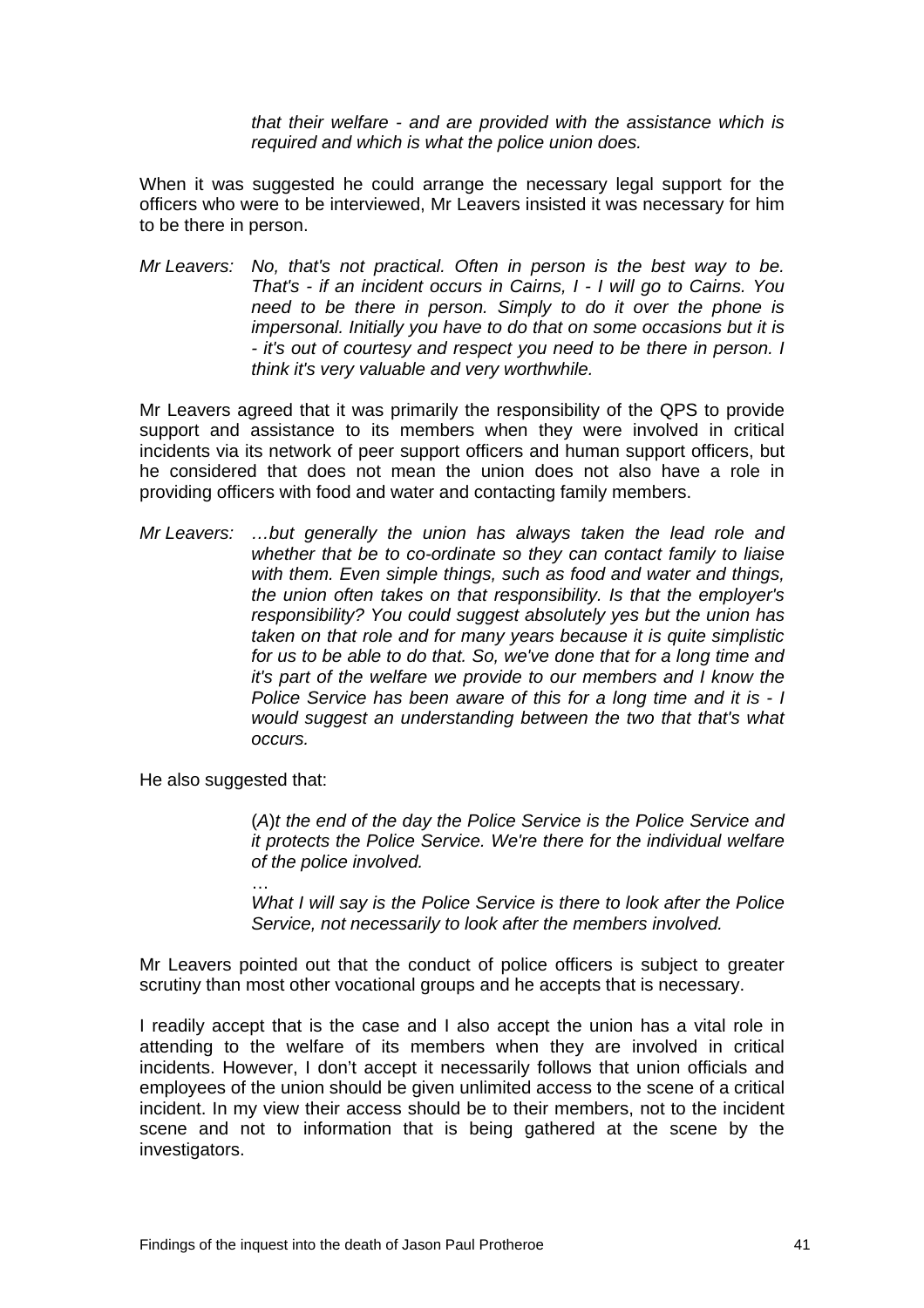<span id="page-43-0"></span>The access provided to Mr Leavers and other union officials to the command post and their ready access to information relating to the incident can be contrasted with the circumstances in which the Protheroe family found themselves. The two officers involved had been provided, entirely appropriately, with high quality legal advice and emotional support.

Congregated on the boundary of the outer cordon was the extended Protheroe family. Grasping for information about their son and brother and with no channel of communication yet established with the QPS, they were understandably distraught. Although to someone with little understanding of what had happened their behaviour might have seemed unruly, it should have been sufficiently apparent to the uniformed officers maintaining security of the outer cordon that it was unnecessary and inappropriate to tell them to 'fuck off' and to threaten them with arrest if they did not leave, as they claim occurred.

The callous treatment the family members say they were subjected to when compared with the compassion shown to the shooter, understandably contributed to a perception of bias on the family's part.

#### **Recommendation 1 – Security of critical incident scenes**

*In order to avoid the uncontrolled and unintended release of information and the adverse impact that can have on the integrity of an investigation, I recommend the QPS review its policies and procedures to ensure access is only granted to the outer cordon of critical incident scenes to those needed to investigate and/or respond to the incident. Union officials and employees should of course be given ready access to their members to support them but that should happen away from the incident scene whenever possible.* 

#### **Recommendation 2 – Initial family liaison**

*I am aware the QPS has a family liaison policy that provides for the allocation of a specific family contact person in all cases of homicide. In deaths in custody, the investigators from the Ethical Standards Command discharge this role. That happened in this case.* 

*However, as this case demonstrates, in some instances, family or 'secondary victims' will be at the scene at the time of the incident or very soon after. QPS procedures which stipulate how the incident scene is to be managed should stipulate that those with a special interest in the incident, such as family members of the deceased, are to be treated appropriately and, as soon as possible, given as much information as can be released to them without compromising the investigation.* 

#### *Media comment*

After attending the scene of the shooting, Mr Leavers made numerous media statements and partook in various interviews with journalists in which he purported to disclose details of the circumstances of the shooting, some of which he now concedes were wrong. He also concedes he gained some of the information (and misinformation) from officers he spoke to while in the outer cordon.

The first of the interviews were broadcast at 5.01pm that afternoon, before some of witnesses to the events had been interviewed by the investigators.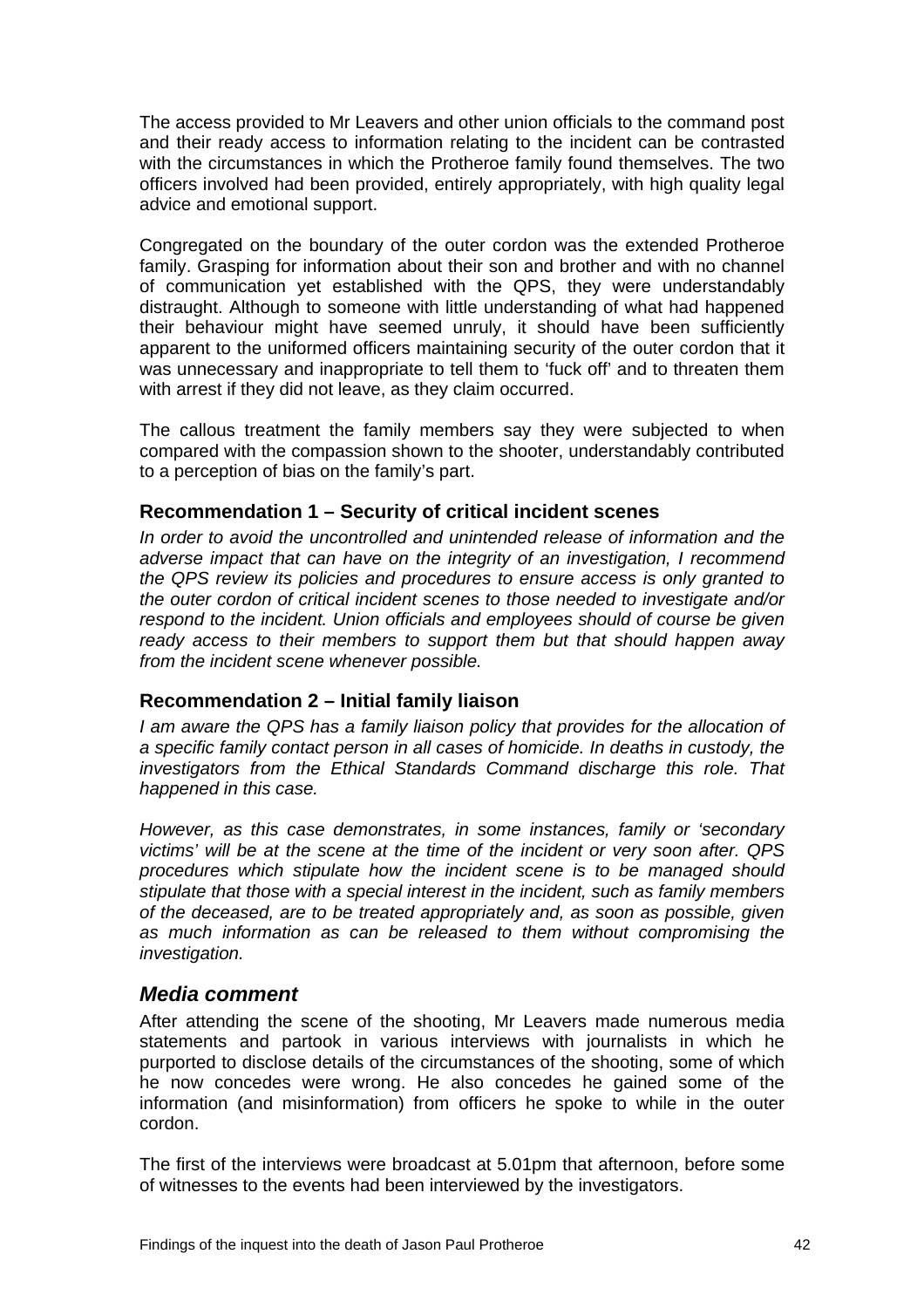<span id="page-44-0"></span>Examples include:

*The police officer had nowhere to go. He was trapped in the confines of the carport and his only option was to use his firearm otherwise he may have very well been dead himself. -* Channel 10 News; 5:01pm

*He had nowhere to go when the man 36 years of age hunted the police officer, walked around pointed a loaded semiautomatic pistol at the police officer. A Taser may not have worked and we may have had a deceased police officer -*Channel 7 News; 6:00pm

*The police union allege the man had hunted and cornered a detective in a home garage before he was killed. Police union president Ian Leavers told reporters outside the cordoned-off house he'd spoken with a detective involved. ...As they were leaving from the rear of the home the detectives confronted a man outside, who drew a semi-automatic pistol.* Courier-Mail on-line at 7:14pm

*The home where a seasoned criminal was shot dead after trying to hunt down a police officer is a heavily secured fortress where guns were thought to have been stashed in the past. The Courier-Mail can reveal police had been warned a shotgun may have been kept at the Bracken Ridge house, in Brisbane's north, and knew to be cautious when entering…..Police union president Ian Leavers said Protheroe dropped a water bottle and pulled out a semi-automatic pistol, which he levelled at the two detectives. 'Both detectives then ran for cover, one detective running around the side of the house, the other detective running into the carport where he was cornered,' he said. '(Protheroe) walked around, pointed a loaded semi-automatic pistol at the police officer and the police officer had no choice but to use his firearm to defend his own life. He was basically hunted down by this person. It was either shoot or be shot". Mr Leavers said the officer fired a "volley" of shots, two of them hitting the man in the abdomen and upper torso.-*  Courier Mail on line at 12:01am on 18/4/12

#### **The QPUE's position**

Mr Leavers accepted the accuracy of the quotes and information attributed to him. He sought to justify his premature public comments by suggesting that if he limited his comments to acknowledging the incident was to be thoroughly and impartially investigated, some police officers and some members of the public would assume the officers involved in the incident had done the wrong thing and even that a cover-up was underway.

He was concerned that others involved in the incidents could make even more outlandish and unreasonable comments that might be believed. Understandably, and appropriately, Mr Leavers was also anxious to make sure the police officers involved felt supported. He said in evidence: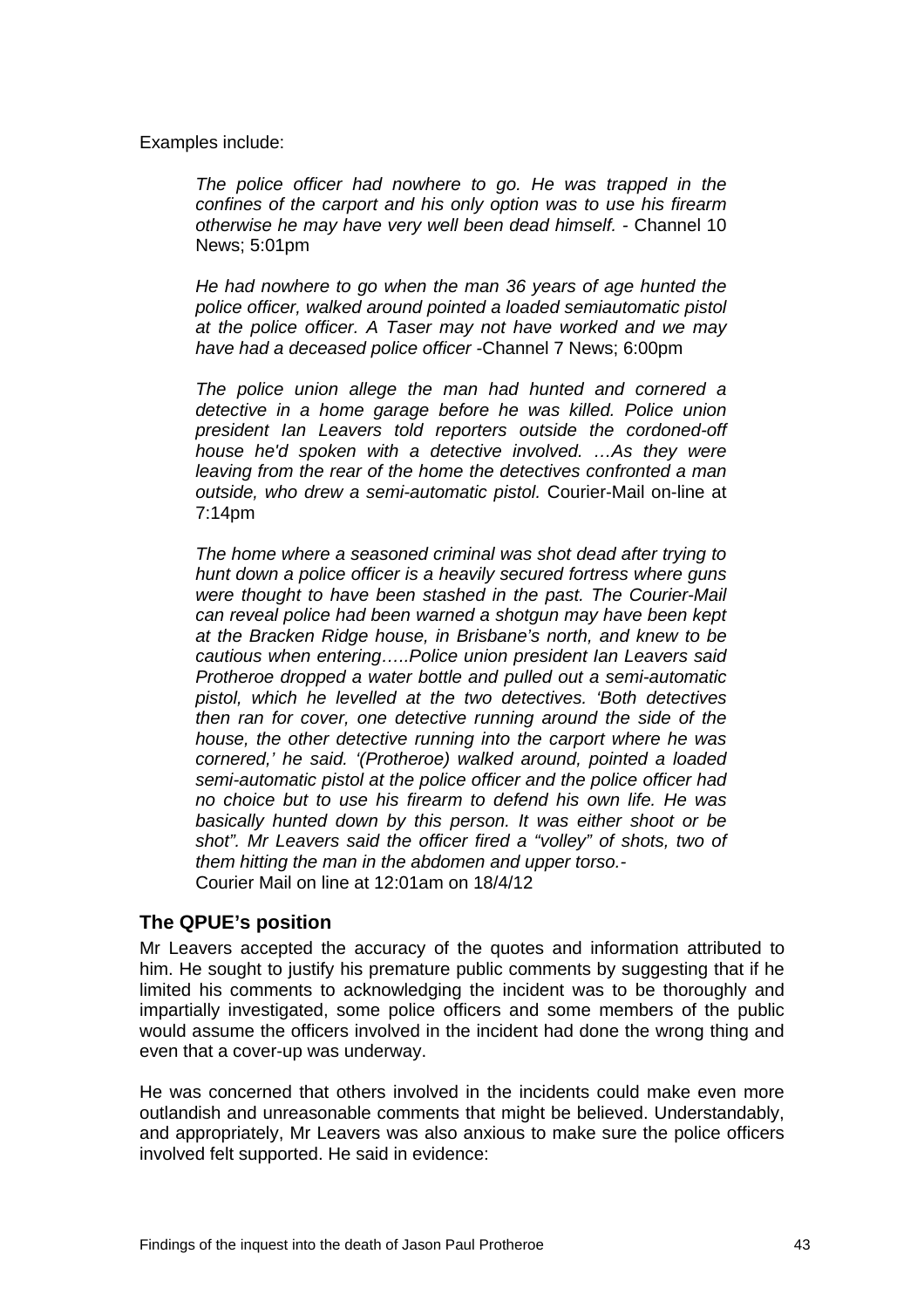<span id="page-45-0"></span>*And then you go to other independent witnesses and they'll give a version, and say, "This person was murdered". How is that counteracted in support of the police, because then the public believe that may have very well have happened, and I don't believe that - not on this occasion, not at all. And further, if that is not said, we've got to support the police. People forget that when police are involved in these incidents it is very traumatic upon them. And in*  fact, in many critical incidents, some police never return to work, or *they struggle with it for a long time. The police are doing a very difficult and dangerous job, and are entitled to be supported.* 

I readily accept police officers are at times involved in dangerous and difficult incidents and when they are, they should be supported. I'm less convinced this necessarily means police union officials should make presumptive comments about aspects of the incidents before the facts are established, when it is obvious an investigation is underway.

#### **The QPS position**

Assistant Commissioner Condon set out the position of the QPS in relation to the conduct of Mr Leavers on 17 April 2012 and the role of the QPUE. He expressed concern about the apparent lack of clarity delineating Mr Leavers' position as a police officer and his position as a union official. He suggested there should be a review of what union officials can say about an investigation when it was in its early stages, 'to ensure the integrity and the transparency of the investigation is maintained and, further, that public confidence is maintained.'

He pointed out that generally speaking, when an investigation into a major crime is underway, all releases of information are tactical in nature, carefully considered and done for a purpose recognising that public comments have the capacity to influence witnesses' behaviour and what they might say.

Mr Condon acknowledged, as do I, the important role the union plays in caring for the welfare of its members. However, he expressed concern the comments made by Mr Leavers could have been counter-productive**.** He said:

*I believe the comments made by Mr Leavers on the afternoon of this instance were inappropriate and, in my view, had an ability to impact on the integrity and the transparency of the investigation, had the ability to impact on potential witnesses and what they may or may not say due to the comments that were made. I think the original comment that I made in relation to the lines are blurred and it's not clear - clearly indicates to me there is a necessity for media training from the director of media of police media in relation to what comments should and shouldn't be made. Secondly, there's a lack of understanding, in my view, of the provisions of the Coroners Act, in particular, when an investigation is a reportable death in custody and the roles and the responsibility and the jurisdiction the Coroner has and that would cause me to make the comment that the union and the delegates need training in relation to that from the office of the police solicitors.*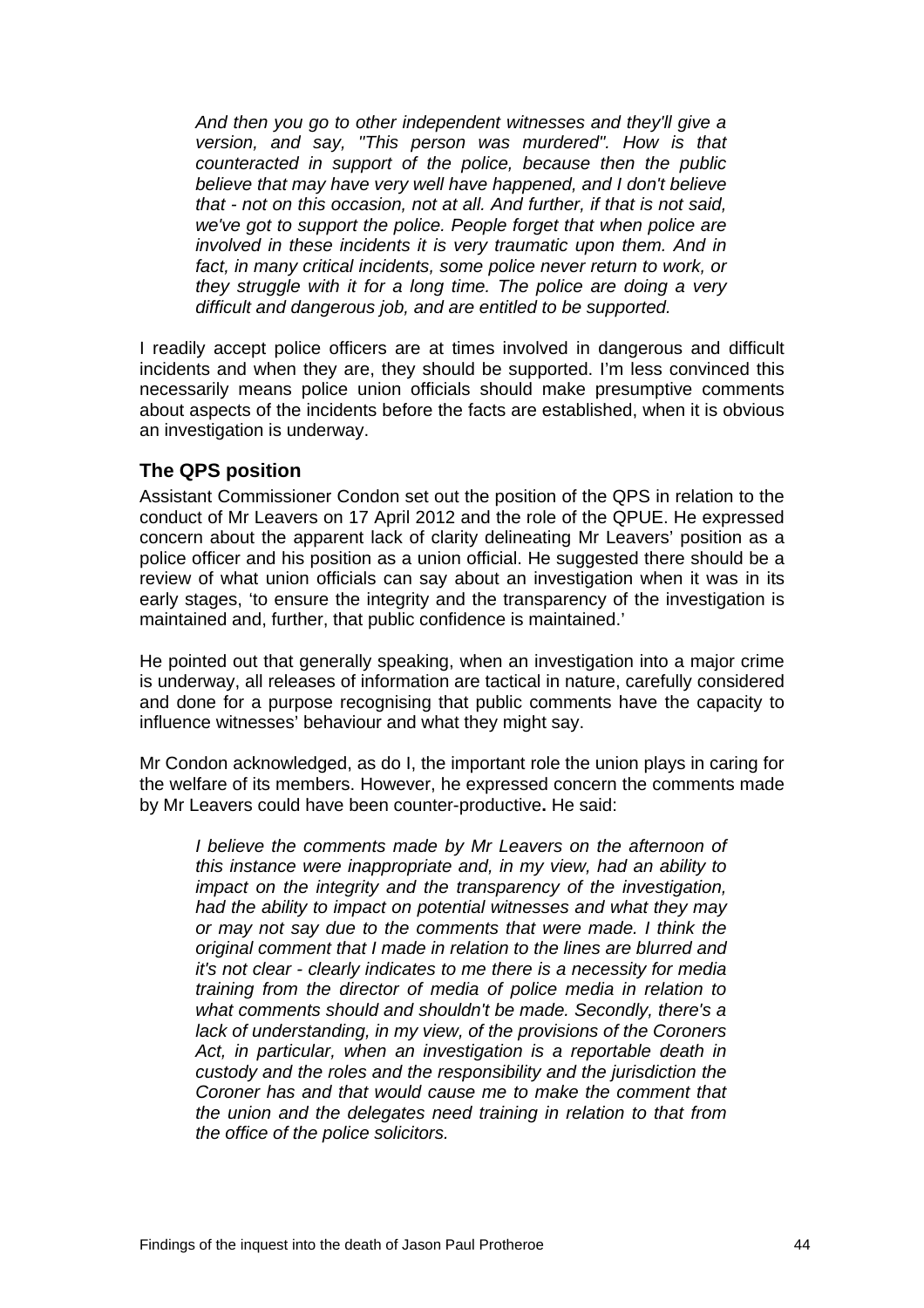#### <span id="page-46-0"></span>**Victorian OPI review**

In November 2009 the Victorian Office of Police Integrity (OPI) commenced a review of Victoria Police policies and procedures for investigating deaths associated with police contact. It included an examination of police media management following such deaths and involved '…an unprecedented consultation and collaboration between stakeholders representing diverse interests'. An initial process of research was followed by a forum in July 2010 involving myself and the Victorian State Coroner, representatives from Victoria Police, the Victorian Police Association, interstate oversight agencies, community legal centres, victim support agencies, academia and human rights advocates. A discussion paper based on the forum and further research was released in October 2010. Between January and March 2011 the OPI convened a series of working groups to examine specific issues within the overall scope of the review. In May 2011, a second forum heard feedback from these groups and proposed recommendations. The final report was published in June 2011

It made the following findings:

*A review of police statement to media regarding six recent deaths associated with police contact identified the following themes:* 

- *extensive details regarding event and circumstances of death*
- *pre-emptive statements regarding fact*
- *criminalisation of the deceased*
- *sentiment*
- *support for police and exoneration.*

As can be readily appreciated each of those elements was present in the comments made about this case.

The review particularly noted the view of some senior police that it was necessary for them to show public support for police under investigation. Such show of such support had become so ingrained that it was expected by junior police. The OPI review ultimately came to the following conclusion:

*Irrespective of a legitimate need to show public support, statements made in support of members that pre-empt the investigative process undermine the integrity of the investigation into the death. Far from helping the police involved, statements exonerating police reduce public confidence in the investigative process. They remove the legitimacy of the investigative process, and with it, any chance of a public acceptance that police associated with the incident have been legitimately exonerated.* 

The OPI recommended that police required to make statements to the media should be trained in media management and Victoria Police media protocols should be amended to:-

- Clearly state who is authorised to make statements to media at critical incidents involving a death associated with police contact.
- Require that statements to media should respond to the particulars of the incident and:
	- o Acknowledge the tragedy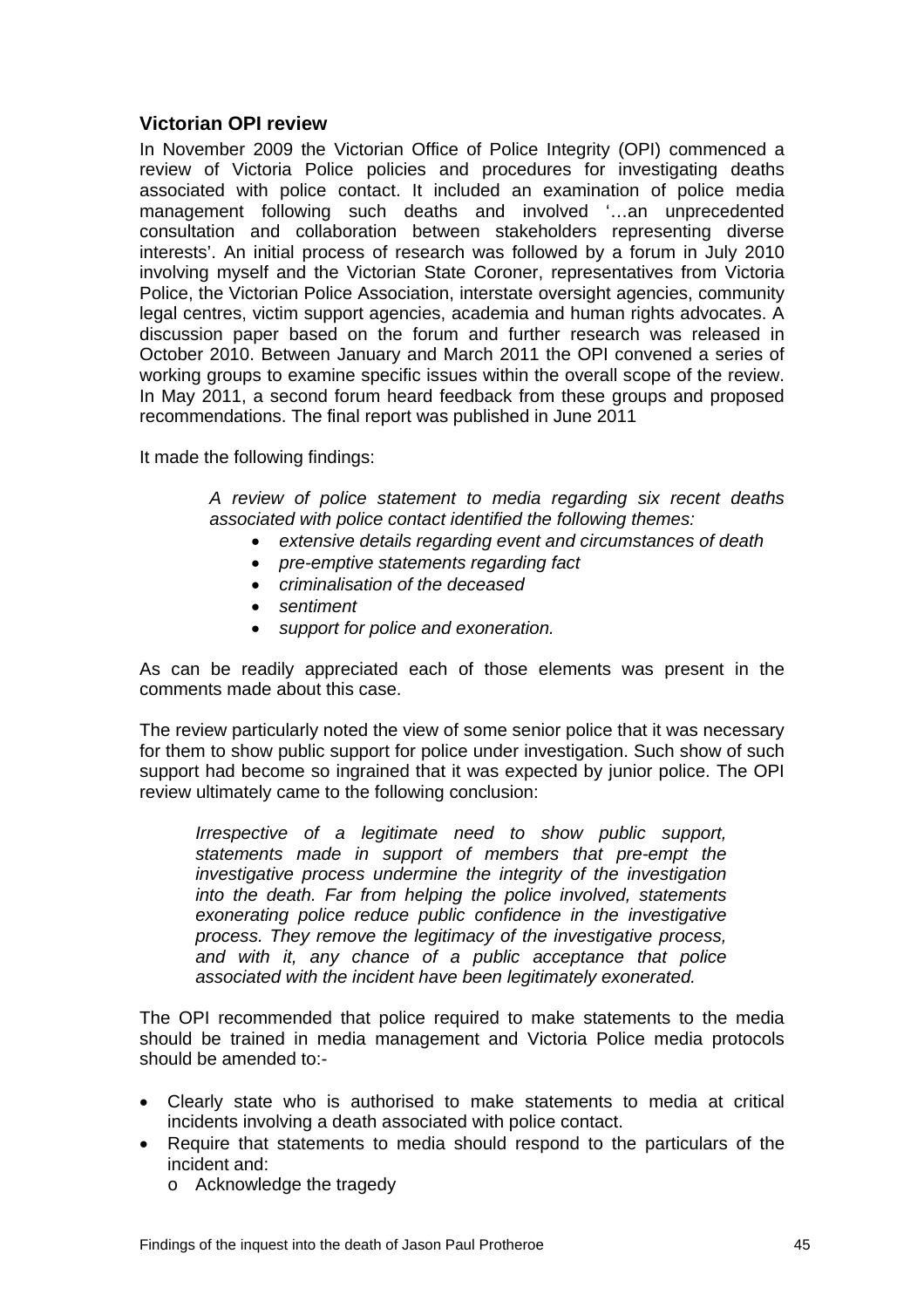- <span id="page-47-0"></span>o Reassure the community as to public safety
- o Express concern about the welfare of the family of the deceased
- o Express concern as to the welfare of any police involved
- o Stress that the matter will be subject to a Coroner's inquest
- o State that there will be a thorough police investigation and police investigators will forward a brief of evidence to the Coroner to assist with the inquest
- $\circ$  State that the police investigation will be subject to oversight by the Ethical Standards Department who may also report to the Coroner
- o State that OPI will also independently oversee the investigation
- o Advise that neither the police investigation nor the oversight will pre-judge the outcome of the Coroner's inquest

#### **Conclusions**

I conclude that public statements by senior police or union officials detailing aspects of any critical incident under investigation and purporting to make peremptory conclusions about the merits of what has transpired have the potential to negatively impact upon the investigation by undermining public confidence in its impartially and by influencing the memories of witnesses. That is not in the public interest, the interest of the police officers involved in the incident or the QPS.

I readily accept Mr Leavers' did not intentionally publish falsehoods. However, as an experienced police officer, he should have realised the snippets he gathered at the scene, in the few hours after the incident, from officers not directly involved in the investigation were unlikely to be accurate. Further, he could have anticipated that public comments could taint the memories of other witnesses or discourage some from coming forward.

I can appreciate that inaccurate and inflammatory comments made by relatives of a person killed in a police related incident vilifying the actions of the officers would distress union officials and police officers generally. However, that conduct can not be used as a benchmark to set the standard for appropriate conduct by QPUE officials who are and should be seen by the public and members of the union as responsible and reliable sources of information.

In this case there is no suggestion of improper media comment by those speaking on behalf of the QPS. Whereas several of the undesirable themes identified in the case studies undertaken by the OPI are evident in the comments of Mr Leavers. I consider that his position both as a sworn police officer (albeit seconded to his current role) and as someone who the public might legitimately expect to be well-informed, brings with it a responsibility to avoid public comment that includes these undesirable elements.

Mr Leavers candidly acknowledged and apologized for the distress caused by his unintentionally false statements in this case but he appeared unwilling to acknowledge the harm they could potentially cause an investigation and the wider interests of the QPS. Although he informed the court he had changed his practice as a result of this incident and was now more cautious about what he said to the media in such circumstances, he appeared unwilling to accept his privileged position as a union official should be subservient to his role as a member of the QPS.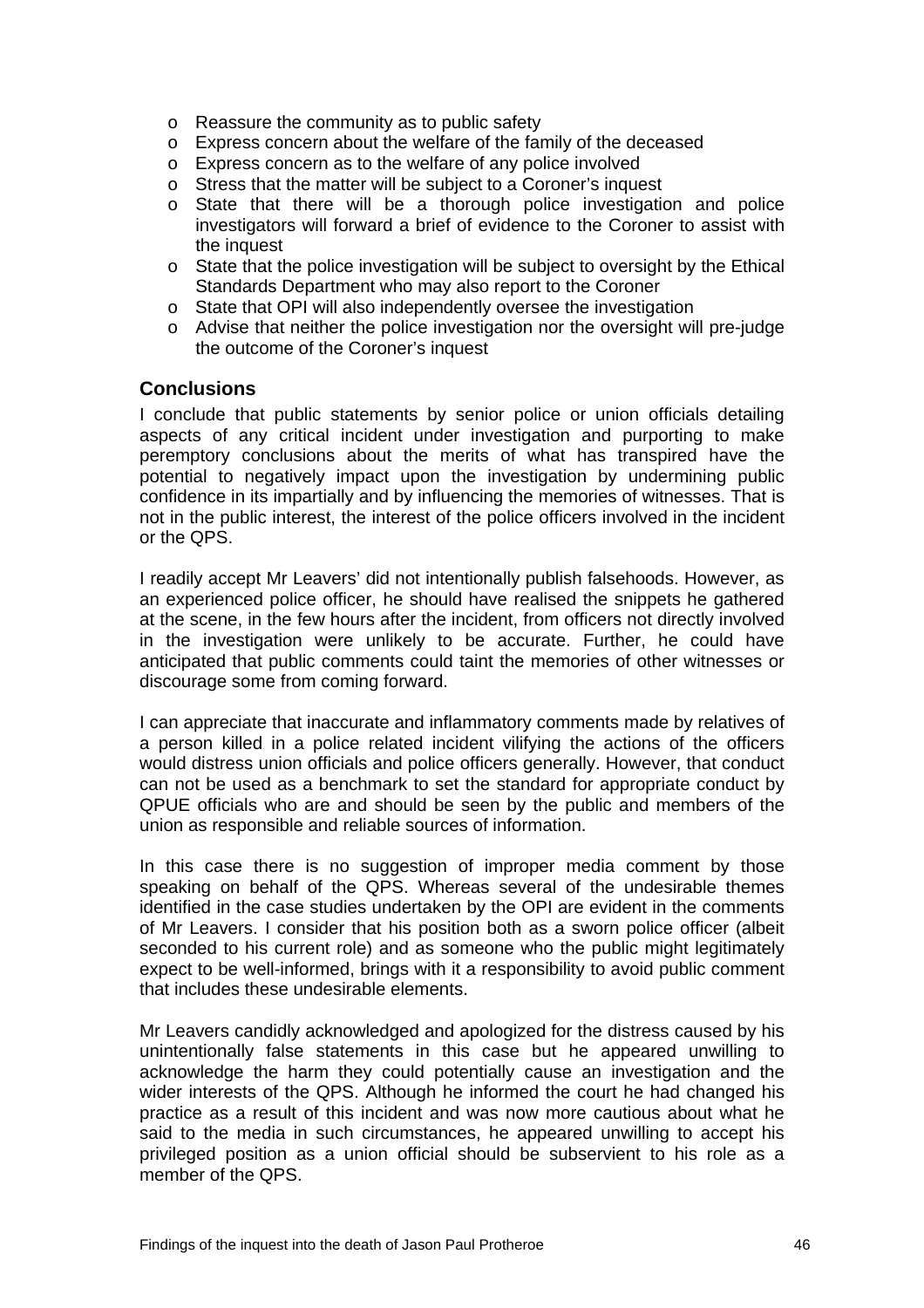#### <span id="page-48-0"></span>**Recommendation 3 – Union officials' competing responsibilities**

*The president of the QPUE has responsibilities to the union and its members but he or she remains a member of the QPS and is subject to and must comply with its policies and procedures. There currently seems some uncertainty as to how these roles are to be accommodated if they conflict, for example, in relation to accessing and disseminating confidential information held by the QPS. Accordingly, I recommend the QPS in conjunction with the union review those aspects of the union's areas of activity that may cause this conflict to arise to ensure both parties have in place appropriate policies and protocols so they can be managed without compromising the functions of the QPS, while allowing for the legitimate and necessary industrial activities of the union's officials.* 

#### **Recommendation 4– Responsible media comment**

*Public comment concerning a critical incident involving police officers can negatively impact on the integrity of the investigation of the incident, the reputation of the officers involved, the reputation of the QPS and the public confidence in those investigations. It is therefore essential the comments be limited to the release of sufficient information to satisfy the public's right to know in very general terms what has occurred and to engender confidence the incident is under rigorous and impartial investigation, the results of which will be made public at the appropriate time. I recommend the QPS review its policies in relation to such matters and have regard to the report of the Office of Police Integrity's suggestions as to the limit of matters that should be included in such public comments. The resulting policies should be binding on all police officers, including union officials*.

## *Release of confidential information*

One of the themes touched upon in the OPI's report referred to earlier was 'criminalisation of the deceased'. That was evident in this case in some of the comments of Mr Leavers but was also evident in a more concerning development. In the days after Mr Protheroe's death copies of his and Ms Sinn's 'mug shots' from historical incidents appeared in the media. Details of Ms Sinn's criminal history, some of it incorrect or exaggerated, also appeared as did details of offences Mr Protheroe had been convicted of. Accounts of previous police visits to the premises and fanciful descriptions of it being secured like a fortress were also published.

The purposive 'criminalisation' of the only civilian eye witness and the deceased in the eyes of the public is a particularly sinister development. It has the potential to dissuade a witness from fearlessly and accurately giving their version of events to investigators, or affecting their inclination to be involved with the investigations at all. It is highly likely the information came from a police source, indeed some of it was published by the president of the police union, Mr Leavers.

The Police Service Administration Act provides in s. 10.1 that it is an offence for any police officer to disclose information that has come to the knowledge of the officer because of their employment in the QPS, other than for purposes of the police service. A breach of the section would also constitute misconduct within the terms of the Act.